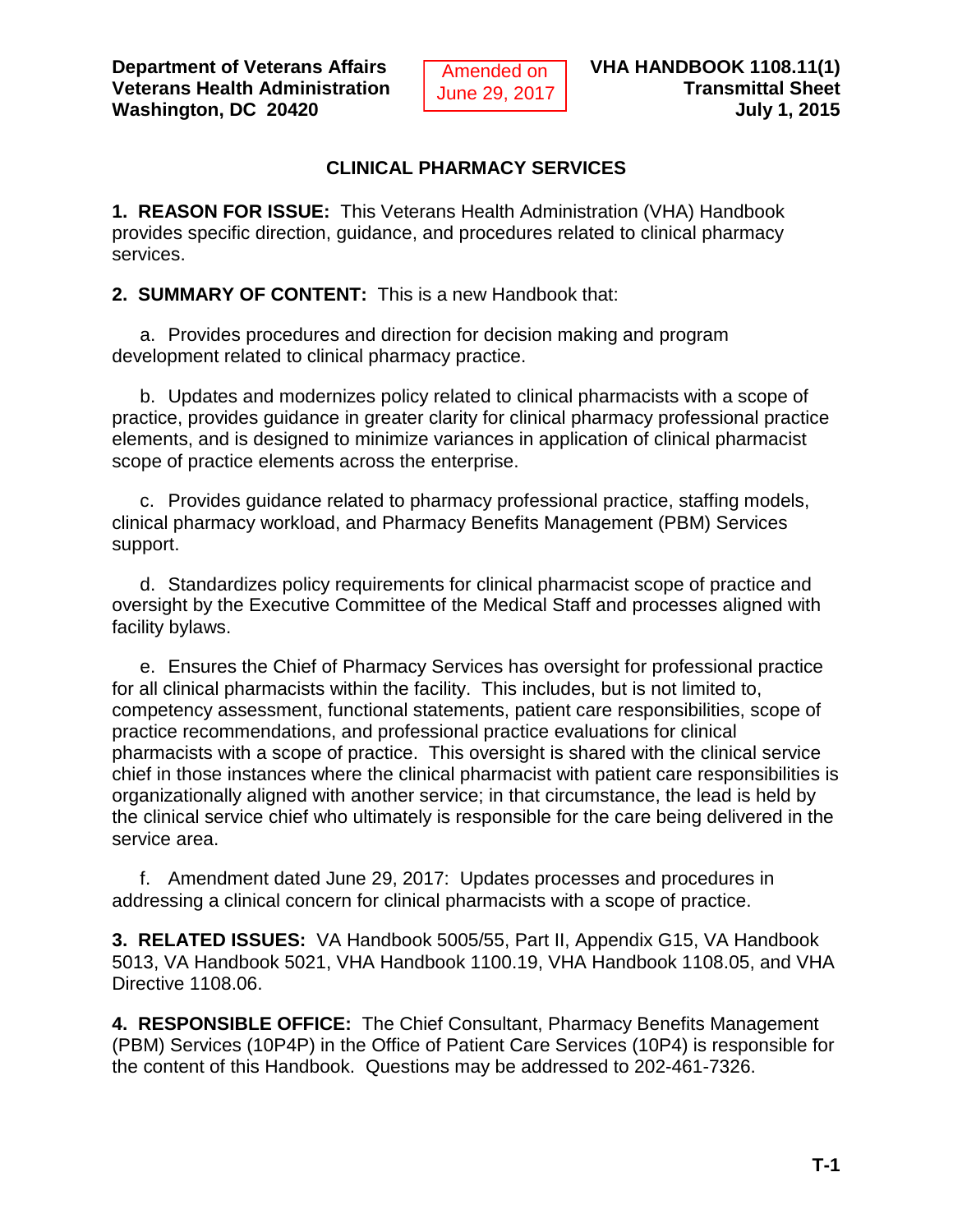## **VHA HANDBOOK 1108.11(1) July 1, 2015**

**5. RESCISSIONS:** VHA Directive 2008‐043, dated August 7, 2008, VHA Directive 2009-014, dated March 12, 2009 and VA Manual M-2, Clinical Affairs, Part VII, Chapter 12, paragraphs 12.01 – 12.06, dated October 5, 1994 are rescinded.

**6. RECERTIFICATION:** This VHA Handbook is scheduled for recertification on or before the last working day of July 2020.

> Carolyn M. Clancy, MD Interim Under Secretary for Health

**DISTRIBUTION:** Emailed to the VHA Publications Distribution List on 7/1/2015.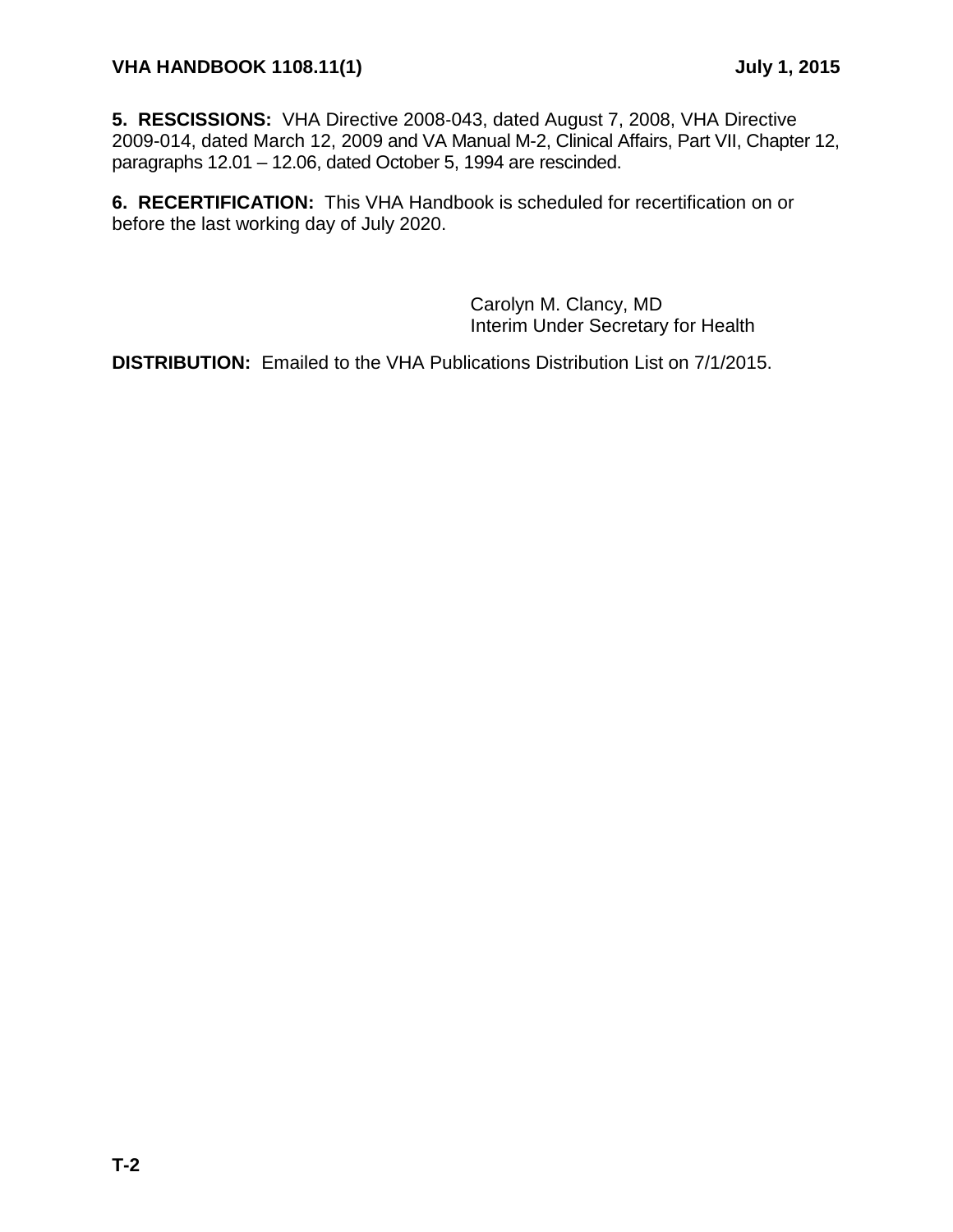# **CONTENTS**

# [CLINICAL PHARMACY SERVICES](#page-4-0)

| 11. REQUIRED ELEMENTS OF A SCOPE OF PRACTICE: 15             |
|--------------------------------------------------------------|
| 12. PROCEDURES FOR AN INITIAL SCOPE OF PRACTICE:  16         |
|                                                              |
| 14. ACTIVITIES THAT REQUIRE A SCOPE OF PRACTICE:  17         |
| 15. ACTIVITIES THAT DO NOT REQUIRE A SCOPE OF PRACTICE: 18   |
|                                                              |
| 17. PROFESSIONAL PRACTICE EVALUATION COMPONENTS:             |
| 18. STAFFING STANDARDS:<br>24                                |
|                                                              |
|                                                              |
| 21. NATIONAL PHARMACY BENEFITS MANAGEMENT (PBM) SUPPORT:  28 |
|                                                              |
|                                                              |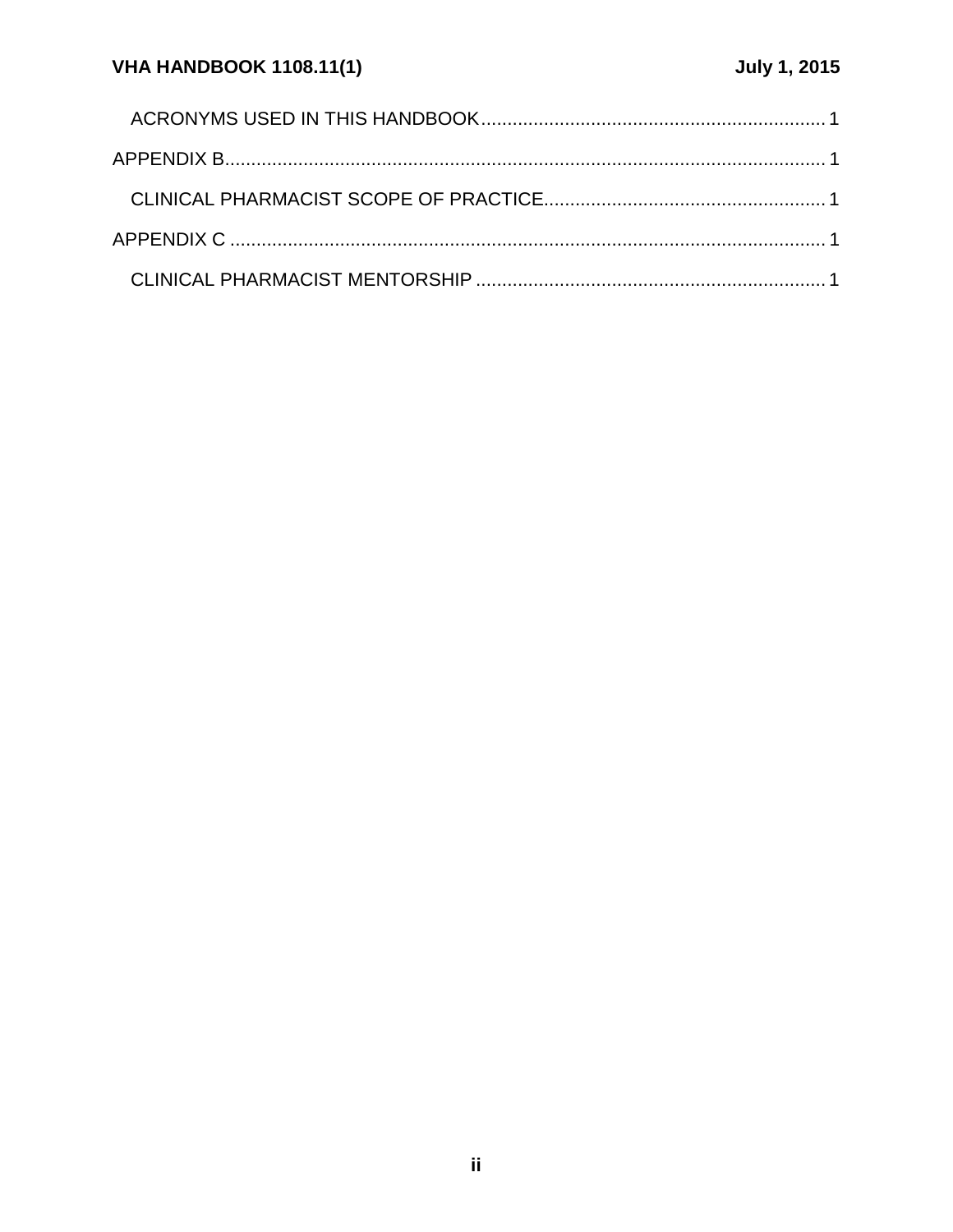Amended on June 29, 2017

## **CLINICAL PHARMACY SERVICES**

<span id="page-4-1"></span><span id="page-4-0"></span>**1. PURPOSE:** This Veterans Health Administration (VHA) Clinical Pharmacy Services Handbook provides procedures for the consistent, safe, effective, and efficient delivery of clinical pharmacy services within VHA. This Handbook provides direction for decision making and program development related to clinical pharmacy practice. It provides oversight inclusive of clinical pharmacy practice elements and expectations, professional practice components, staffing models, workload and billing, professional commitment expectations, quality assurance and Pharmacy Benefits Management (PBM) support. Clinical pharmacy practice concepts and models of care reflect evidence-based practice to ensure professional practice meets or exceeds VHA needs. **AUTHORITY:** 38 U.S.C. 7301, 7401, and 7402.

## <span id="page-4-2"></span>**2. BACKGROUND:**

a. The evolution of clinical pharmacy practice across the Department of Veterans Affairs (VA) health care system is consistent with the Under Secretary for Health's vision of reducing variability, improving efficiency, and engaging in reliable processes to achieve consistent outcomes. Clinical pharmacy services provided by clinical pharmacists have demonstrated favorable effects across various patient outcomes, health care settings, and disease states. Pharmacists generally have been recognized as one of the most accessible and trusted healthcare professionals for decades, according to Gallup Polls. For over 40 years, clinical pharmacists have practiced comprehensive medication management and provided cognitive clinical pharmacy services. VA has a long history of including clinical pharmacist in all clinical settings to assist providers and patients with management of medications. VA set national policy for the advanced roles of clinical pharmacists authorized to prescribe medications in 1995. These advanced roles continued to be expanded as more VA providers and senior VA leadership have recognized the value that clinical pharmacists bring to VA health care. There is a growing body of evidence and scientific publications that demonstrates the value and impact of integrating clinical pharmacists into a variety of health care settings. In a comprehensive review published by the American College of Clinical Pharmacy in 2008, that included reports reflecting VA settings, it was demonstrated that for every \$1 invested in clinical pharmacy services, more than \$4 in economic benefit is seen.

b. Section 7402 of Title 38 United States Code (U.S.C.) authorizes the appointment of VHA health care providers, including clinical pharmacists, and lists general qualifications by type of provider. The established qualifications and credentialing requirements for employment for clinical pharmacists are addressed in VA Handbook 5005/55, Part II, Appendix G-15, VA Pharmacist Qualification Standards; VHA Directive 2012-030, Credentialing of Health Care Professionals, or subsequent policy issue; and VHA Handbook 1100.19, Credentialing and Privileging.

c. Clinical pharmacist scope of practice includes collaborative medication management, which entails collaborating agreements between physicians or other independent practitioners and clinical pharmacists wherein clinical pharmacists may perform some or all facets of comprehensive medication management. This may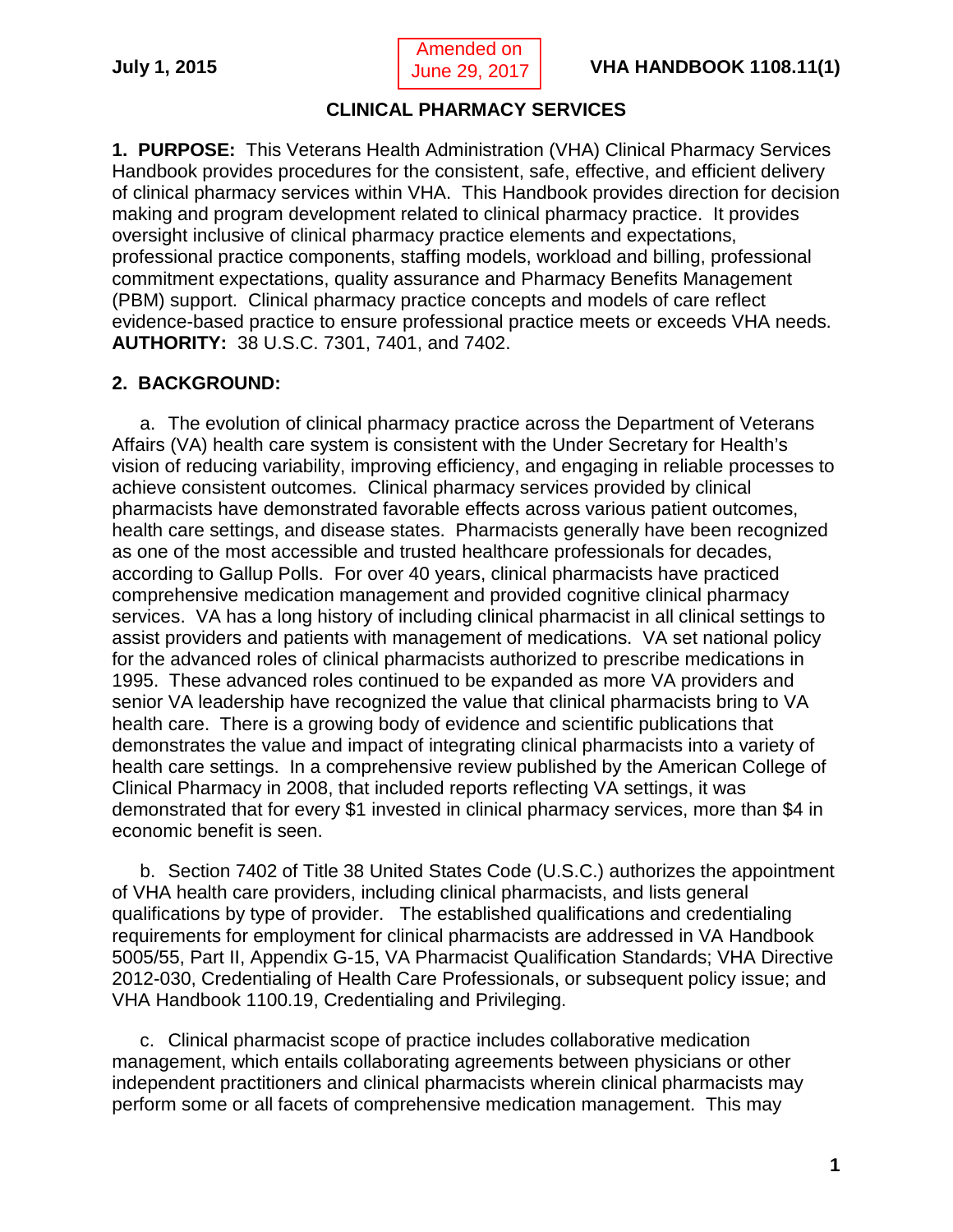include the authority to prescribe (to include the ability to initiate, modify, continue, and discontinue) medication regimens, order related laboratory tests and diagnostic studies, perform physical measurements and objective assessments, and other necessary actions to facilitate patient care. Such collaborative medication management was first introduced by the Indian Health Service in the 1960s. Collaborative medication management now occurs in a variety of settings, including Accountable Care Organizations, hospitals, ambulatory clinics, and private physician practices. State legislation and regulations authorizing clinical pharmacists to engage in some form of collaborative medication management have facilitated that expansion, with nearly all states having established formal collaborative care agreements for medication management.

d. Clinical pharmacists are valuable resources in VHA. Clinical pharmacists with a scope of practice have a unique role within VA's patient-centered care model due to their extensive experience in managing complex medication regimens used in the treatment of the most common chronic disease states. They work collaboratively within the health care system, serving as medication experts to assist primary care and specialty care teams in meeting the medication therapy needs of their patients. Clinical pharmacists with a scope of practice function as health care providers with a high level of autonomy and exercise independent decision-making within their scope of practice, although clinical pharmacists are not independent practitioners. Historically within VHA, the role and involvement of the supervising physician in the clinical pharmacist's clinical activities varied depending on the clinical pharmacist's practice setting, the nature of the clinical activity, and the working relationship established with the physician. Currently, it is common for clinical pharmacists to work with multiple physicians, teams, and panels of patients simultaneously in their role of comprehensive medication management. Therefore, the current structure for oversight by a single supervising physician does not fit the clinical pharmacy practice model used in VHA today. This Handbook reconciles actual practice with published policy by ensuring the clinical pharmacist with a scope of practice is aligned with staffing procedures contained in the facility bylaws. This further strengthens and supports the role of the clinical pharmacist with a scope of practice as an advanced practice provider and recognizes that a clinical pharmacist works with multiple providers, not just a single physician or provider, consistent with the practices of other prescribers in VHA.

## <span id="page-5-0"></span>**3. DEFINITIONS:**

a. **Clinical Pharmacist.** A clinical pharmacist is the full performance level pharmacist position. For purposes of this Handbook the term clinical pharmacist encompasses all licensed pharmacists assigned to positions described in VA Pharmacist Qualification Standards, VA Handbook 5005. This does not include pharmacists serving in a developmental capacity at the General Schedule (GS)-11 grade level. The role of each clinical pharmacist may differ based on their assignment and must be delineated in their functional statement or scope of practice, as appropriate.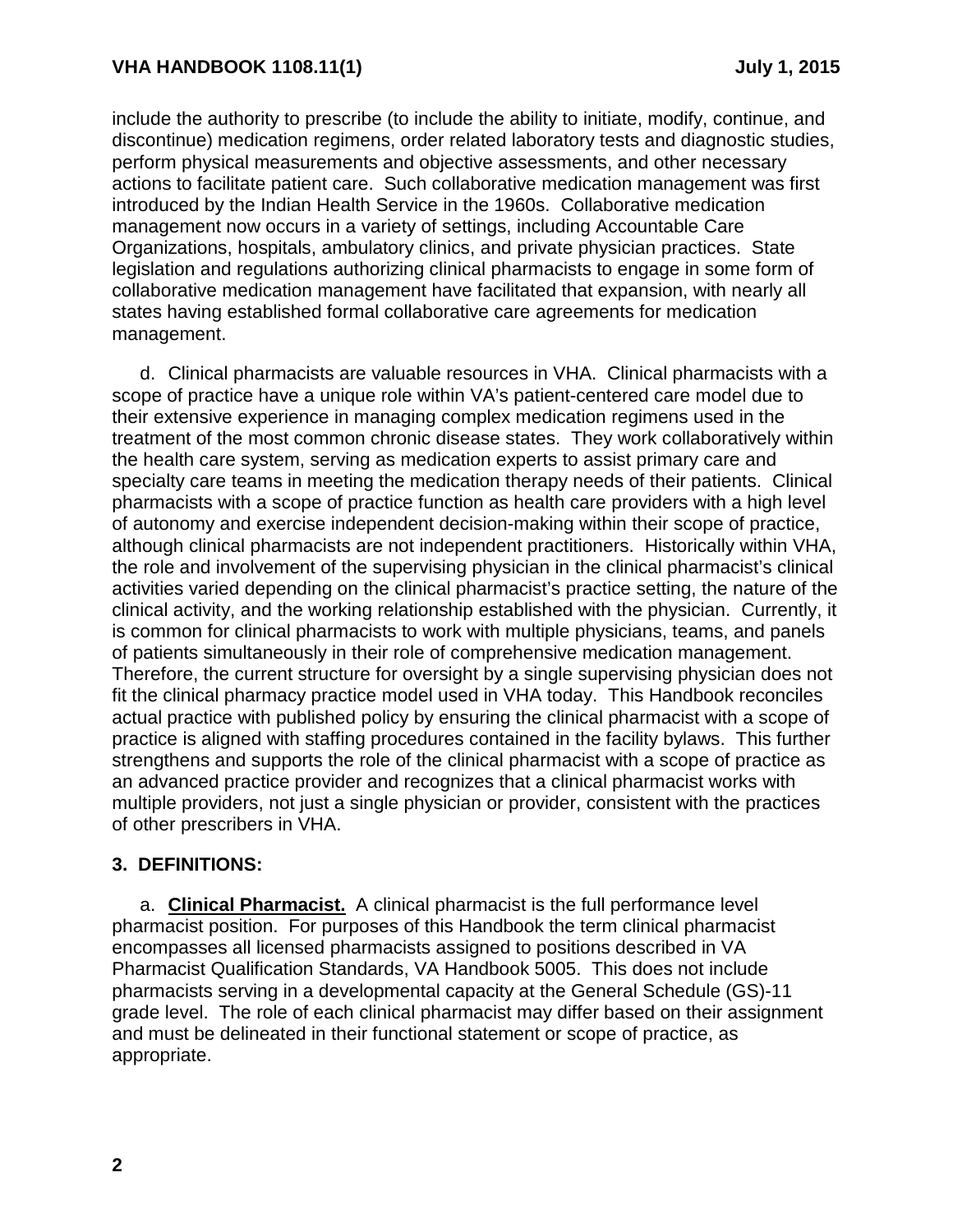b. **Clinical Pharmacist with a Scope of Practice.** A clinical pharmacist with a scope of practice is a clinical pharmacist who provides direct patient care and functions at the highest level of clinical practice, working with a high level of autonomy and independent decision-making within the parameters of their scope of practice, as defined by the individual medical facility, and performs functions as described in paragraph 14. A clinical pharmacist with a scope of practice includes the clinical pharmacy specialist, however a scope of practice may be included in the responsibilities of all levels of clinical pharmacists depending on their assignment as outlined in VA Pharmacist Qualifications Standards, VA Handbook 5005.

c. **Collaborative Medication Management.** Collaborative medication management entails collaborating agreements between physicians or other independent practitioners and clinical pharmacists with a scope of practice wherein clinical pharmacists are permitted to perform some or all facets of comprehensive medication management, within the parameters of their scope of practice. The agreement may include the authority to initiate, modify, and continue medication regimens, order related laboratory tests and diagnostic studies, perform physical measurements and objective assessments, take independent corrective action for identified drug-induced problems and order consults (e.g., dietician, social work, specialty provider), as appropriate, to maximize positive drug therapy outcomes.

d. **Comprehensive Medication Management.** Comprehensive medication management is defined as the standard of care that ensures each patient's medications (VA, non-VA, herbal, alternative, and over the counter medications) are individualized and optimized for the patient based on the patient's medical conditions; comorbidities; individualized patient parameters, such as age-related changes in pharmacokinetics and pharmacodynamics of medications; and patient-centered care factors. It includes the management of chronic diseases, the acute manifestations of these processes, and management of adverse events or reactions to medications. Comprehensive medication management includes components of medication therapy management but is a broader term that encompasses a larger spectrum of services that is provided by clinical pharmacists with a scope of practice. It takes into account drug-food interactions, drug-drug interactions, and drug disease interactions. It includes a patientspecific therapeutic plan, goals, and monitoring to ensure the best possible outcomes. In addition, the patient understands, agrees with, and is an active partner in the plan development and the patient's clinical outcomes.

e. **Independent Practitioner.** An independent practitioner is any individual permitted by law (the statute that defines the terms and conditions of the practitioner's practice in the state of licensure) and the VA medical facility to provide patient care services independently, i.e., without supervision or direction, within the scope of the individual's license and in accordance with individually granted clinical privileges. This is also referred to as a licensed independent practitioner (LIP).

f. **Medication Therapy Management.** Medication therapy management is a distinct service, or group of services, that optimizes therapeutic outcomes for individual patients. These services are performed by clinical pharmacists and focus on a specific patient population and the five core elements of the medication therapy review: personal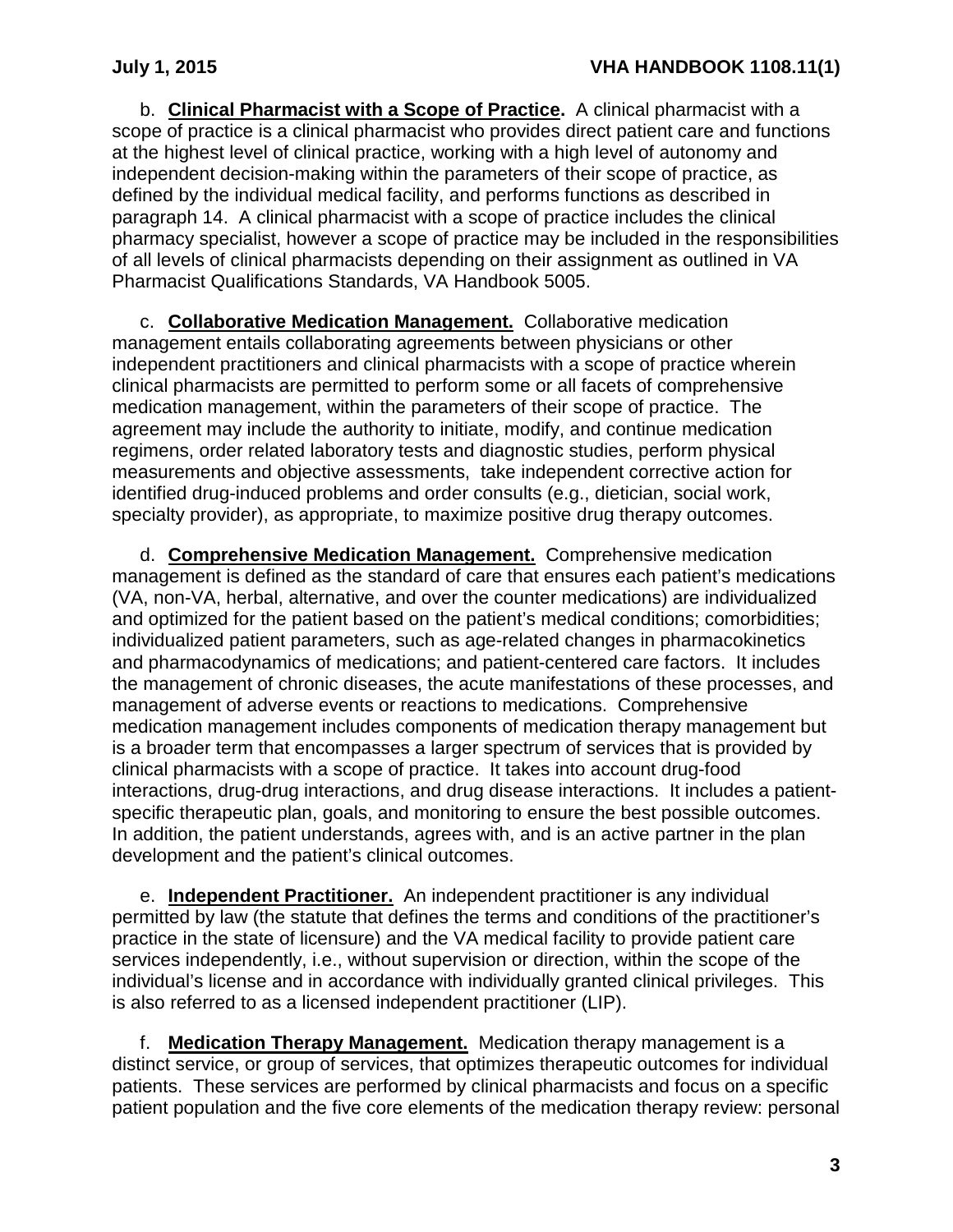medication record, medication-related action plan, intervention and/or referral, and documentation and follow-up.

g. **Pharmacist Mentorship.** A mentorship is an optional period of training and observation in which a currently employed clinical pharmacist is assigned a "mentor" to provide additional training to develop the necessary competencies for new or expanded clinical functions. A mentorship is not required for all clinical pharmacists with a scope of practice. A mentorship is individualized for the clinical pharmacist based on their identified needs and must meet the requirements as outlined in Appendix C of this Handbook.

h. **Pharmacy-Managed Clinics.** Pharmacy-managed clinics are those in which clinical pharmacists provide patient care to Veterans. There are two basic types of pharmacy-managed clinics, those with an educational focus (e.g., new patient orientation clinics, patient education clinics) and those in which focus on comprehensive medication management. The role of each clinical pharmacist functioning in pharmacymanaged clinics will differ based on their assignment and must be delineated in their functional statement or scope of practice, as appropriate.

i. **Professional Practice Evaluation.** All clinical pharmacists with a scope of practice must participate in a professional practice evaluation program. Professional practice evaluations are essential to confirm the quality of care delivered. There are a number of activities that could be included in the professional practice evaluation program including, but not limited to direct observation, clinical discussion, and clinical care (or pertinence) reviews. The information collected must be provider specific, reliable, easily retrievable, timely, justifiable, comparable, and risk adjusted where appropriate. The professional practice evaluation program includes both ongoing professional practice evaluations and focused professional practice evaluations as described in paragraph 17 of this Handbook.

j. **Scope of Practice.** A scope of practice, as part of collaborative medication management, includes the clinical pharmacist's medication prescriptive authority, as well as a description of routine and non-routine duties to be performed, expectations, and the general areas of responsibility as outlined in paragraphs 10 and 14 of this Handbook. The scope of practice permits a high level of autonomy and independent decision-making when performing the authorized duties but requires collaboration with the healthcare team for the overall care of the Veterans. In performing the authorized duties, the clinical pharmacist is responsible and accountable for the patient care managed under the clinical pharmacist's scope of practice. To be granted prescriptive authority and responsibility, the clinical pharmacist must have experience and expertise in the practice areas and functions, including, but not necessarily limited to, medication management of patients with defined diagnoses, management of medication-related adverse events, ongoing and acute medication monitoring, and collaboration with other healthcare providers for management of new diagnoses. Clinical pharmacists may dispense, prescribe, and administer controlled substances only if they are authorized by their State license to do so and comply with the limitations and restrictions on that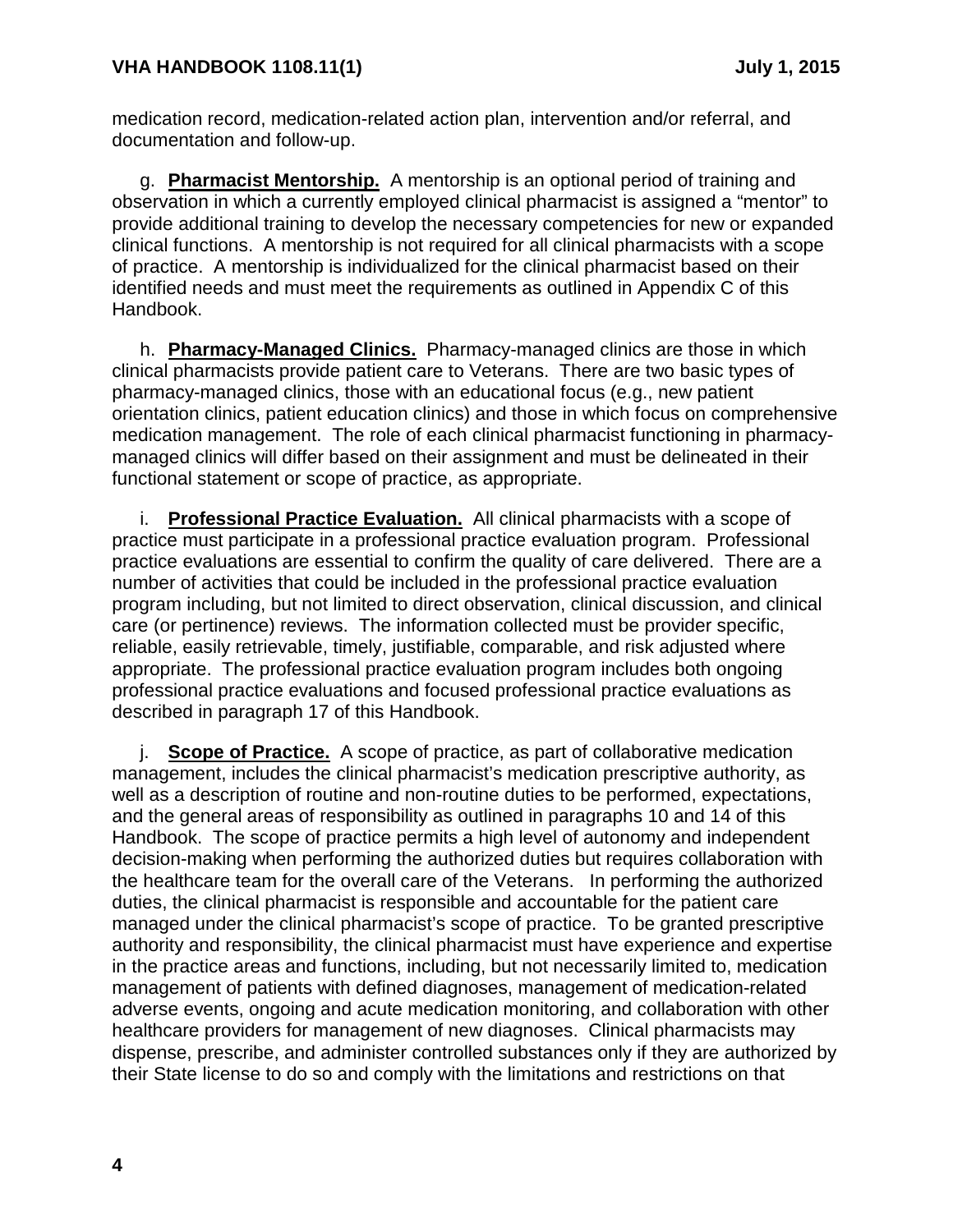authority. A scope of practice may be included in the responsibilities of all levels of clinical pharmacists depending on their assignment.

<span id="page-8-0"></span>**4. SCOPE:** Clinical pharmacy services are integral to VHA's comprehensive health care initiatives.Maximizing the comprehensive medication management capabilities of the clinical pharmacist and fully integrating clinical pharmacy services into all teambased models of care can significantly improve access and quality of patient care. It is imperative that clinical pharmacists with a scope of practice, as part of collaborative medication management have the ability to perform physical assessment; hold prescriptive authority; order, interpret, and monitor laboratory results; develop patientcentered therapeutic plans; and manage acute and chronic disease states and processes in which medications are the primary treatment. This Handbook governs the development and maintenance of clinical pharmacy services in VHA.

# <span id="page-8-1"></span>**5. RESPONSIBILITIES:**

a. **Veterans Integrated Service Network Pharmacist Executive.** The Veterans Integrated Service Network (VISN) Pharmacist Executive (VPE), or designee, is responsible for:

(1) Facilitating coordination and standardization of clinical pharmacy activities and practices within the VPE's assigned VISN.

(2) Ensuring that core concepts and principles of clinical pharmacy are clearly communicated and promoted within the VISN.

(3) Ensuring that clinical pharmacy staffing models are evaluated regularly for all VA medical facilities within the VISN based on the needs of the facility, complexity, size, and clinical programs available, and discussing with leadership, as appropriate.

(4) Ensuring that clinical pharmacy practice issues are afforded the same priority as operational, formulary, and medication safety issues in each VISN.

(5) Serving as an advisor to the facility Chiefs of Pharmacy Services regarding the expansion of clinical pharmacy programs through changes in policies, creation of performance goals, streamlining operational activities, and using systems redesign principles to drive improvements in patient care.

(6) Developing and coordinating a mechanism for communication, dissemination, and discussion of clinical pharmacy practice issues as described in paragraph 9 of this Handbook.

(7) Coordinating communication and required actions from the facility Chiefs of Pharmacy, as required, regarding clinical pharmacy practice issues identified at the facility or VISN level by PBM.

(8) Participating regularly in calls with PBM to communicate VISN perspectives and share best practices related to clinical pharmacy practice.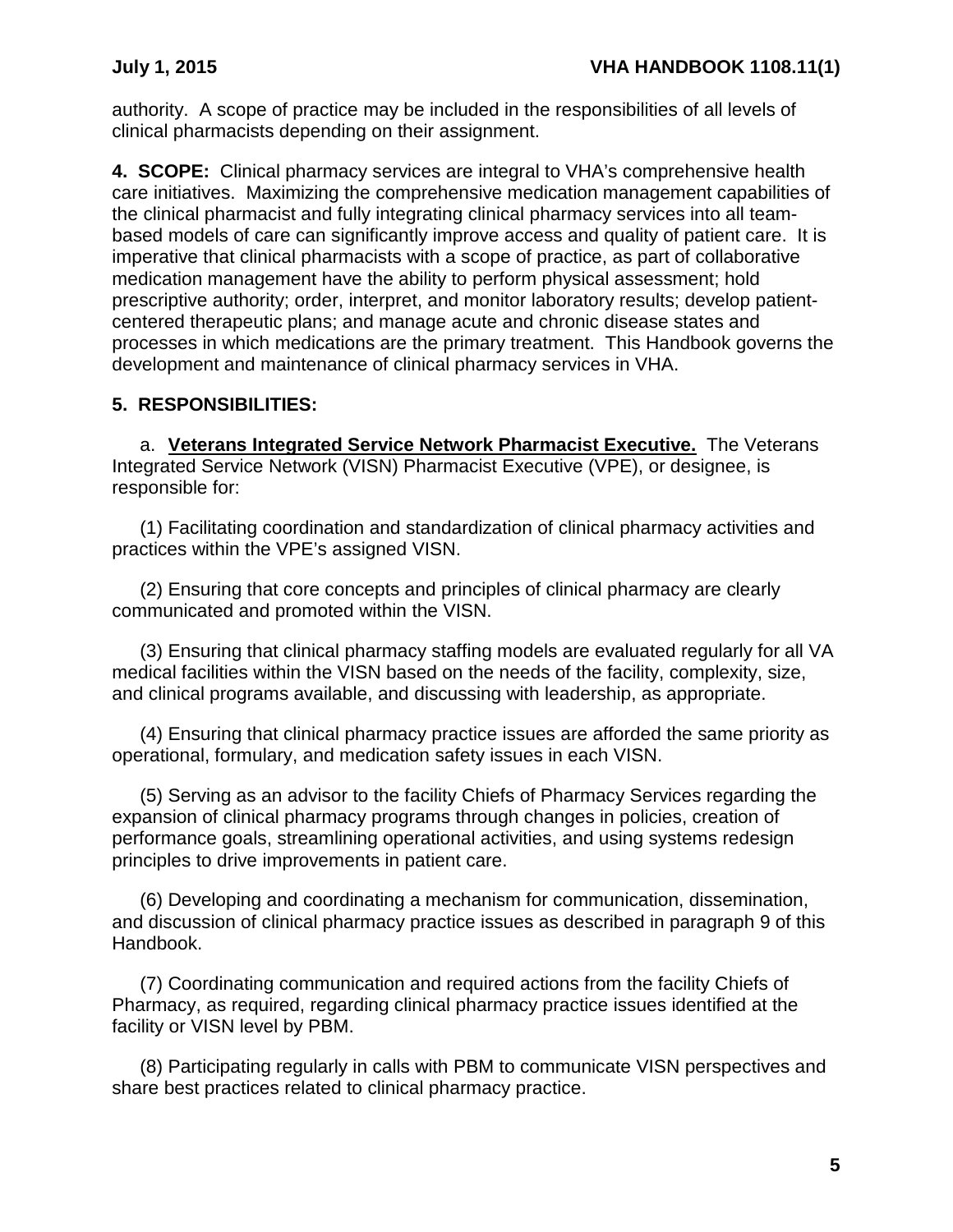b. **VA Medical Facility Director.** The VA medical facility Director is responsible for ensuring that:

(1) The clinical pharmacist with a scope of practice is provided the same level of consistent support staff support (e.g., appointment management support, vital signs) given to other providers when the clinical pharmacist is providing direct patient care.

(2) The Chief of Pharmacy Services is recognized by and has authority to provide recommendations related to clinical pharmacist scope of practice and professional practice to the Executive Committee of the Medical Staff (ECMS).

(3) In those instances where the clinical pharmacist positions are aligned within a service, (e.g., Primary Care, Specialty Care, Pain Management), both the clinical service chief to which the clinical pharmacist is aligned and the Chief, Pharmacy Service will approve recommendations for appointment and scopes of practice (i.e., there will be two service chief recommendations).

(4) When appropriate, the clinical pharmacist with a scope of practice is provided adequate space in close vicinity to the teams the clinical pharmacist supports.

(5) The following, related to clinical pharmacist scope of practice, occur:

(a) Written local policies, consistent with this Handbook, are established governing scopes of practice for clinical pharmacists with patient care responsibilities.

(b) A scope of practice with prescriptive authority, consistent with paragraphs 10, 11 and 12 of this Handbook, is in place for each VHA clinical pharmacist with patient care responsibilities as outlined in paragraph 14 of this Handbook.

(c) The Chief of Pharmacy Services, and clinical service chief of alignment, as applicable, provide oversight of the clinical pharmacist's professional practice evaluation process for all clinical pharmacists with a scope of practice as outlined in paragraph 17 of this Handbook.

(d) The relevant credentials of each clinical pharmacist are verified in accordance with VHA Handbook 1100.19 and VHA Directive 2012-030, or subsequent policy issue.

(e) Clinical pharmacists with a scope of practice only prescribe controlled substances if authorized by the VA medical facility and the state of licensure (i.e., the statutes and regulations that defines the terms and conditions of the clinical pharmacist's license) and they perform this function in accordance with Federal law and regulations and VHA policy.

*NOTE: The Ryan Haight Online Pharmacy Consumer Protection Act of 2008 defines requirements for the prescription of controlled substances (Schedules I through V as defined under the Controlled Substances Act*) *via telemedicine. Questions regarding the authority under the Ryan Haight Act should be directed to VHA TeleHealth Services at [http://vaww.telehealth.va.gov/about/contact.asp.](http://vaww.telehealth.va.gov/about/contact.asp) This is an internal VA Web site that*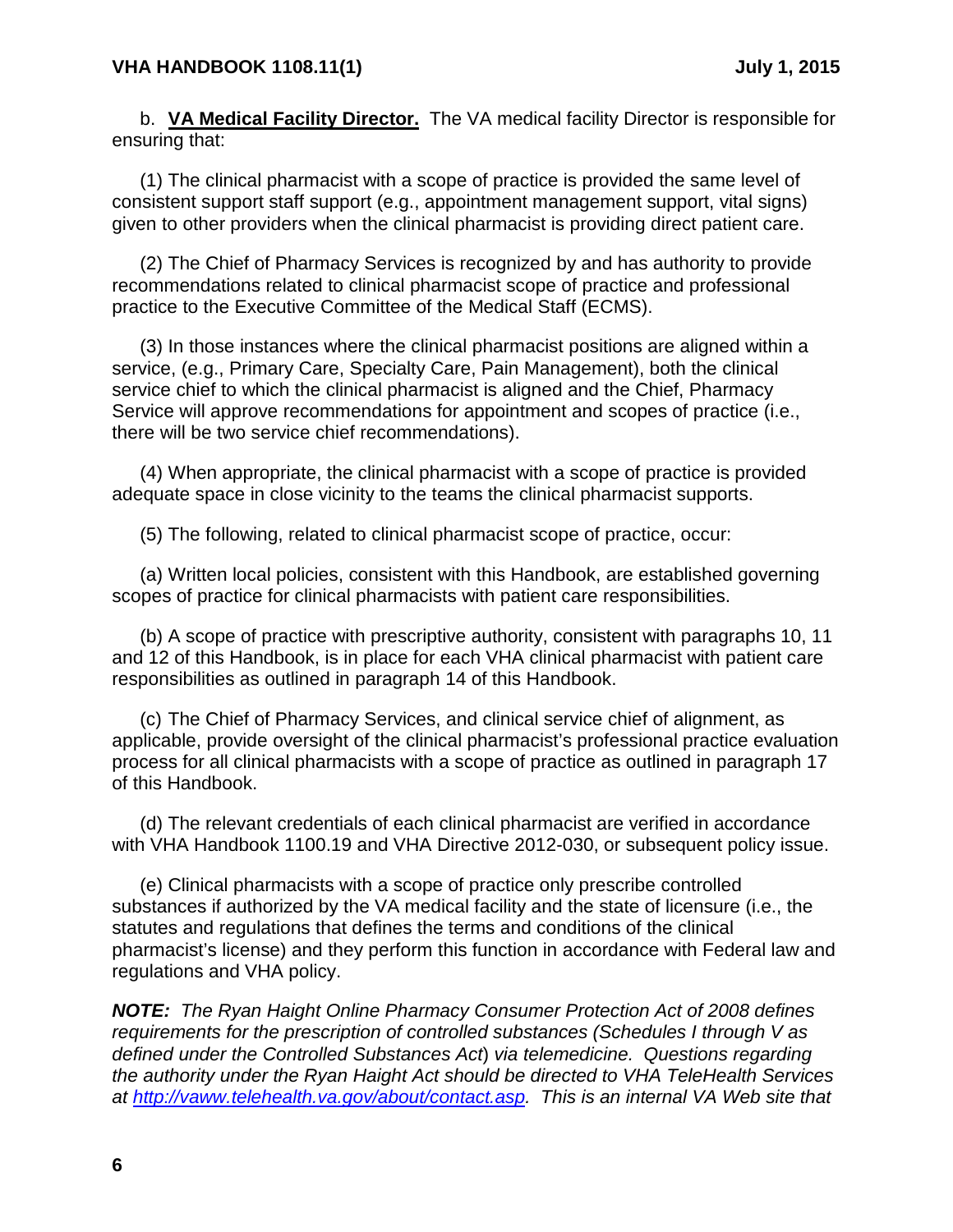*is not available to the public. All prescribers of controlled substances must ensure compliance with the regulations of this Act and all applicable federal laws and VHA policy.*

(f) Clinical pharmacists with a scope of practice comply with the limitations and restrictions on that authority.

(g) Inpatient orders and outpatient prescriptions outside of the clinical pharmacist's established scope of practice are signed by an authorized prescriber involved with the patient's care prior to being filled.

## c. **Chief of Pharmacy Services.**

(1) The Chief of Pharmacy Services, or designee, has primary responsibility for operation of the inpatient and outpatient pharmacy areas in addition to clinical pharmacy services provided at the facility. The Chief of Pharmacy Services must identify the best use of pharmacy resources and staff through process improvement activities, emphasizing evolving clinical pharmacist and technician roles. This includes the use of automation, identification of key roles for pharmacy technicians, and opportunities to expand medical facility policy with safe medication practices, to augment the assignment of clinical pharmacists to patient care activities (as outlined in paragraph 10 of this Handbook).

(2) The Chief of Pharmacy Services is responsible for oversight of professional practice for all clinical pharmacists within the facility, regardless of the organizational structure of the clinical pharmacists or service. This includes, but is not limited to, competency assessment, functional statements, patient care responsibilities, scope of practice recommendations, and professional practice evaluations for clinical pharmacists with a scope of practice. This oversight is shared with the clinical service chief in those instances where the clinical pharmacist with patient care responsibilities is organizationally aligned with another service, with the lead being held by the clinical service chief who is ultimately responsible for the care being delivered in the clinical service.

(3) The Chief of Pharmacy Services is responsible for ensuring:

(a) Pharmacy Service has oversight of the medication management process at the VA medical facility level.

(b) Development of medical center policies, performance goals and monitors, and standardization of clinical pharmacy practice, as appropriate, that support clinical pharmacy services.

(c) Clinical pharmacy practice and policy issues are communicated to the VPE, facility leadership, and the PBM Clinical Pharmacy Practice Office (CPPO).

(d) Clinical pharmacy workload and billing data is reported to the medical facility Director and VPE as appropriate.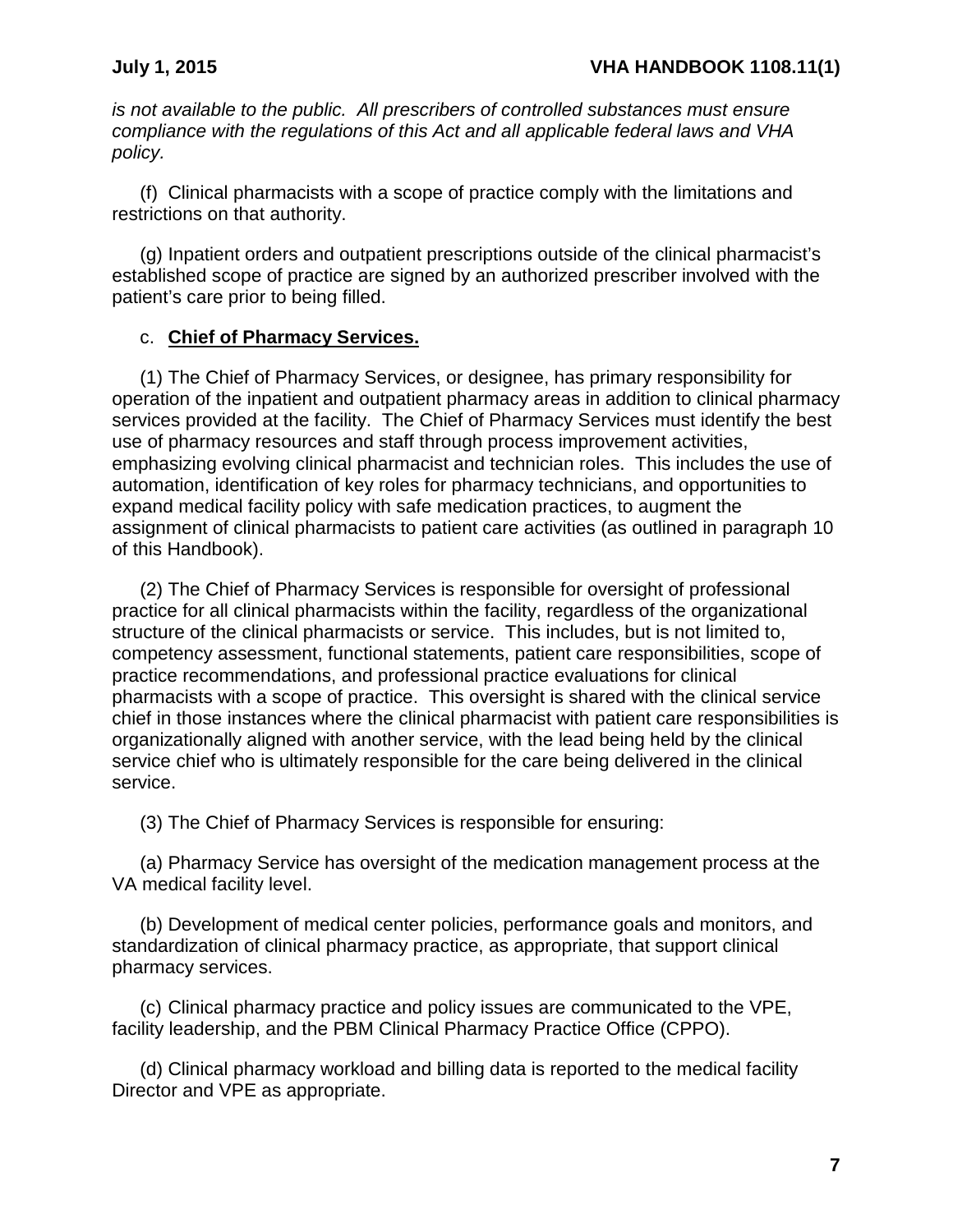#### **VHA HANDBOOK 1108.11(1) July 1, 2015**

(e) Development of VA medical facility policy to allow clinical pharmacists to perform therapeutic substitutions of key medications or other activities as appropriate (as outlined in paragraph 15 of the Handbook).

(f) The following, related to the clinical pharmacy practice at the VA medical facility level, occur:

1. When the clinical pharmacist is providing patient care under a scope of practice and functioning as an advanced practice provider, pharmacy services such as routine inpatient and outpatient pharmacy prescription processing activities should be provided by other clinical pharmacists, as appropriate.

2. Clinical pharmacy staffing models are evaluated at least annually, based on the needs of the facility, complexity, size, and clinical programs available and are discussed with leadership, as appropriate. *NOTE: This includes a review of clinical pharmacy encounter workload reports to ensure that patients have access to clinical pharmacy services*.

3. Clinical pharmacists have access to the appropriate databases and tools, as appropriate, to perform population management to identify high-risk patients in need of medication management services.

4. Pharmacy resources and staff are managed through process improvement and systems redesign which emphasizes both the clinical pharmacist and technician roles working at the top of their licenses and training.

(g) The following, related to clinical pharmacist professional practice, occur:

1. Scope of practice statements for clinical pharmacists are standardized throughout the facility for individuals with similar areas of responsibilities as described in Appendix B of this Handbook.

2. All clinical pharmacists with a scope of practice participate in a professional practice evaluation program outlined in paragraph 17 and results are reviewed in accordance with the VA medical facility policy.

3. VA medical facility policy is developed to outline requirements for clinical pharmacist professional practice evaluations (ongoing and focused), including mentorship requirements (see paragraph 16.a. of the Handbook), for all clinical pharmacists with a scope of practice.

4. Clinical pharmacists with a scope of practice do not verify, check, or release any medication order that they themselves have prescribed. *NOTE: Regular review and audit to evaluate this practice must be performed on an ongoing basis.*

5. All clinical pharmacists with patient care responsibilities document workload in accordance with VHA policy and guidance.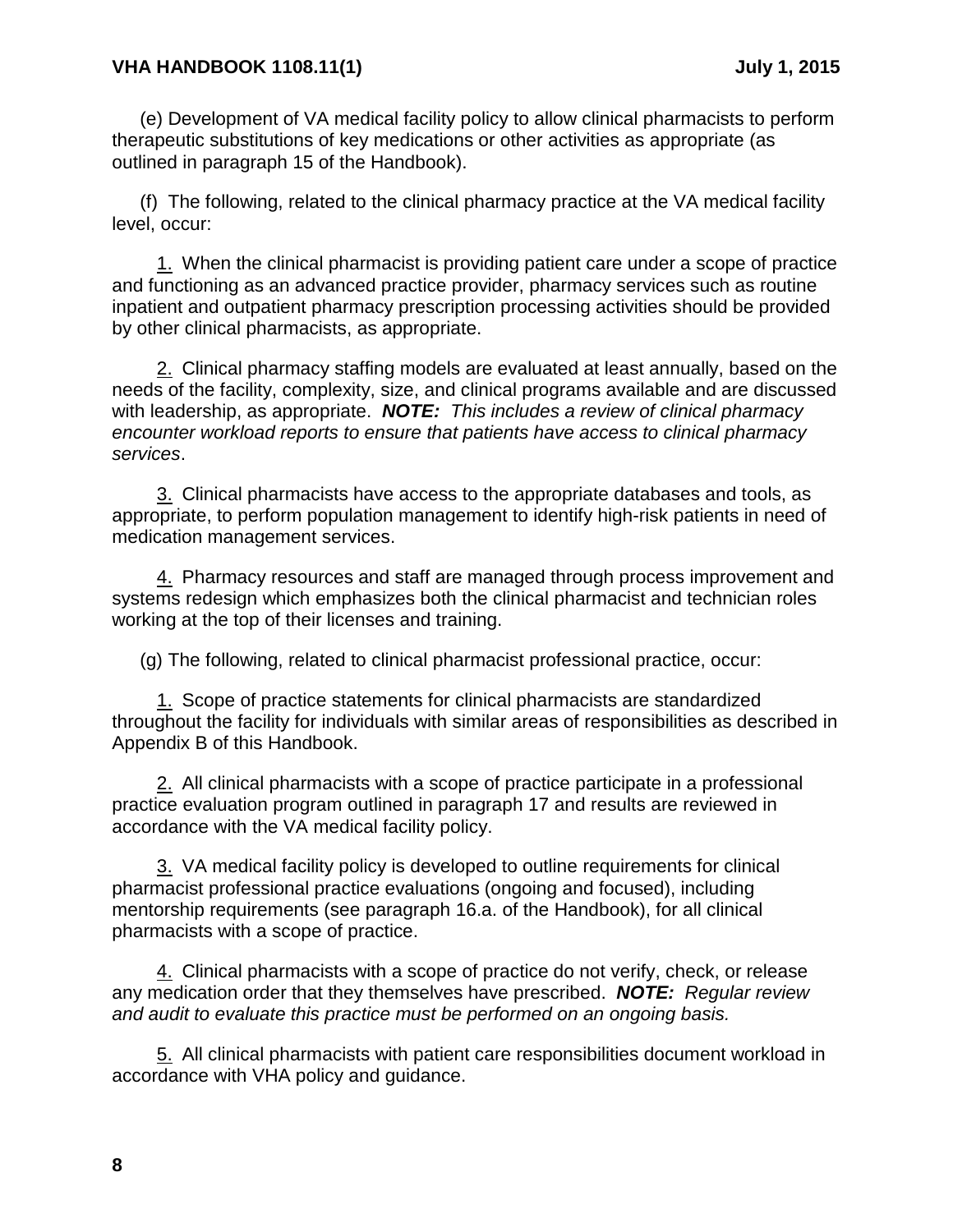6. Pharmacy clinics are designed appropriately and are in accordance with VHA policy and guidance.

7. VA medical facility policy is developed to outline appropriate referral to pharmacy-managed clinics, as well as procedures for clinical pharmacist's referral to higher levels of care.

8. A mechanism for communication, dissemination, and discussion of clinical pharmacy practice issues as described in paragraph 9 of this Handbook, are developed and coordinated.

9. There is appropriate integration of pharmacy residents and students into clinical pharmacy programs.

10. An annual review of Person Class Codes (PCC) is performed for all clinical pharmacists and technicians, to include updating when new employees enter the service and changes in board certifications or scope of practice occur.

11. Responsibilities related to the clinical pharmacy practice are streamlined. *NOTE: Typically this assignment would be at that level of the Associate Chief for Clinical Pharmacy Services.*

12. All clinical pharmacists with a scope of practice must be entered and updated quarterly into the PBM Clinical Pharmacy Scope of Practice SharePoint site at: [\(http://vaww.infoshare.va.gov/sites/ClinicalPharmacy/Lists/Clinical%20Pharmacists%20](http://vaww.infoshare.va.gov/sites/ClinicalPharmacy/Lists/Clinical%20Pharmacists%20with%20Scope%20of%20Practice/AllItems.aspx) [with%20Scope%20of%20Practice/AllItems.aspx\)](http://vaww.infoshare.va.gov/sites/ClinicalPharmacy/Lists/Clinical%20Pharmacists%20with%20Scope%20of%20Practice/AllItems.aspx). *NOTE: This is an internal VA Web site and is not available to the public. This site should be audited at regular intervals by the Chief of Pharmacy Services (or designee).*

## d. **Clinical Pharmacists.**

(1) All clinical pharmacists are encouraged to work at the top of their licenses, competency, and scope of practice. All clinical pharmacists must have functional statements that accurately reflect the job responsibilities and, where appropriate, scopes of practice that define the tasks performed. Functional statements must describe expectations of the job performance, in addition to the duties and role of the individual within the context of the pharmacy or practice area. Functional statements must be coupled with a competency assessment that describes practice area specific requirements. The functional statements of the clinical pharmacist serve as the basis for ensuring the individual is functioning at the top of their licensure and scope.

(2) The clinical pharmacist has an irreplaceable role as the medication expert due to their extensive knowledge of medications, clinical pharmacology, pharmacokinetics, pharmacodynamics, and therapeutics; this is a combined skill set that is unique to this group of health care professionals. Resources should be dedicated to clinical pharmacy services at each VA medical facility. These services may include, but are not limited to: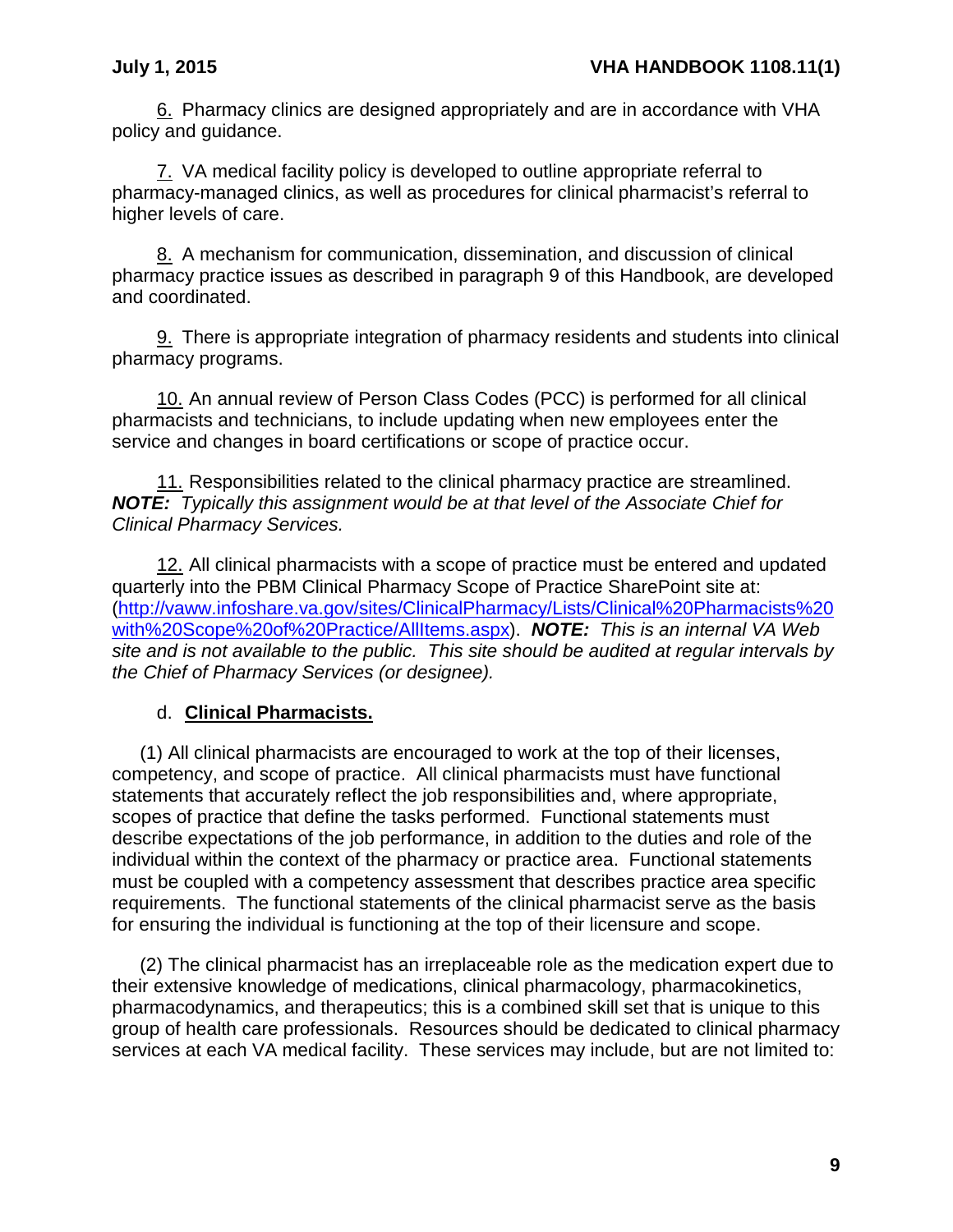#### **VHA HANDBOOK 1108.11(1) July 1, 2015**

(a) Designing, implementing, assessing, monitoring, and documenting therapeutic plans utilizing the most effective, safest, and economical medication treatments.

(b) Helping achieve positive patient-centric outcomes and providing clinical pharmacy expertise through direct and indirect interactions with patients, providers, and interprofessional teams in assigned areas.

(c) Performing the physical measurements and objective assessments necessary to ensure the patients appropriate clinical responses to drug therapy.

(d) Ordering laboratory and other diagnostic studies necessary to monitor, support, and modify the patient's drug therapy.

(3) All clinical pharmacists are responsible for ensuring that:

(a) They provide comprehensive medication management services, as appropriate and in accordance with their functional statement or individual scope of practice.

(b) They work collaboratively with other health care professionals to enhance the provision of care to Veterans.

(c) They function at the highest level of professional pharmacy practice within the parameters of their functional statement or scope of practice and assume accountability for their patient care outcomes.

(d) They document patient care encounters appropriately and in compliance with VHA policy and guidance for all inpatient and outpatient patient-specific consultations that meet the intent of an encounter (e.g., medical history taken, clinical decision making, and documentation).

(e) They solve medication-related problems, and coordinate and organize responsibilities to maximize outcomes in their practice area or area of clinical expertise.

(f) They seek opportunities to participate and publish, as appropriate, their role in the pharmacy practice model; evidence-based research (as available); clinical reviews of literature; drug information topics; and quality improvement projects that demonstrate improved patient care outcomes.

(g) They are actively involved and integrated into training programs of pharmacy students and residents, allied health professionals, as well as other health care professionals available at the local VA medical facility level, as applicable.

<span id="page-13-0"></span>**6. PATIENT CARE ACTIVITIES:** Patient care activities include activities in which the clinical pharmacist is working directly or indirectly with the health care team and patient. These activities are not limited to face-to-face patient care encounters but encompass a variety of modalities and professional responsibilities. Patient care activities are included in the role of all clinical pharmacist positions, as appropriate. The role of each clinical pharmacist may differ based on their assignment and must be delineated in their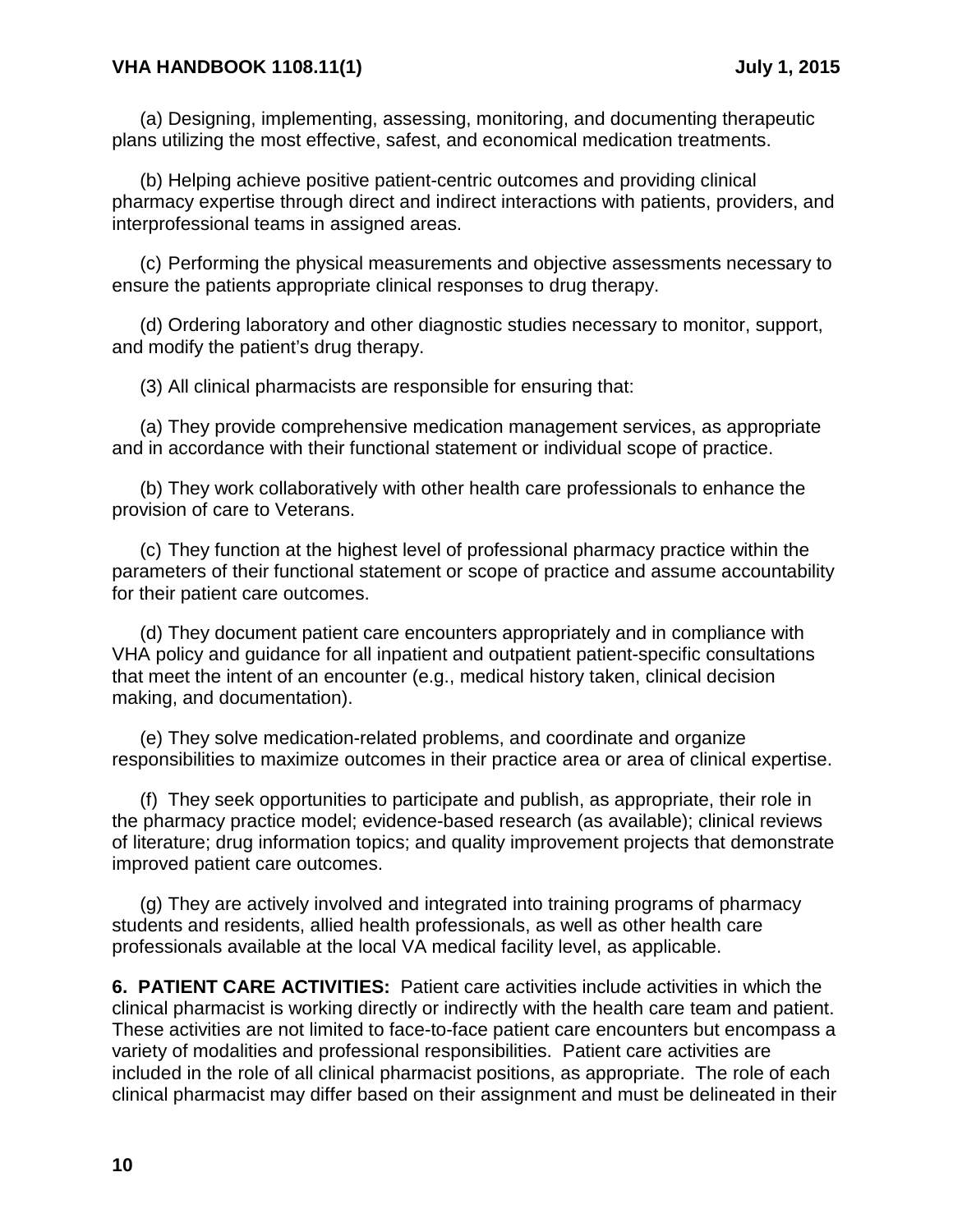functional statement or scope of practice as appropriate (see paragraphs 14 and 15 of this Handbook). Patient care activities include, but are not limited to:

a. Face-to-face comprehensive medication management of patients.

b. Same day face-to-face patient visits (such as patient medication reviews for comprehensive medication management, recent hospital discharges, and dual care management).

c. Virtual care modality visits, such as: Veteran requests through secure messaging, telephone-based care, clinical video telehealth, and Home Telehealth.

- d. Shared medical appointments or group education clinics.
- e. Team or interdisciplinary patient care rounds or meetings.

<span id="page-14-0"></span>**7. ROLES FOR PHARMACY TECHNICIANS:** The pharmacy technician has specific knowledge of the medication use process within VHA and integral to pharmacy operations as outlined in VHA Handbook 1108.05, Outpatient Pharmacy Services, and VHA Directive 1108.06, Inpatient Pharmacy Services. Accordingly, pharmacy technicians can assist with many of the technical issues associated with comprehensive medication management. Under the supervision of a clinical pharmacist, the pharmacy technician may serve the pharmacy team in the following activities including, but not limited to:

- a. Obtaining medication histories to assist with medication reconciliation.
- b. Patient education related to VA formulary status of medications.
- c. Documenting medication adherence.
- d. Documenting patient allergies and adverse drug reactions.

e. Patient education on navigating the VA Pharmacy (including patient management of refills and renewals, important telephone numbers for pharmacy issues, etc.).

## <span id="page-14-1"></span>**8. REFERRALS FOR CARE:**

a. Clear and standardized processes for referral of patients to pharmacy-managed clinics must be established at the VA medical facility level. The method of referral may differ based on the role of the clinical pharmacist within the specific practice area. The referral method may include standardized templates (e.g., formal chart consults), collaborative care agreements (formerly known as service agreements), referral of patients from providers or team members through email communication, team or interdisciplinary meetings, clinical chart consults, and population management databases (e.g., clinical dashboards). In addition, patients may be referred, as deemed appropriate, through identification from a medication use evaluation conducted nationally, VISN-wide, or at the local medical facility. The referral method ensures that the appropriate patient is referred to the pharmacy for management.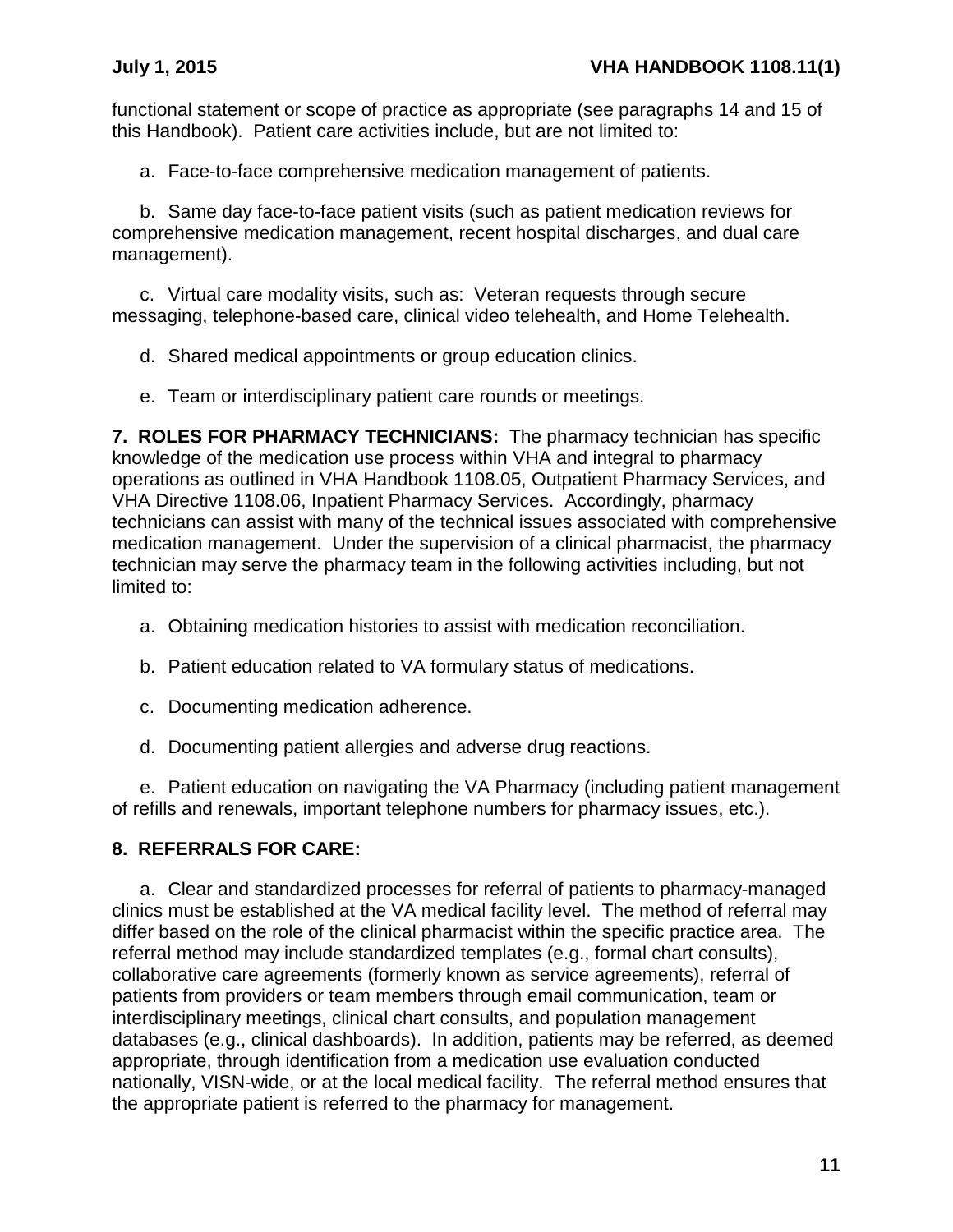#### **VHA HANDBOOK 1108.11(1) July 1, 2015**

b. The referral method must include a method of notifying the provider or team when care has been completed by the clinical pharmacist to ensure care coordination. This method may differ based on the role of the clinical pharmacist in the practice area. In most instances it will be appropriate to refer back to the provider or team once the goals have been achieved as measured by evidence-based guidance or patient disease parameters. The clinical pharmacist will continually work with providers to identify when medication therapy is no longer indicated for individual patients. For all patients who have been referred to pharmacy-managed clinics and are under the care of a clinical pharmacist with a scope of practice, guidance for discharge should be established for patients who frequently miss visits, fail to follow instructions, or continue to demonstrate poor medication adherence despite intensive efforts.

c. Infrastructure must exist for a clinical pharmacist with a scope of practice to refer patients to higher levels of care when appropriate. Policy must outline what referrals are appropriate to be made by the clinical pharmacist with a scope of practice. Some examples include, but are not limited to, referrals for routine care or assessment to clinical nutrition professionals, prosthetics, social workers, integrated mental health professionals, or other specialty areas. The clinical pharmacist must communicate with the collaborating provider(s), or referring provider as appropriate, in cases when patient assessment requires a referral to higher levels of care. Most clinical pharmacists with a scope of practice provide patient care across multiple teams, teamlets, or patient panels; therefore, it is imperative that a relationship and communication infrastructure exists with the collaborating provider(s) for continuity of care. The collaborating provider provides management and consultation to the clinical pharmacist when referrals to higher levels of care are unclear or patients require additional assessment that is outside of the scope of practice and expertise of the clinical pharmacist. In addition, the clinical pharmacist with a scope of practice communicates with the collaborating provider when any significant changes in the patient's conditions occur. In some circumstances (e.g., such as in Patient Aligned Care Team (PACT)), the original referring provider is considered the collaborating provider. In other circumstances, such as when a clinical pharmacist practices in the specialty care area, the collaborating provider may be the specialty care provider. Referrals to higher levels of care include mechanisms for triaging urgent and acute cases (e.g., referral to urgent care or emergency department in patients with worsening of symptoms) and means for communication and care coordination when patient referrals are performed.

d. A clinical chart consultation, including an E-consult, may be provided by a clinical pharmacist in response to a formal request from a provider seeking opinion, advice, or expertise regarding medication management of a specific patient (e.g., E-Consults, clinical pharmacy chart consults) as outlined in VHA Directive 1232, Consult Processes and Procedures, or subsequent policy issue. Utilizing information provided in the consult request and/or review of the patient electronic medical record, the responding clinical pharmacist provides a documented response in the computerized patient record system (CPRS) consult functionality that addresses the request. E-consults can be used in the outpatient or inpatient setting. The consultation activity must be within the functional statement or defined scope of practice of the clinical pharmacist responding to the consultation, as appropriate.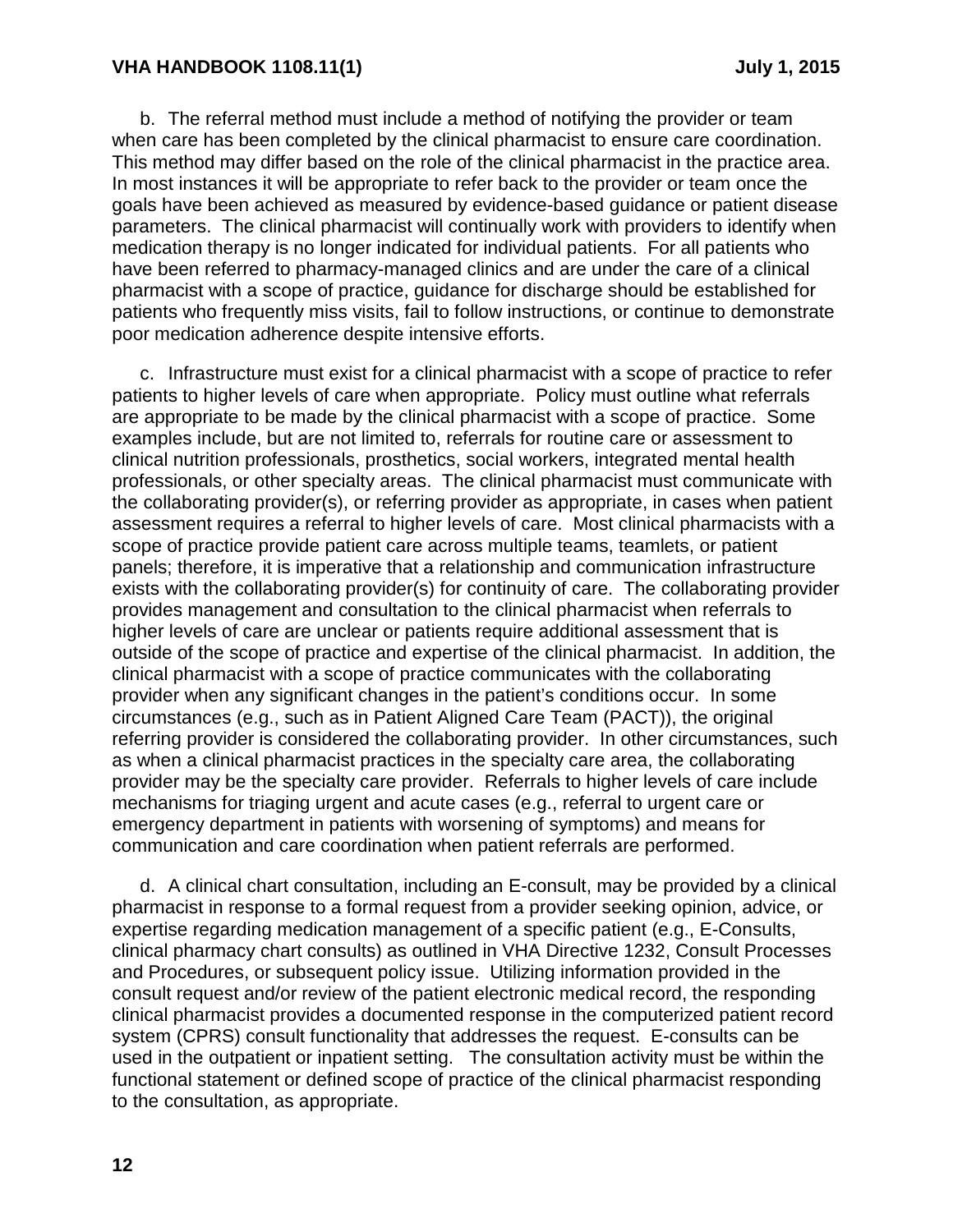(1) E-consults are recommended to be used in the following clinical pharmacy practice situations:

*NOTE: E-Consults should only be used to capture clinical workload which includes a medical history, clinical decision making, and documentation.* 

(a) Situations in which medication management advice is needed for a single episode of care.

(b) As a means to assist providers by addressing a clinical problem or question related to medication management when a face-to-face visit is not required, such as opinion related to a patient specific medication management issue, disease state or therapy specific questions, titration or taper of medications, and one-time therapeutic drug monitoring.

(c) In areas where pharmacy staff is limited (i.e., CBOCs and pharmacy-managed clinics with access issues).

(d) When a medication management question or advice is needed from one provider to a clinical pharmacist (e.g., PACT physician to PACT clinical pharmacist, PACT clinical pharmacist to a pain management clinical pharmacist, or physician to an Infectious disease clinical pharmacist).

(e) When a medication management question or advice is needed from a clinical pharmacist at another facility who provides expertise for the entire VISN. The clinical pharmacist providing the teleconsultation services must be credentialed and authorized by a scope of practice to provide that care. The policy and procedures for credentialing for teleconsultation are contained in VHA Handbook 1100.19.

(2) An E-consult should not to be used in the following clinical pharmacy practice situations:

(a) Non-formulary or restricted drug consults.

(b) Patients with a need for ongoing medication monitoring, (e.g., such as clozapine monitoring, antimicrobial stewardship monitoring programs, or anticoagulation monitoring).

(c) Home Based Primary Care (or similar) chart reviews.

(d) Clinical interventions originating from a dashboard reviews.

### <span id="page-16-0"></span>**9. CLINICAL PHARMACY PRACTICE COUNCIL:**

a. It is essential that a communication conduit exists for clinical pharmacy practice issues and sharing of strong practices across VHA. A Clinical Pharmacy Practice Council (CPPC) is a way to provide a conduit for bi-directional communication. The CPPC provides alignment of integral clinical pharmacy professional practice elements, a conduit for communication between the PBM CPPO, VISNs, and facilities on clinical pharmacy practice issues, and as a source to identify strong practices for sharing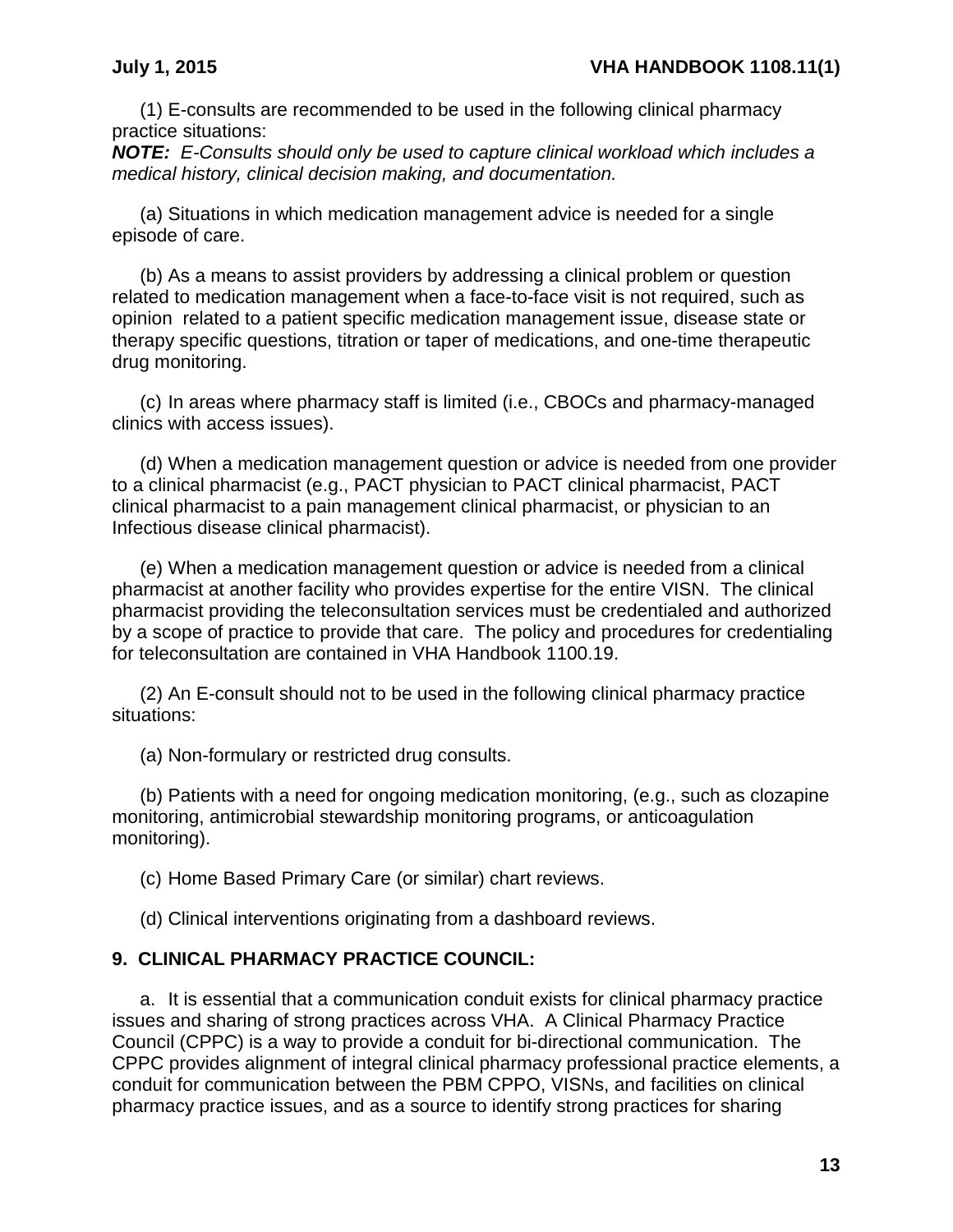system-wide. The CPPC functions to assist pharmacy leaders in ensuring proper alignment of clinical pharmacy practice components. Facilities and VISNs should have a mechanism for communication, dissemination, and discussion of clinical pharmacy practice issues. VA medical facilities and VISNs can determine the "best" way to ensure the principles of the CPPC are encompassed in their committees or workgroups. In addition to facility- and VISN-level CPPCs, a national CPPC exists to provide recommendations and guidance related to clinical pharmacy practice oversight issues. More information on the CPPC can be found on the Clinical Pharmacy SharePoint at the following link:

[http://vaww.infoshare.va.gov/sites/ClinicalPharmacy/Clinical%20Specialty%20Pages/Cli](http://vaww.infoshare.va.gov/sites/ClinicalPharmacy/Clinical%20Specialty%20Pages/Clinical%20Pharmacy%20Practice%20Council.aspx) [nical%20Pharmacy%20Practice%20Council.aspx.](http://vaww.infoshare.va.gov/sites/ClinicalPharmacy/Clinical%20Specialty%20Pages/Clinical%20Pharmacy%20Practice%20Council.aspx) *NOTE: This is an internal VA Web site and is not available to the public.* 

b. The goal of the CPPC is to create a clinical pharmacy community of practice that serves as a conduit and advisory panel to share strong practices and assist in the implementation of standardized practices, policies, and programs that enhance clinical pharmacy services.

c. Development of a CPPC accomplishes the following:

(1) Enhancing communication between facilities and the PBM CPPO on projects, policy, initiatives, and guidance (updates or new issues);

(2) Sharing strong practices related to clinical pharmacy practice;

(3) Assessing clinical pharmacy outcomes and workload to include review of clinical pharmacy workload information, providing direction on the appropriate capturing of pharmacy workload, clinical pharmacy interventions and return on investment for clinical pharmacy services;

(4) Evaluating clinical performance metrics and population management databases or dashboards for opportunities for clinical pharmacist involvement to improve access and quality of patient care;

(5) Identifying gaps that may exist in patient care with emphasis on expansion of clinical pharmacy services; and

(6) Ensuring a platform for discussion of clinical pharmacy professional practice elements.

<span id="page-17-0"></span>**10. CLINICAL PHARMACIST SCOPE OF PRACTICE:** A clinical pharmacist scope of practice must meet requirements as outlined in this Handbook. A scope of practice is required for any positions in which the clinical pharmacist has patient care activities outlined in paragraph 14 of this Handbook and serves as an advanced practice provider, as part of collaborative medication management, to initiate, modify, renew, or discontinue medication therapy.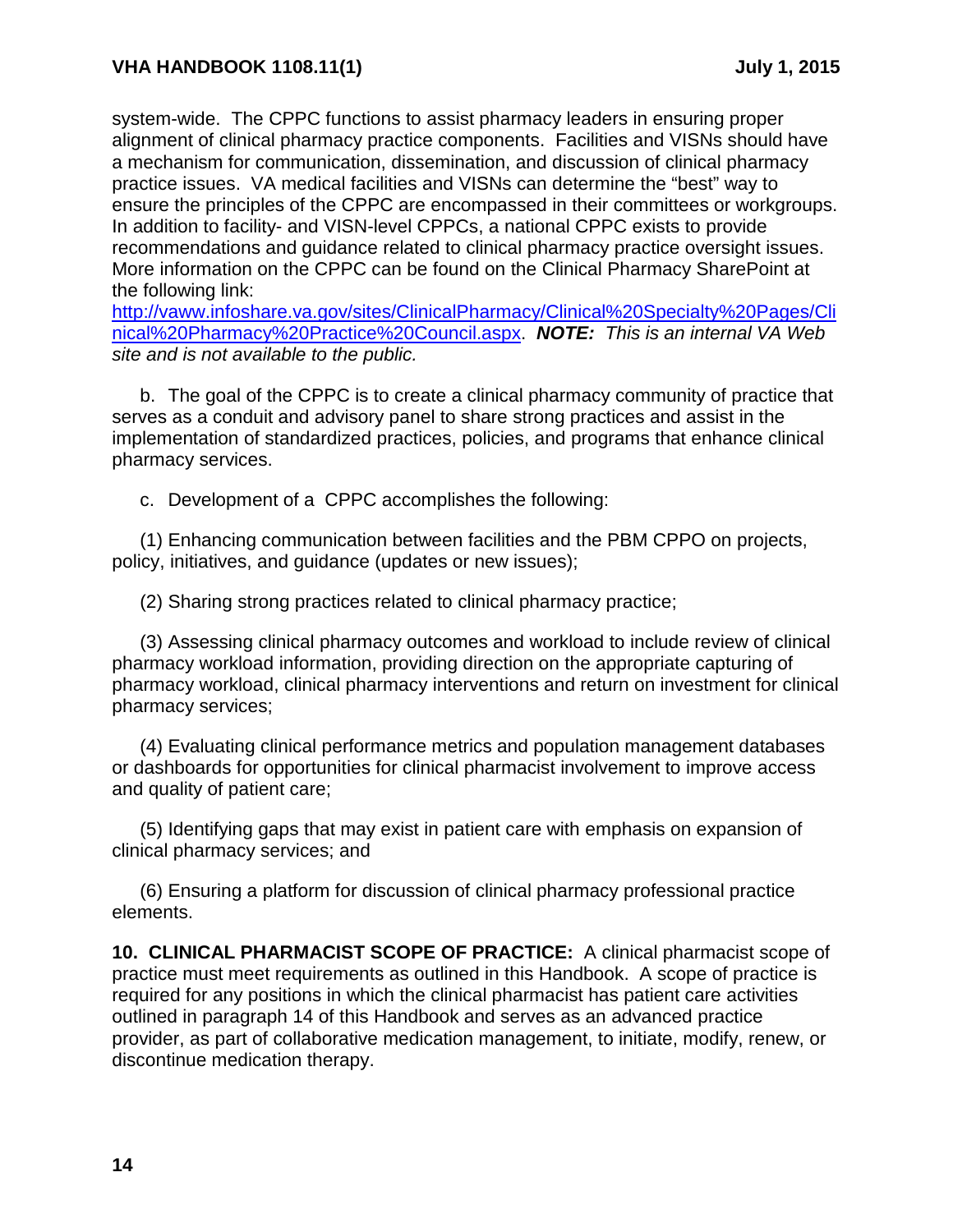a. The scope of practice, as part of collaborative medication management, allows the clinical pharmacist to function with a high level of autonomy and independent clinical decision-making for activities included in the scope of practice and collaboratively with the health care team for the overall care of the Veteran. The clinical pharmacist is responsible and accountable for the disease states and conditions managed under the clinical pharmacist's scope of practice. Prescribing, administering or dispensing controlled substances may be included in the scope of practice only if the clinical pharmacist is authorized by their state license to do so and complies with the limitations and restrictions on that authority. Prescriptive authority and responsibility defined in the scope of practice is limited to practice areas for which the clinical pharmacist has experience and expertise, to include:

(1) Addressing medication management needs of patients with defined diagnoses.

(2) Management of medication-related adverse events.

(3) Ongoing and acute medication monitoring.

(4) Collaboration with other health care providers for management of new diagnoses for patients.

b. The following elements must be in place at the VA medical facility level for all clinical pharmacists with a scope of practice:

(1) The medical facility must have policy that addresses all required elements of the scope of practice including, but not limited to:

(a) Requirements of an initial scope of practice (see paragraphs 11 and 12 of this Handbook).

(b) Processes for renewal of an existing scope of practice (see paragraph 13 of this Handbook).

(c) Professional practice evaluations (focused and ongoing) (see paragraph 17 of this Handbook).

(2) All competency assessments, education, training, experience requirements to perform the functions identified in the scope of practice must be reviewed by the Chief of Pharmacy Services prior to submission to the ECMS for review and recommendation to the medical facility Director.

(3) The scope of practice renewal process must be conducted for each clinical pharmacist at least every two years, but prior to the expiration of such scope of practice. This renewal process must coincide with the re-credentialing process of the clinical pharmacist with a scope of practice.

<span id="page-18-0"></span>**11. REQUIRED ELEMENTS OF A SCOPE OF PRACTICE:** Scopes of practice must be standardized across VA medical facilities for clinical pharmacists with similar practice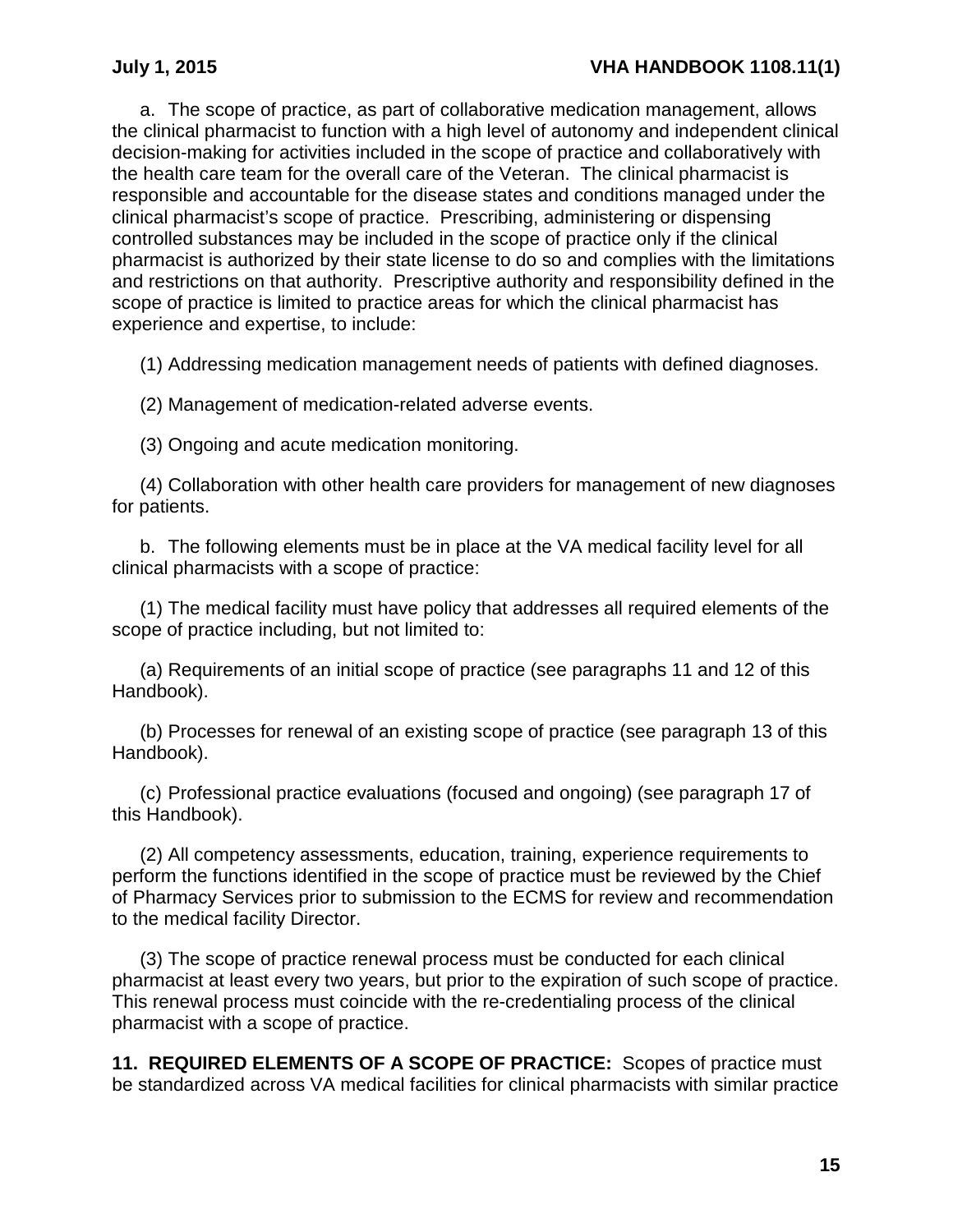### **VHA HANDBOOK 1108.11(1) July 1, 2015**

areas, training, and experience similar to the example outlined in Appendix B. Required elements of a scope of practice include:

a. The education, training, and experience the clinical pharmacist possesses to perform the functions identified.

b. The required skills and knowledge that the clinical pharmacist must possess in order to perform the requested functions identified.

c. The scope of practice statements, individual clinical pharmacist proficiency, and professional practice evaluation results are reviewed, at a minimum, biannually by the ECMS, Chief of Pharmacy Services, and clinical Service Chief (as applicable).

d. Identifying, as part of collaborative medication management, the clinical pharmacist's prescriptive authority, laboratory, diagnostic and referral responsibilities.

e. Describing the routine and non-routine professional duties.

f. Describing the general practice-based areas of responsibility for activities, to include the practice location of the clinical pharmacist (e.g., VA medical facility, CBOCs, contracted locations, Domiciliary, Telemedicine).

g. Outlining the clinical pharmacist's responsibility for communication with the collaborating physician such as when significant changes in the patient's condition occur, when referrals to higher levels of care are unclear, and advanced patient care management outside of the scope of practice and expertise of the clinical pharmacist is required.

<span id="page-19-0"></span>**12. PROCEDURES FOR AN INITIAL SCOPE OF PRACTICE:** All clinical pharmacists applying for a scope of practice must have appropriate competency assessment of the critical duties outlined in their scope. This ensures leadership can determine their readiness and abilities for their position, as well as providing appropriate orientation to practice, procedures and policy in their practice area. As applicable, the ECMS, Chief of Pharmacy Services, and if appropriate, clinical service chief of alignment, will outline any mentorship requirements to be completed prior to the scope of practice being forwarded for approval (see Appendix C).

*NOTE***:** *A mentorship is an optional period of training and observation in which a currently employed clinical pharmacist is assigned a "mentor" to provide additional training to develop the necessary competencies for new or expanded clinical functions. A mentorship is not required for all clinical pharmacists with a scope of practice. A mentorship is individualized for the clinical pharmacist based on their identified needs and must meet the requirements as outlined in Appendix C.*

a. Each clinical pharmacist seeking a scope of practice must prepare an application that includes all required elements outlined in paragraph 11 of this Handbook, including mentorship results (as applicable), which have been reviewed and endorsed by the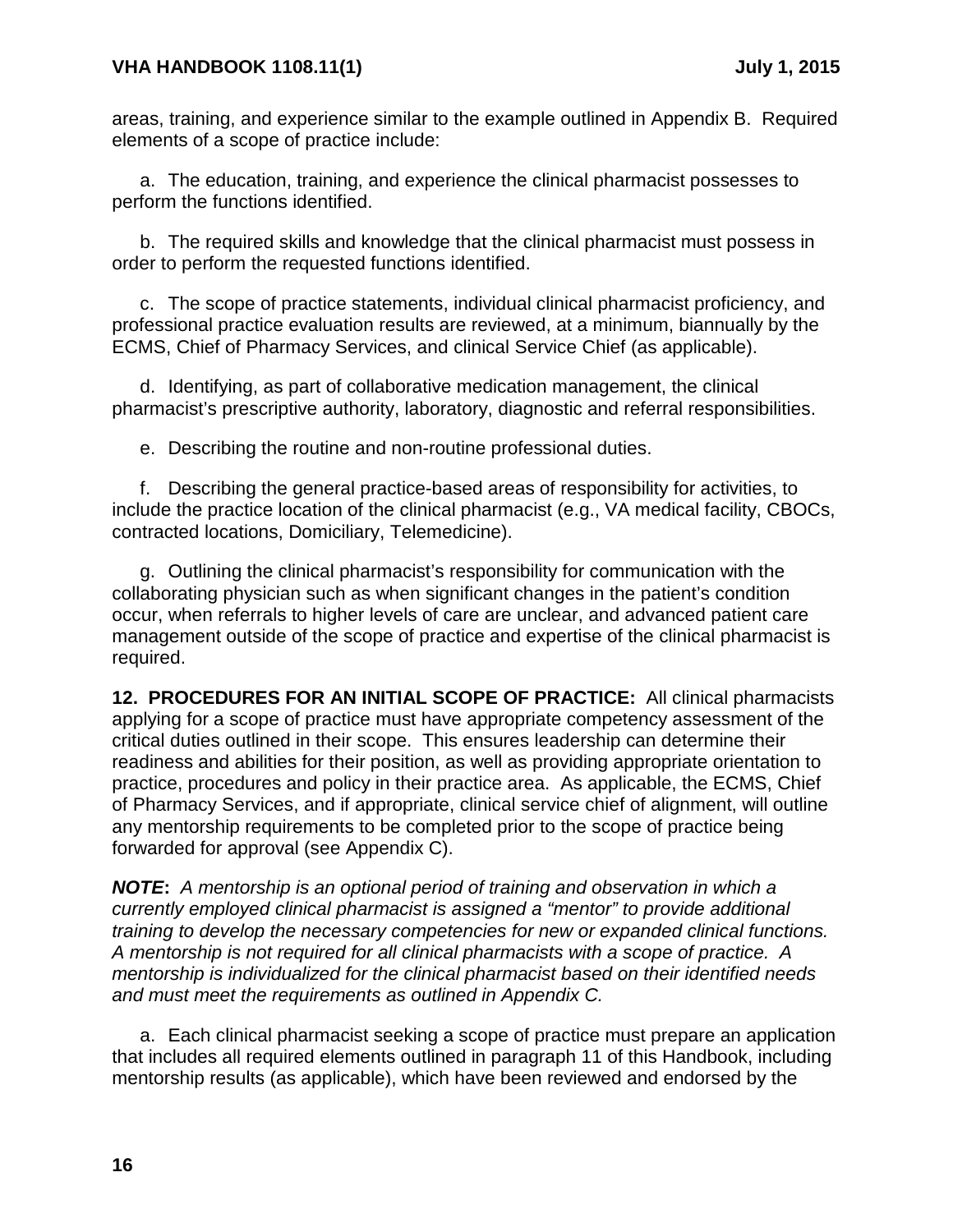Chief of Pharmacy and clinical service chief of alignment, prior to submission to the ECMS for review and recommendation to the medical facility Director.

b. After approval of an initial scope of practice, the clinical pharmacist must have a focused professional practice evaluation (FPPE) performed as outlined in paragraph 17.b.(10)(a).

<span id="page-20-0"></span>**13. RENEWAL OF SCOPE OF PRACTICE:** All clinical pharmacists with a scope of practice must participate in an ongoing professional practice evaluation (OPPE) program as outlined in paragraph 17.b. The cumulative results will be used for assessing the appropriateness of renewal of a scope of practice which must be done at a minimum of every two years. Any exemptions to the regular professional practice evaluation requirement should be approved by the Chief of Pharmacy Services and, if the clinical pharmacist is assigned to a clinical service, the appropriate clinical service chief and then presented to the ECMS for review and recommendation to the VA medical facility director. For all other actions in which the clinical pharmacist scope of practice request is denied or not renewed, the reason for denial or nonrenewal must be documented in accordance with facility policy and VA Handbook 5013 or VA Handbook 5021, as applicable, or subsequent policy issue.

<span id="page-20-1"></span>**14. ACTIVITIES THAT REQUIRE A SCOPE OF PRACTICE:** Activities that require a scope of practice as outlined in paragraph 10 include, but are not limited to, the following:

a. Executing therapeutic plans utilizing the most effective, safest, and most economical medication treatments.

b. Ordering, subsequent review and action on appropriate laboratory tests and other diagnostic studies necessary to monitor, support, and modify the patient's drug therapy.

c. Prescribing medications, devices and supplies to include: initiation, continuation, discontinuation, monitoring, and altering therapy.

d. Ordering medications and administering vaccines as necessary for the provision of pharmaceutical care.

e. Taking independent corrective action for identified drug-induced problems.

f. Ordering consults (i.e., dietician, social work, specialty provider), as appropriate, to maximize positive drug therapy outcomes.

g. Obtaining and documenting informed consent for treatments and procedures that require consent for which the clinical pharmacist is responsible, including those where the clinical pharmacist is the prescriber of a treatment that requires consent or when they are providing medication management services on behalf of the original prescriber. *NOTE: The clinical pharmacist must have sufficient knowledge and training in the*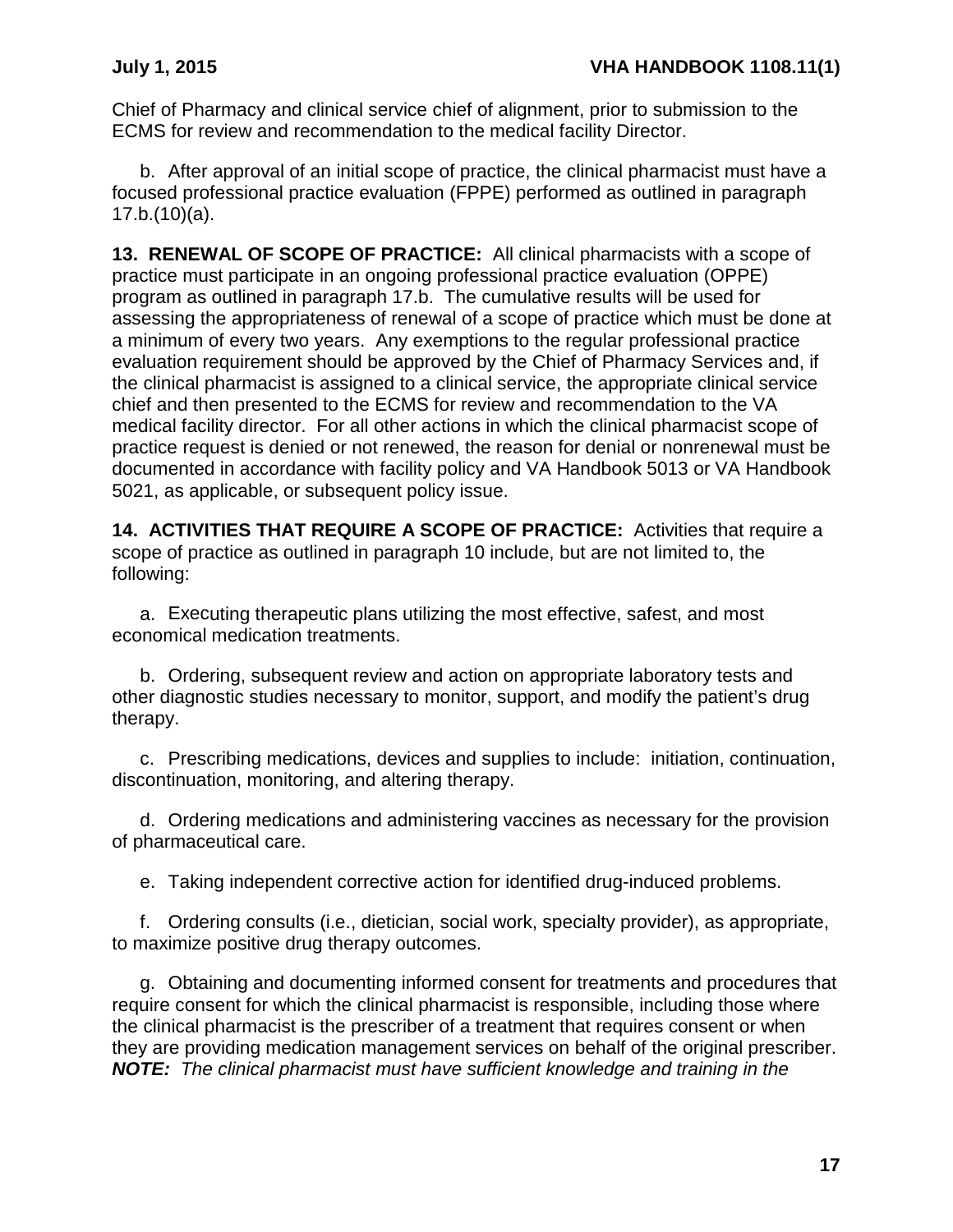*treatment or procedure, its indications, risk and benefits, complications, and alternative treatments, to effectively counsel the patient.*

<span id="page-21-0"></span>**15. ACTIVITIES THAT DO NOT REQUIRE A SCOPE OF PRACTICE:** The following is a list of examples of activities that generally are considered routine clinical pharmacist duties that do not require a scope of practice. All clinical pharmacists can perform duties that are considered routine. However, depending on the nature of the function or the manner in which it is performed, the activities could result in the performance of patient care, requiring a scope of practice.

a. Participating in all tasks related to medication preparation and dispensing.

b. Conducting comprehensive appraisals of patients' health status by completing medication histories including patient interviews.

c. Completing medication reconciliation including updating the medication profile to reflect an accurate, active list of VA and non-VA medications. This may include adding non-VA medications or discontinuing duplicate medications or those the patient is not taking.

d. Providing oral and/or written communication with other health care professionals regarding drug therapy selection and management. This includes, but is not limited to, assisting with formulary product selection and pharmacokinetic monitoring and dosing.

e. Monitoring and assessing drug therapy, communicating the findings and any recommendations for medication changes to appropriate clinical providers for final approval, and documenting appropriately in the CPRS.

f. Providing patient and health care professional education and drug information.

g. Utilizing all CPRS and pharmacy software functions including: order flags, view alerts, hold functions, and service reject, in accordance with local VA medical facility policy.

h. Entering supply orders to support medication compliance and accurate medication administration (e.g., syringes, needles, tablet splitters), in accordance with VA medical facility policy.

i. Managing out-of-stock situations by substituting alternate dosage strengths and instructions of the same medication equal to the prescribed dose and schedule as approved by the Pharmacy and Therapeutics Committee and ECMS. It is imperative that this includes the provision of patient education if the patient will be receiving a different strength or dosage form and the instructions change.

j. Implementing VA medical facility policies including therapeutic interchanges and automatic substitutions (e.g., Pharmacy and Therapeutics Committee activities).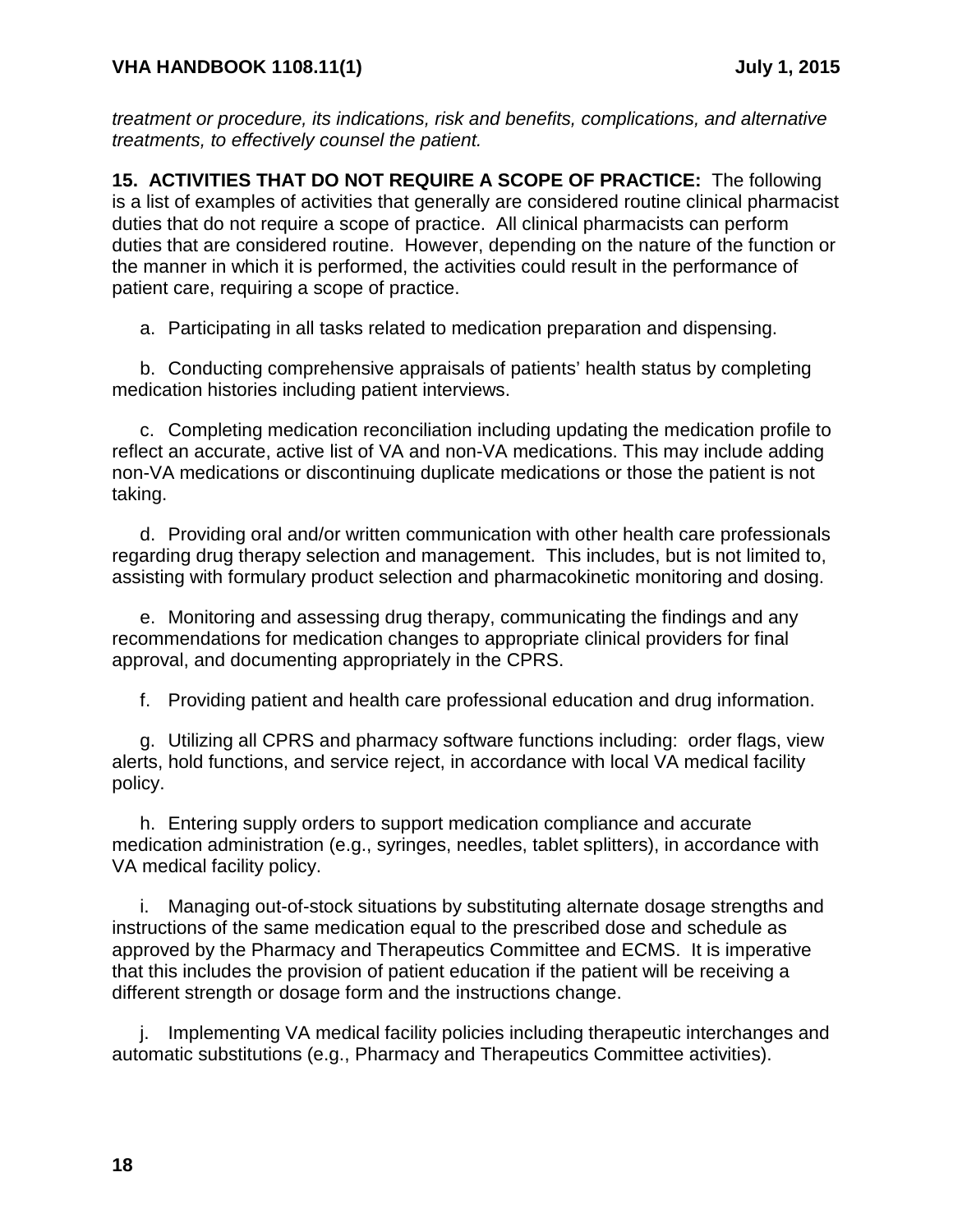k. Participating in medical emergencies including code teams and emergency management activities (with appropriate certification).

l. Reporting adverse drug events, near misses and medication errors.

m. Completing non-formulary and medication approval consults.

n. Coordinating and conducting research in accordance with FDA and VHA guidelines and regulations and in accordance with local VA medical facility policy.

o. Documenting patient care activities in CPRS (e.g. group education notes, medication reconciliation activities).

p. Providing patient and healthcare professional education and drug information.

q. Participating in clinical pharmacy education during shared medical appointments or group visits.

r. Participating in Antimicrobial stewardship activities outlined in guidance or medical center policy as appropriate (e.g., IV to PO, aminoglycoside monitoring) and providing appropriate action (e.g., recommendations to responsible individuals, therapeutic substitution).

s. Chart review activities and comprehensive medication management reviews for Community Living Centers, home based primary care, and residential treatment facilities;

t. Management of safety initiatives and participating in Medication Usage Evaluations and quality assurance oversight.

u. Participating in and educating Veterans on Dual care activities as defined in VHA Directive 2009-038, VHA National Dual Care Policy, or subsequent policy issue.

v. Performing population management activities to identify high risk patients and those in need of comprehensive medication management services.

<span id="page-22-0"></span>**16. PHARMACY RESIDENT SCOPE OF PRACTICE:** When determining a scope of practice for a clinical pharmacist, it is important to ensure the individual has the competency to perform the assigned tasks. In addition to the following, a pharmacy resident must meet all required elements for scope of practice as outlined in this Handbook.

a. **Post-Graduate Year 1 (PGY1).** Pharmacy residents at this level of experience should not be granted prescriptive authority under a scope of practice for use during their residency training program. PGY1 pharmacy residents may still perform functions that prepare them for the role of a clinical pharmacist with a scope of practice, such as entering orders for medications, laboratory tests, and consults under the prescribing preceptor's name for signature. The prescribing preceptor assumes the responsibility for those orders upon signature.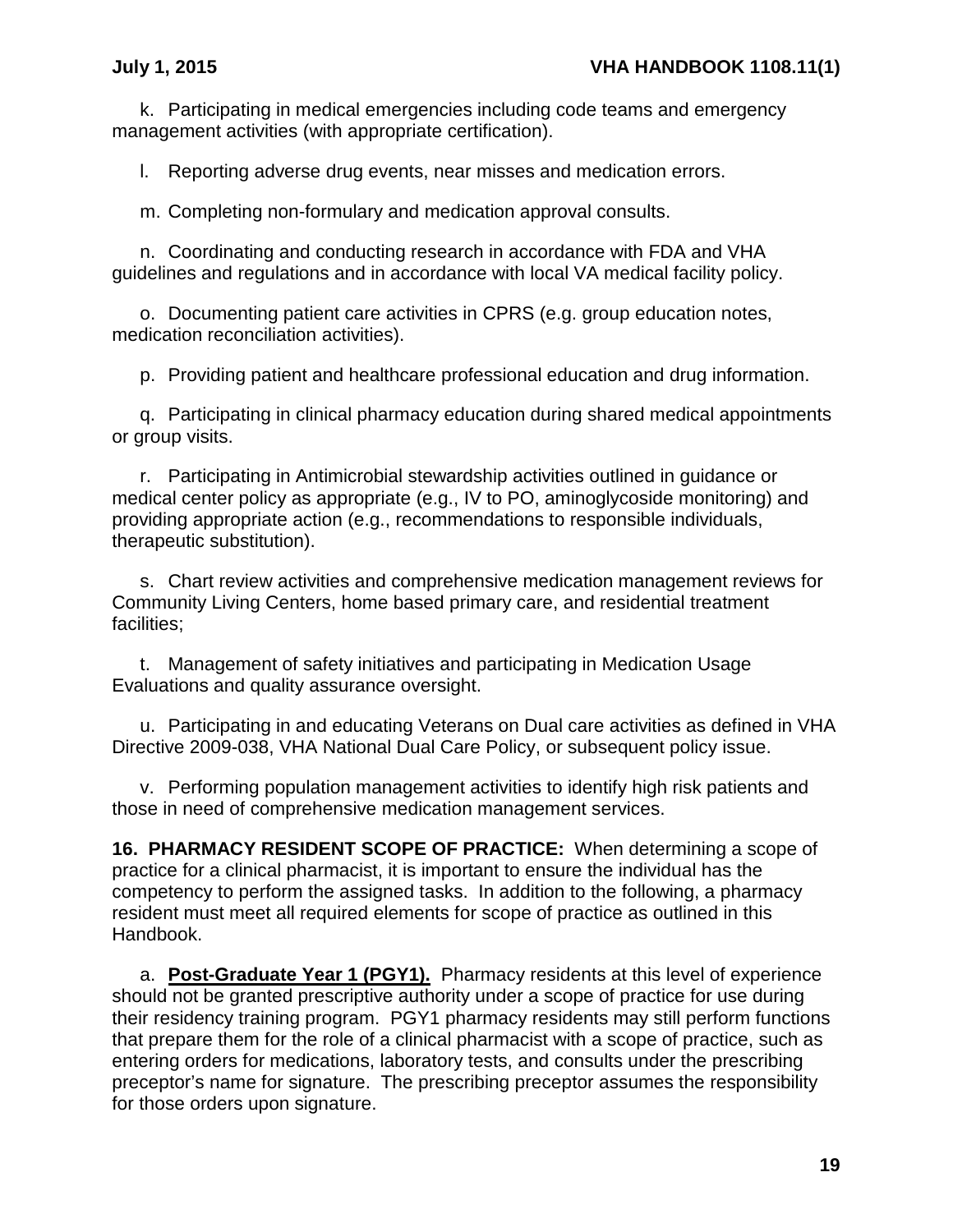b. **Post-Graduate Year 2 (PGY2).** A PGY2 Residency is generally a second-year residency program or specialized training program that encompasses broader knowledge, skills, and abilities for comprehensive medication management and leadership in a variety of clinical areas.

(1) The PGY2 residency builds upon skills and training obtained during the PGY1 year and seeks to further enhance the knowledge, skills, and abilities (KSAs) in a specific area of emphasis (such as cardiology, oncology, administration, pain management, or other subspecialty areas). It is acceptable to grant a PGY2 pharmacy resident a scope of practice with prescriptive authority, as applicable, if the individual clinical pharmacist meets all elements included in this Handbook; however, VA medical facilities may not require the PGY2 to function under a scope of practice during the residency training program.

(2) It is important that the medical facility consider the following items when determining appropriateness of an individual PGY2 resident for a scope of practice:

(a) The individual's KSAs, training and competence level for the scope of practice.

(b) The individual's readiness and ability to assume a high level of autonomy and decision-making for the duties authorized under the scope of practice.

(c) The benefit to the medical facility and resident in preparing them for higher level clinical practice.

(3) If a scope of practice is granted, these individuals must participate in the same professional practice evaluation programs as other clinical pharmacists with a scope of practice outlined in paragraph 17of this Handbook. Resident activities, including those outlined in the scope of practice, are to be supervised by the Residency Program Director and the Chief of Pharmacy Services throughout the residency program.

c. **Supervision of Pharmacy Residents.** Supervision of pharmacy residents must be consistent with requirements outlined in VHA Handbook 1400.04, Supervision of Associated Health Trainees. In addition the specific type, intensity, and frequency of supervision are to be determined by an assessment of a combination of factors which include, but are not limited to, education and experience of the resident, and assigned level of responsibility.

## <span id="page-23-0"></span>**17. PROFESSIONAL PRACTICE EVALUATION COMPONENTS:**

a. **Competency Assessment.** Competency refers to the quality of having sufficient aptitude, knowledge, skill, and abilities to fulfill the duties and responsibilities of the assigned position. All pharmacy staff providing care, treatment, or services are required to have competencies based on their functional statements and which must be regularly assessed. A competency assessment must occur upon initial appointment and should be ongoing in accordance with the Joint Commission standards. This competency assessment evaluates those clinical pharmacist competencies not included in the pharmacist-specific scope of practice, which are assessed through the professional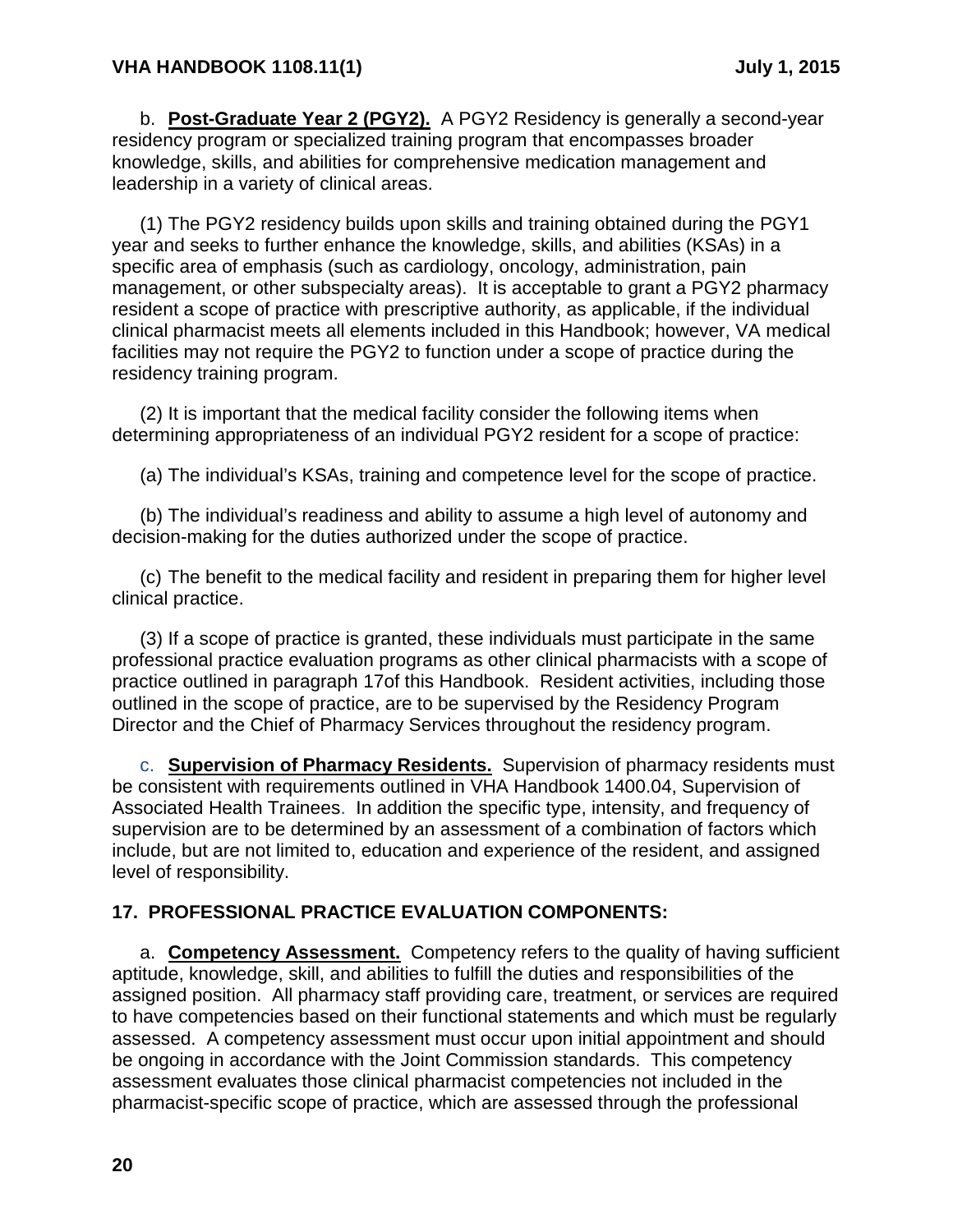practice evaluation programs (OPPE and FPPE) described in paragraph 17.(b). The Chief of Pharmacy Services, or designee, must ensure standardization for the competency assessment process, including documentation of assessments, and competency assessment forms for clinical pharmacists and pharmacy technicians. Only clinical pharmacists with a scope of practice will have OPPE or FPPE performed; therefore, it is important that ongoing competency assessment is in place to ensure all clinical pharmacists are able to meet all standards outlined in their functional statement. An example of a standardized competency assessment can be found on the Clinical Pharmacy SharePoint Site at:

[\(http://vaww.infoshare.va.gov/sites/ClinicalPharmacy/PBM%20Position%20Statements/](http://vaww.infoshare.va.gov/sites/ClinicalPharmacy/PBM%20Position%20Statements/Forms/AllItems.aspx) [Forms/AllItems.aspx\)](http://vaww.infoshare.va.gov/sites/ClinicalPharmacy/PBM%20Position%20Statements/Forms/AllItems.aspx). *NOTE: This is an internal VA Web site and is not available to the public.*

b. **Professional Practice Evaluations.** All clinical pharmacists with a scope of practice must participate in a professional practice evaluation program. The criteria for both the Ongoing and the Focused Professional Practice Evaluation (OPPE and FPPE respectively) process are to be defined in advance, using objective criteria, accepted by the practitioner, recommended by the service chief and ECMS as part of the credentialing process and approved by the medical facility Director. The process may include prospective, concurrent, or retrospective activities and include periodic chart review, direct observation, or discussion with other individuals involved in the care of patients. An evaluation of the patient care provided by the clinical pharmacist with a scope of practice, or clinical care review, is a required component of the professional practice evaluation. Each VA medical facility may decide what items will be required for the professional practice evaluation of a clinical pharmacist with scope of practice encompassing the six general competencies of patient care, medical/clinical knowledge, practice-based learning and improvement, interpersonal and communication skills, professionalism, and system-based practice. Professional practice evaluations and other reviews must, by law, be kept separate from any reviews protected by the quality assurance (QA) regulations. 38 U.S.C. 5705. Professional practice reviews are maintained in accordance with the Privacy Act System of Records Notice 77VA10Q, Healthcare Provider Records. Different types of reviews (e.g., QA protected and management) can occur before, concurrently, or after each other, as long as information collected in a QA protected activity and other reviews (professional practice evaluations, management reviews, etc.) and processes are kept separate. If information from a QA protected review triggers an additional review, the information must be rediscovered though non-QA protected mechanisms. The professional practice evaluation process may include periodic chart review, direct observation, monitoring of patient assessment techniques, or discussion with other individuals involved in the care of patients. Examples of professional practice evaluations can be found on the Clinical Pharmacy SharePoint site at [http://vaww.infoshare.va.gov/sites/ClinicalPharmacy/default.aspx.](http://vaww.infoshare.va.gov/sites/ClinicalPharmacy/default.aspx) *NOTE: This is an internal VA Web site and is not available to the public.* Results of professional practice evaluations should be included in the discussion of the appraisal as appropriate. The following are required elements of professional practice evaluations: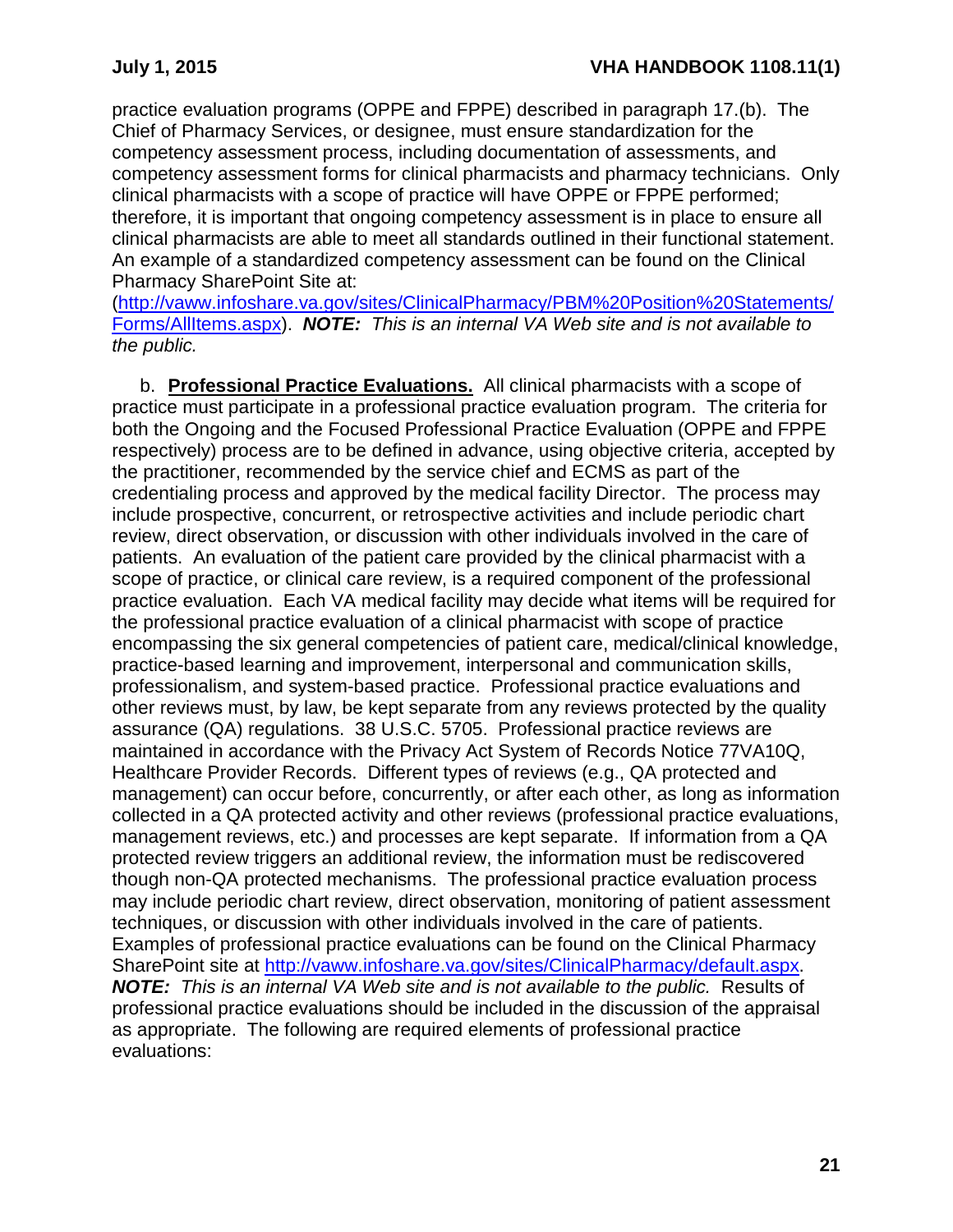#### **VHA HANDBOOK 1108.11(1) July 1, 2015**

(1) Prior to the first professional practice evaluation, the clinical pharmacist with a scope of practice should be informed, both verbally and in writing, that documents generated from clinical professional practice evaluation reviews are not protected under 38 U.S.C. 5705, and can be disclosed in accordance with the Privacy Act System of Records, 77VA10Q.

(2) The clinical pharmacist with a scope of practice should be provided with a written list of the clinical practice evaluation indicators that are to be reviewed prior to the start of the first professional practice evaluation period, and any time the indicators are changed.

(3) The criteria for the professional practice evaluation process is defined in advance, using objective criteria accepted by the clinical pharmacy program, recommended by the Chief of Pharmacy Services, the clinical service chief of alignment (as appropriate), and the ECMS, and approved by the medical facility Director, in alignment with the medical staff process.

(4) The use of triggers that may result in further intervention, should also be communicated to and accepted by the clinical pharmacist prior to the first professional practice evaluation, and any time these triggers are changed.

(5) The Chief of Pharmacy Services and clinical service chief of alignment (as appropriate), provide oversight of the clinical pharmacist's professional practice evaluation process for all clinical pharmacists with a scope of practice. The results of the professional practice evaluation are documented and reported with recommendations to the ECMS, for consideration in making the recommendation to the medical facility Director for final decision and approval.

(6) The process for professional practice evaluations must be ongoing throughout the year and provide the necessary information required for credentialing and oversight of the scope of practice for the clinical pharmacist.

(7) The patient care evaluation or clinical care review component of the professional practice evaluation is performed by a clinical pharmacist peer with similar scope and responsibilities. A clinical pharmacist from another VA medical facility may also be considered. Where the clinical pharmacist is aligned with a clinical service or a clinical pharmacist peer is not available, a physician or other licensed independent provider in the designated practice area should be included in the review.

(8) Professional practice evaluation reviewers should be rotated, whenever possible, to eliminate sources of personal bias.

(9) Professional practice evaluation leveling may be determined at the discretion of the local VA medical facility.

*NOTE: Numerical scores or averages may be used as an alternative to assigning levels in the clinical care review process. In the event that leveling is utilized, it is*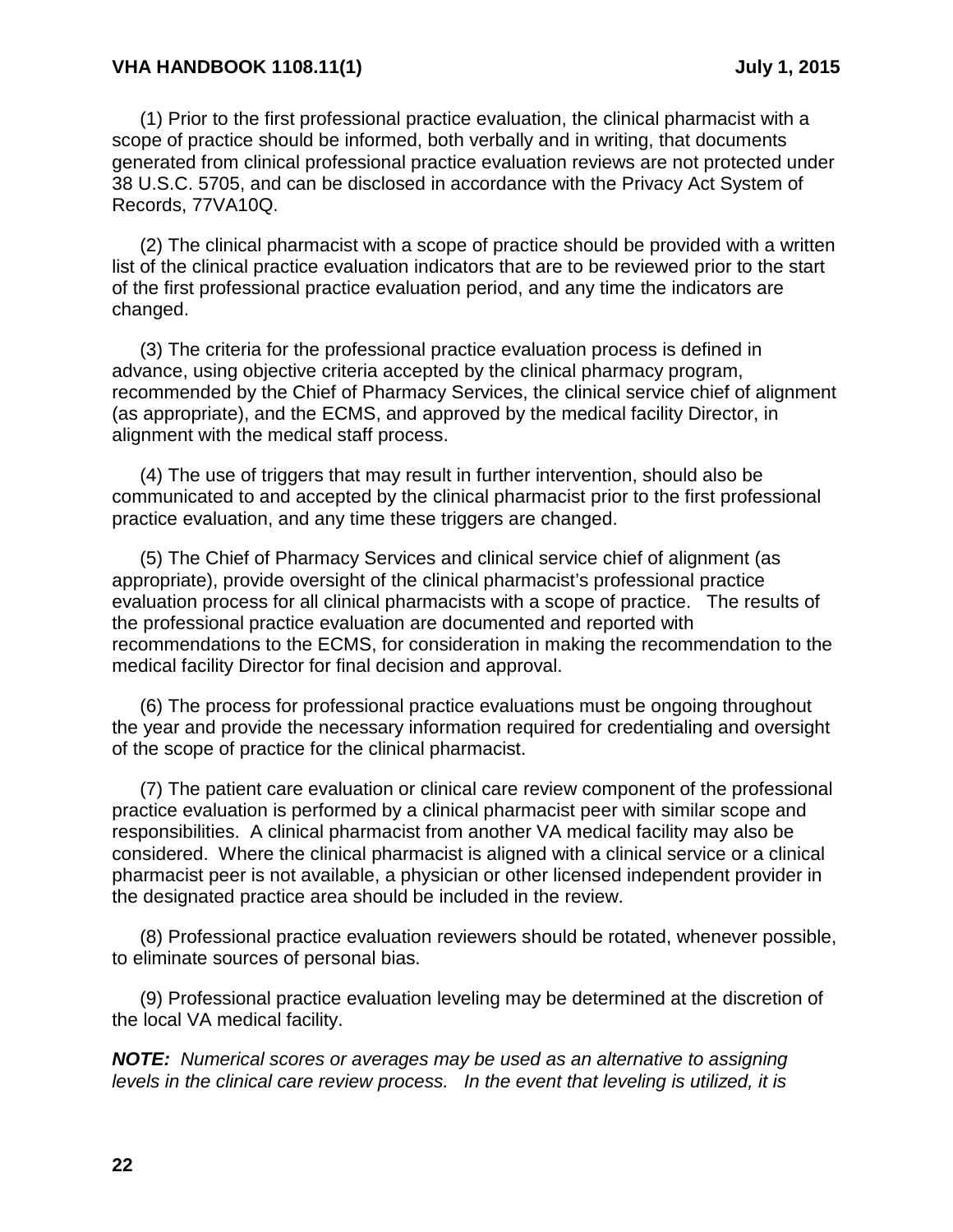*encouraged that the leveling be slightly different from the protected peer review process to ensure that the two processes are easily distinguished from one another.* 

(10) Focused and ongoing professional practice evaluations will occur at the local VA medical facility level for all clinical pharmacists with a scope of practice:

(a) Focused Professional Practice Evaluation. FPPE is a process whereby the Chief of Pharmacy Services, and clinical service chief of alignment (as appropriate), evaluates the pharmacist-specific competence of a clinical pharmacist who does not yet have documented evidence of competently performing the requested scope of practice at the VA medical facility. This is a time-limited period, defined by the ECMS, during which the clinical pharmacist's professional performance is assessed. A FPPE is required for all clinical pharmacists immediately following the approval of an initial scope of practice, when a clinical pharmacist has had a lapse in clinical activity, and when duties expand beyond what is authorized in the current scope of practice. During the FPPE competency should be assessed in relation to the clinical pharmacist's ability to perform the functions outlined in the scope of practice requested. The FPPE is not a restriction or limitation on the clinical pharmacist's ability to practice autonomously but is an opportunity for the clinical pharmacist to demonstrate the requisite skill and knowledge, and may include remediation (such as additional training or mentorship). The results of the FPPE must be documented in the clinical pharmacist's profile and reported to the ECMS for consideration in making recommendation on scope of practice and other considerations.

1. An initial FPPE is required for all clinical pharmacists at the time of initial appointment with a scope of practice or when duties expand beyond what is authorized in the current scope of practice. An initial FPPE can be accomplished through evaluation of training, experience, previous review of scope of practice held, and references.

2. A second use of the FPPE when a clinical pharmacist has had a lapse in clinical activity, as recommended by ECMS.

3. The FPPE allows the clinical pharmacist to continue practicing autonomously while an assessment is being accomplished and at the same time, assure that the patients are receiving quality, safe care.

4. All decisions relating to the Clinical pharmacist's scope of practice should be made in conjunction with the Chief of Pharmacy Services, clinical Service Chief, as applicable, and the ECMS.

(b) Ongoing Professional Practice Evaluation. OPPE is the ongoing monitoring process for scope of practice oversight of the clinical pharmacist to confirm the quality of care delivered and ensure patient safety. The OPPE process allows the clinical leadership to identify professional practice trends that affect quality of care and patient safety, some of which may require intervention. Data must be pharmacist specific, reliable, easily retrievable, timely, justifiable, comparable, and risk adjusted where appropriate. The OPPE process should include the following elements: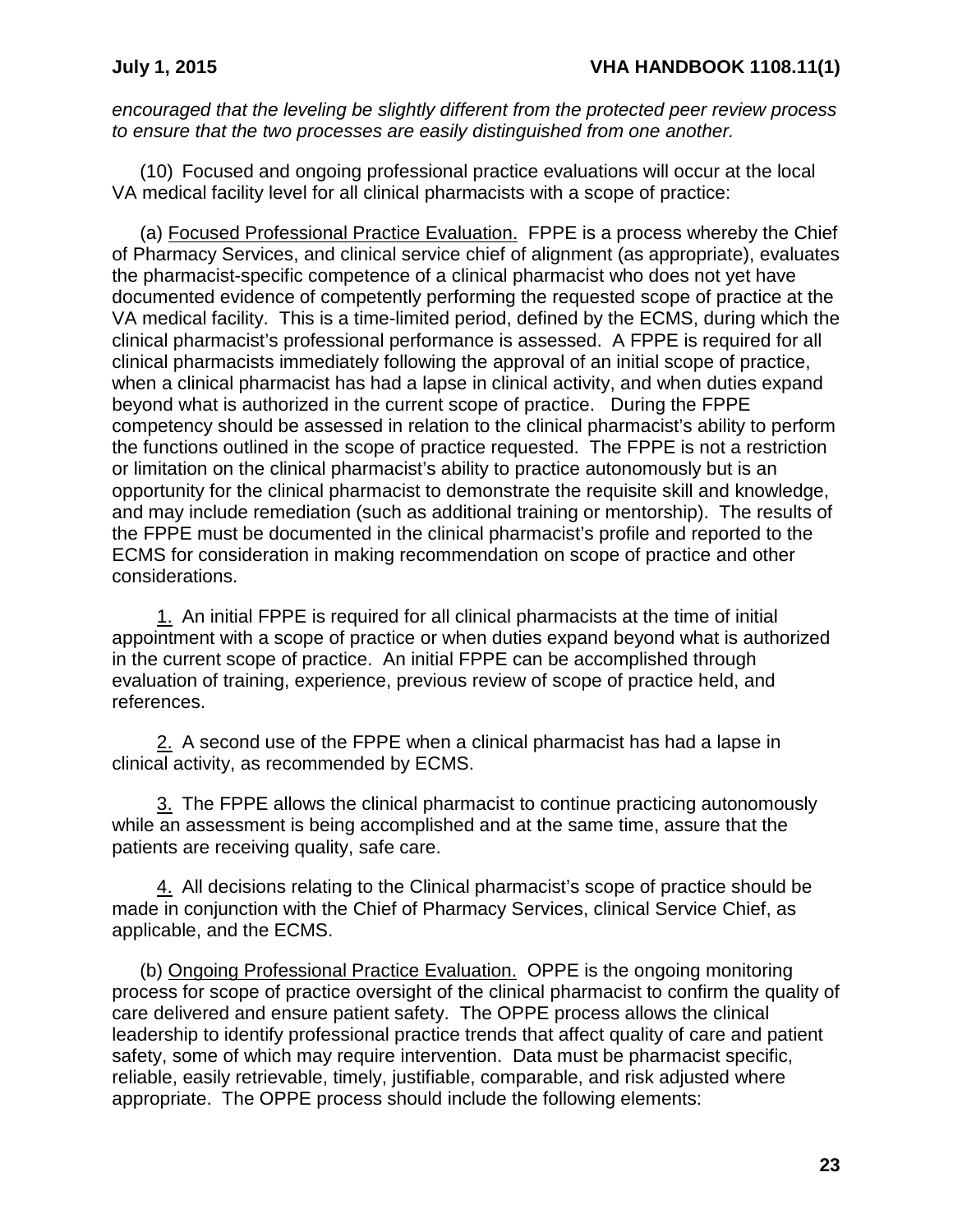### **VHA HANDBOOK 1108.11(1) July 1, 2015**

1. The time frame for OPPE should be consistent with the locally defined processes. It is suggested that, at a minimum, the Chief of Pharmacy Services, and if appropriate, clinical service chief of alignment, must be able to demonstrate that relevant practitioner data is reviewed on a regular basis (i.e., at least biannually).

2. Any patient care concerns that arise from the OPPE should be addressed immediately by the Chief of Pharmacy Services, and if appropriate, clinical service chief of alignment. When a clinical concern has been identified from the OPPE process or other review process, the supervisor must act respond appropriately to complete a fact finding and follow processes outlined in VA Handbook 5013 or VA Handbook 5021, as applicable, or subsequent policy issue, to determine if the clinical concern (s) is substantiated. In the event that the fact finding consists of a focused clinical care review, it must include a review of the pharmacist's practice that is completed by an appropriate peer. Any required actions or concerns must be reported to ECMS, as appropriate. .

3. The results of OPPE are used at the time of re-credentialing and renewal of a clinical pharmacist's scope of practice. Results of clinical pharmacist's professional practice evaluations, triggered or on-going reviews, must be documented in the clinical pharmacist's profile and reported to the ECMS for consideration in making recommendation on scope of practice.

4. The Chief of Pharmacy Services must review, on an ongoing basis, all professional practice evaluation activities for clinical pharmacists with a scope of practice and must provide reports to the ECMS, as appropriate.

c. **Protected Peer Reviews.** Protected peer reviews are performed for quality management and overseen at the local facility level by the appropriate authorizing committee. Clinical pharmacists undergo protected peer reviews as a component of the quality assurance process as defined in VHA Directive 2010-025, Peer Review for Quality Management, or subsequent policy issue. The authority for Peer Review for Quality Management (Protected Peer Review) is 38 U.S.C. 5705 and its implementing regulations Title 38 Code of Federal Regulations (CFR) 17.500 through 17.511.

### <span id="page-27-0"></span>**18. STAFFING STANDARDS:**

a. **Staffing Ratios for Clinical pharmacists.** The appropriate ratio of Clinical pharmacists is generally left to the individual facility based on patient care needs, program needs, and availability of resources. The staffing standards, described in the following paragraphs 18.b. through 18.e., are current recommendations; however, variations may exist at the local level and are subject to change as new, more robust methods to determine staffing ratios become more common. Appropriate ratios depend on the role of the clinical pharmacist in comprehensive medication management, staffing support, and role and responsibilities within the program.

b. **PACT Ratios.** PACT staffing must be sufficient to ensure that all patients assigned to the patient panel receive appropriate and desired health care. It is recommended there be at least 1.0 Full-time Equivalent (FTE) employee for a clinical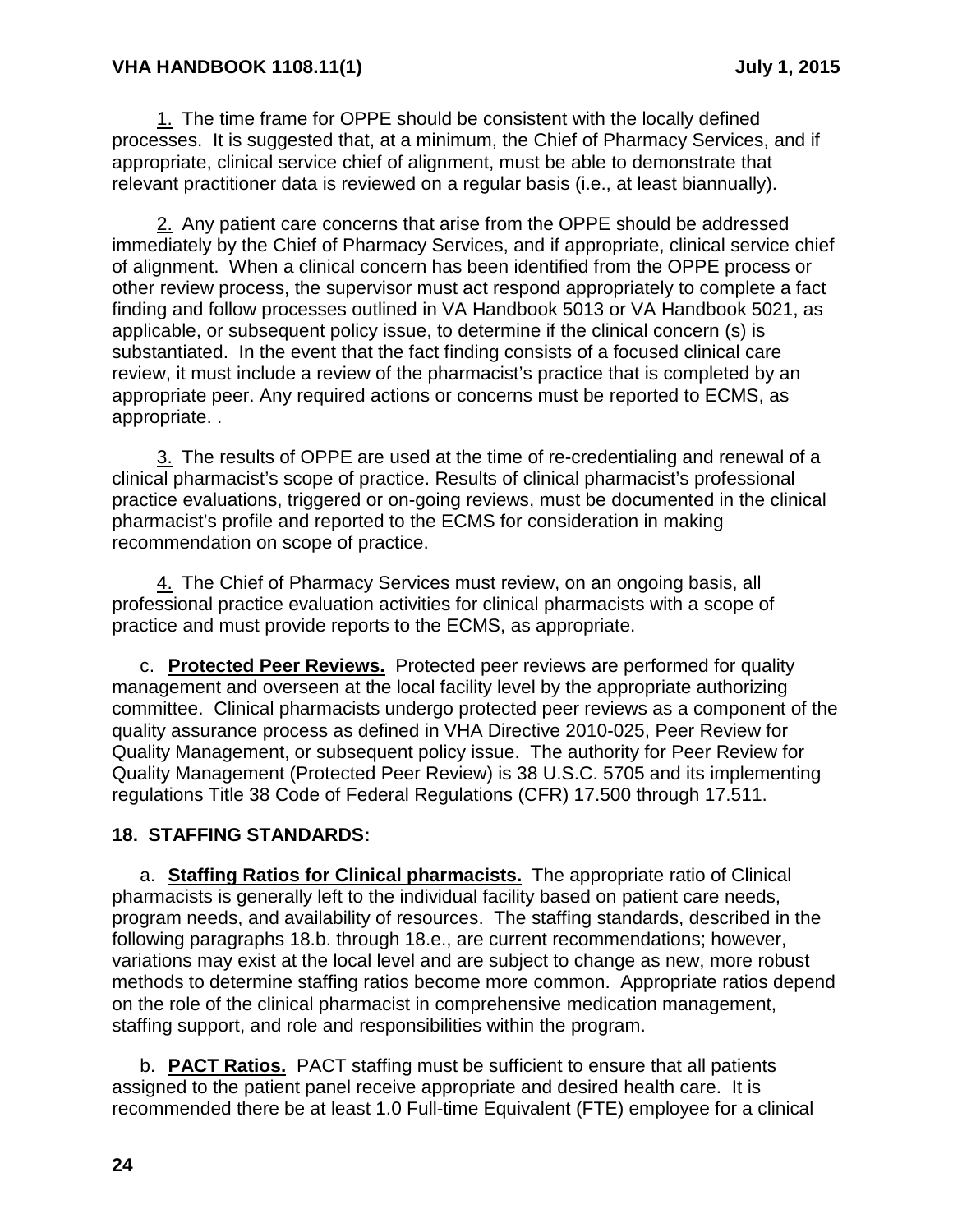pharmacist with a scope of practice for every three patient panels (approximately 3600 patients) as described in VHA Handbook 1101.10, Patient Aligned Care Teams (PACT). The PACT clinical pharmacist assists teamlets and patients with comprehensive medication management and disease management services including, but not limited to, diabetes, hypertension, hyperlipidemia, and other chronic disease management services. The PACT clinical pharmacist with a scope of practice is integral to manage patients who have not reached or are not maintaining the intended therapy goals and those with medical conditions which are costly and associated with the use of multiple medications (e.g., cardiovascular disease, COPD, cancer chemotherapy, depression, and hypothyroidism). Staffing ratio may be adjusted upward locally to provide appropriate clinical pharmacy services.

c. **Anticoagulation Ratios.** When possible, anticoagulation clinics should remain centralized as existing literature documents improved efficacy and safety of these services provided in a centralized anticoagulation clinic compared to usual care in the typical primary care setting. It is recommended that there be at least 1.0 FTE for an anticoagulation clinical pharmacist with a scope of practice for every 5 patient panels (approximately 6000 patients) as described in VHA Handbook 1101.10, Patient Aligned Care Teams (PACT). The staffing for the anticoagulation clinical pharmacist should be in addition to the PACT clinical pharmacist. It is important to note that these ratios were created as a guide. Staffing ratio may be adjusted upward locally to provide appropriate pharmacy-related care to patients. In addition, factors such as lack of ancillary support staff for appointment management, laboratory monitoring of International Normalized Ratios (INRs), telephone triage, and other non-clinical features of anticoagulation management may lead to a requirement for a higher staffing ratios in this area.

d. **Home-Based Primary Care.** A Home-based Primary Care (HBPC) interdisciplinary team consists of specified staff, each with sufficient dedicated time for HBPC as part of their position description or functional statement. The clinical pharmacist is integral to patient care and recommended per VHA Handbook 1141.01, Home Based Primary Care Program. Caseload is to be determined locally as it is dependent on many factors. There are designated roles and responsibilities for the HBPC clinical pharmacist to include performing initial and subsequent periodic assessments of medication therapy (minimum of every 90 days) to identify patient‐ specific medication issues including drug interactions, adverse effects, efficacy, appropriateness, and compliance problems, with monitoring as appropriate. In addition, the clinical pharmacist has a role in the interdisciplinary team meetings and rounds, post-fall medication assessment, as well as serving as the medication expert for the team and Veterans. There is currently little validated information available regarding the time required to perform the activities related to the HBPC clinical pharmacist's responsibilities, however a review of services within VHA provided guidance as to appropriate staffing ratios for HBPC. Based on the results of a case management and productivity workgroup survey, it is recommended to have at least 1.0 clinical pharmacist FTE (working at least 190 hours per month) for each 100 HBPC patients just to conduct the mandatory requirements. Additional staffing support is necessary to conduct the other activities as described in VHA Handbook 1141.01 to include comprehensive medication management defined in the clinical pharmacist's scope of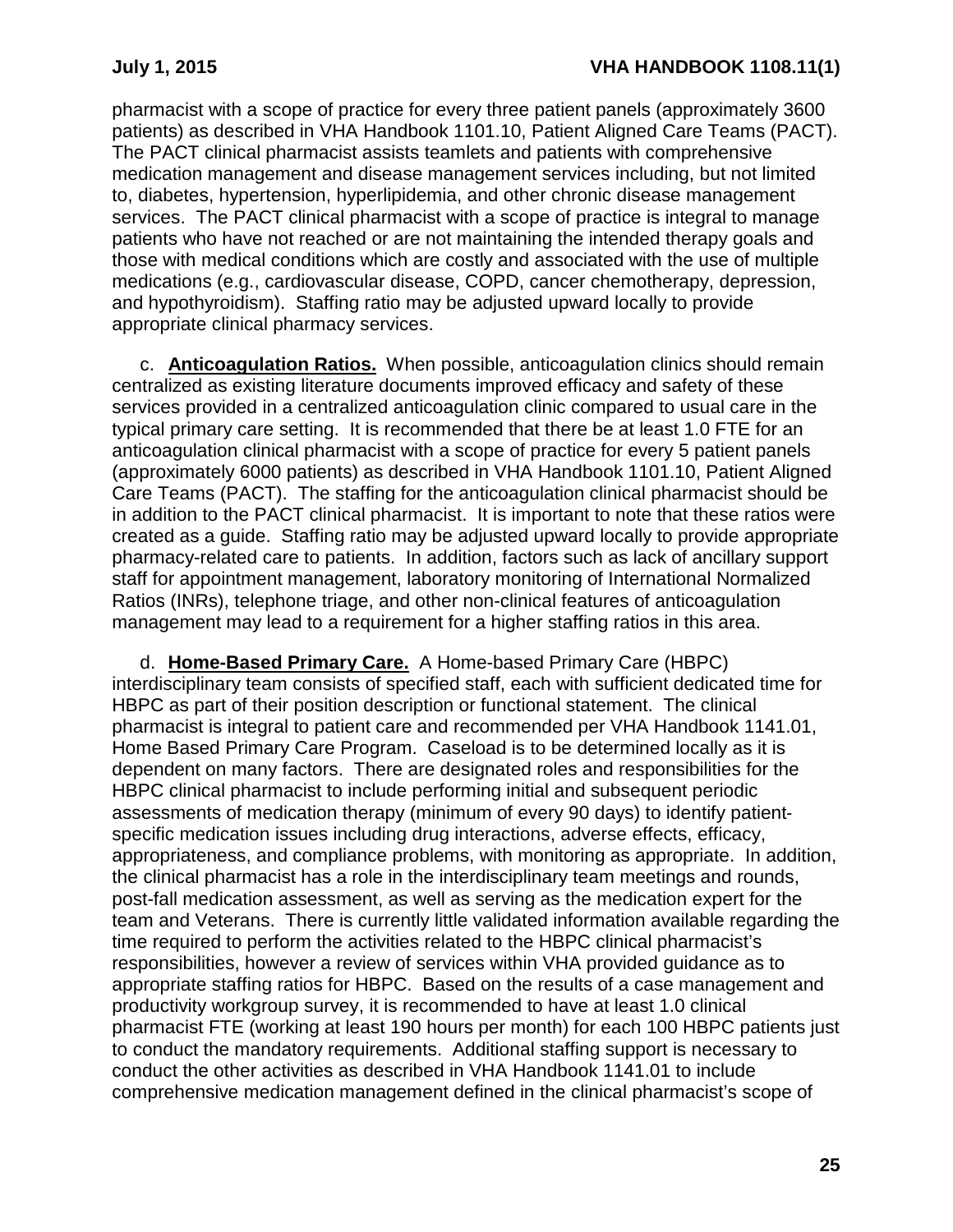practice and dependent on pharmacy service support available as described in the HPBC Pharmacist Project located at

[http://vaww.infoshare.va.gov/sites/ClinicalPharmacy/Clinical%20Specialty%20Pages/H](http://vaww.infoshare.va.gov/sites/ClinicalPharmacy/Clinical%20Specialty%20Pages/HBPC.aspx) [BPC.aspx.](http://vaww.infoshare.va.gov/sites/ClinicalPharmacy/Clinical%20Specialty%20Pages/HBPC.aspx) *NOTE: This is an internal VA Web site and is not available to the public.* 

e. **Other Specialty Areas.** Staffing ratios for clinical pharmacists may differ at each VA medical facility based on program needs, resources available, and role of the clinical pharmacist in the program area. VHA has identified a number of patients with unmet needs in areas such as Osteoporosis, Hepatitis C and Antimicrobial Stewardship in which a clinical pharmacist can play a key role if available full-time or part-time. In VHA Handbook 1162.02, Mental Health Residential Rehabilitation Treatment Program (MH RRTP), there are designated roles and responsibilities as well as staffing ratios for the clinical pharmacist in Mental Health Residential Treatment Programs. In VHA Directive 1031, Antimicrobial Stewardship Programs (ASP), an Antimicrobial Stewardship Pharmacy Champion should be identified and actively involved in defined components and support stewardship initiatives at the facility level. Staffing ratios may be adjusted upward locally to provide appropriate comprehensive medication management. *NOTE: Staffing model guidance can be found on the Clinical Pharmacy SharePoint at <http://vaww.infoshare.va.gov/sites/ClinicalPharmacy/default.aspx>*. *This is an internal VA Web site and is not available to the public.* 

## <span id="page-29-0"></span>**19. WORKLOAD CAPTURE AND PHARMACY METRICS:**

a. **Overview.** Clinical pharmacists within VHA are recognized as leaders in the provision of comprehensive medication management services. It is imperative that VHA clinical pharmacists document the type and volume of their interventions for VHA workload, resource allocation, and to advance the recognition of pharmacist professional services. VHA pharmacy clinics should use the 160 stop code in the primary or secondary position when clinical pharmacy services are provided.

(1) Services offered by clinical pharmacists include clinical interventions such as disease management, comprehensive medication management for multiple disease states and conditions, medication therapy management, and medication consultation.

(2) These encounters require proper documentation according to national policies that include, but are not exclusive to, Decision Support System (DSS) and Health Information Management System (HIMS). All patient care encounters made by the clinical pharmacist that includes a medical history and clinical decision-making can be documented as count workload.

(3) Clinical pharmacy patient care encounters may involve direct patient interaction or may involve formal consultation utilizing information available in CPRS without a face-to-face encounter with the patient (e.g., chart consult, E-Consults).

b. **Workload capture.** Outpatient and inpatient pharmacy clinics are set up using DSS identifiers, or stop codes. All clinical pharmacy clinics operating under the oversight of the pharmacy service should be given a primary stop code indicative of pharmacy (i.e., 160 stop code) when the clinical pharmacist is the main clinical provider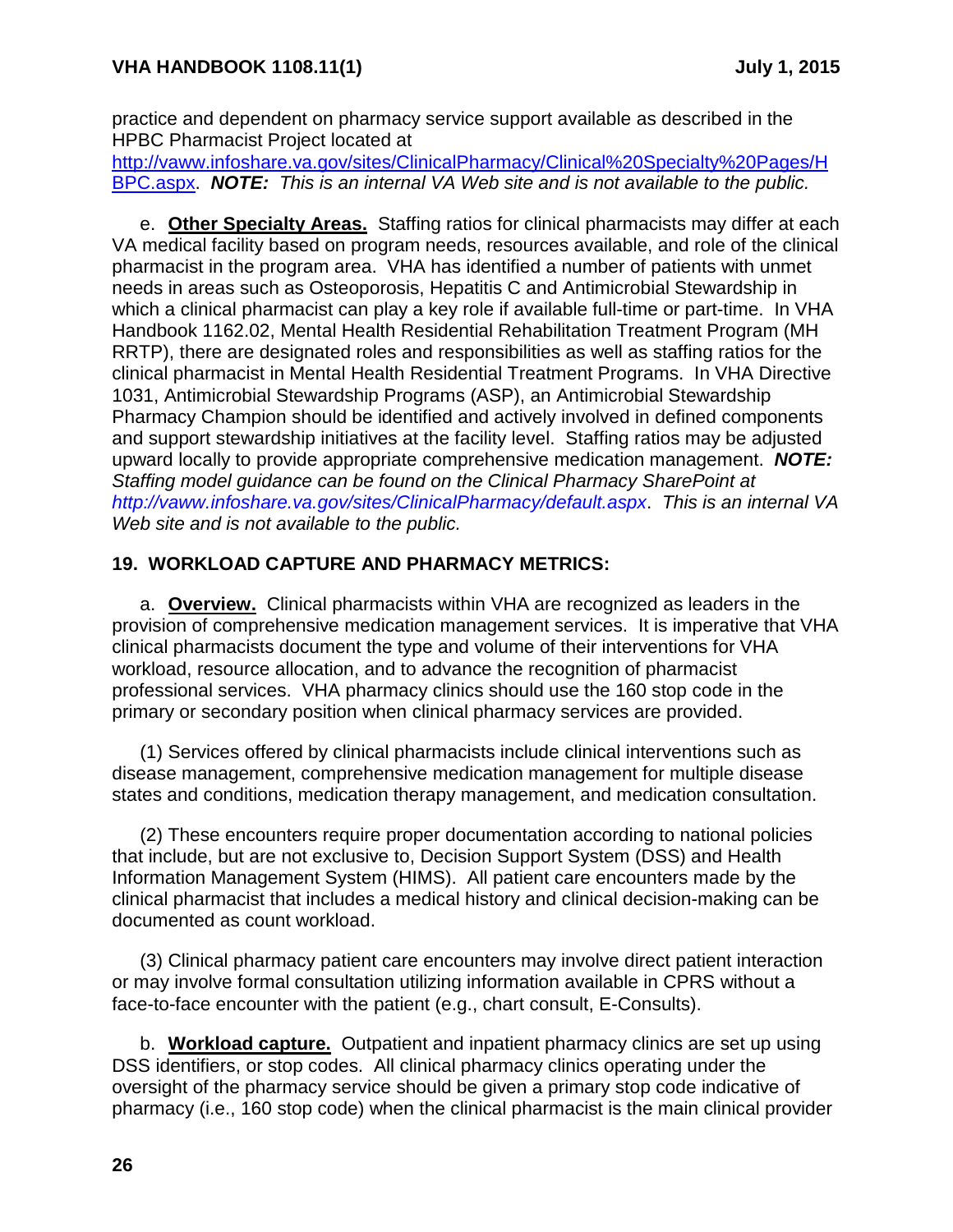responsible for that patient care encounter whenever possible. Secondary stop codes should be used to further define the primary workgroup or practice setting. There may be identified issues that require facilities to change the primary stop code from 160 to another code. If this occurs, it is imperative that the 160 stop code be used in the secondary position.Clinical pharmacy patient care encounters include, but are not limited to, disease management, comprehensive medication management, medication therapy management, and clinical chart consultation. Encounters can occur in both the outpatient and inpatient setting regardless of practice area or location (e.g., mental health, primary care, acute care) and should encompass at a minimum three elements: history taking, clinical decision making, and documentation in the medical record. Documentation and generation of clinical pharmacy patient care encounters may be provided by all levels of licensed pharmacists to include those with and without a scope of practice. In addition, it may be appropriate to ensure pharmacy clinics have the appropriate clinic set-up to include CHAR4 codes, as applicable. **NOTE:** A complete list of DSS and CHAR4 codes are provided on the DSS Web site at [http://vaww.dss.med.va.gov/programdocs/pd\\_oident.asp.](http://vaww.dss.med.va.gov/programdocs/pd_oident.asp) *NOTE: This is an internal VA Web site and is not available to the public.* Clinical pharmacy clinic set-up should be in accordance with PBM guidance and workload capture information found on the Clinical Pharmacy SharePoint at:

[http://vaww.infoshare.va.gov/sites/ClinicalPharmacy/Clinical%20Specialty%20Pages/W](http://vaww.infoshare.va.gov/sites/ClinicalPharmacy/Clinical%20Specialty%20Pages/Workload%20Capture.aspx) [orkload%20Capture.aspx.](http://vaww.infoshare.va.gov/sites/ClinicalPharmacy/Clinical%20Specialty%20Pages/Workload%20Capture.aspx) *NOTE: This is an internal VA Web site and is not available to the public.* 

c. **Clinical Pharmacy Metrics and Tools.** Clinical pharmacists should have access, as appropriate, to the databases and tools to perform population management and high-risk patient identification. This includes identification of patients in need of comprehensive medication management, as well as patients that may be identified as being over-treated or experiencing adverse drug reactions.

## <span id="page-30-0"></span>**20. PROFESSIONAL COMMITMENT EXPECTATIONS:**

a. **Research and Quality Improvement Projects.** Clinical pharmacists should participate, support, and promote health services research involving clinical pharmacy practice. All clinical pharmacists should work with their local facilities to develop research and quality improvement projects that accurately reflect the importance of the role of clinical pharmacists in the health care team, as appropriate.

b. **Trainees.** The education and training of health professions trainees is one of VA's four missions. In accordance with this mission, the PBM CPPO fully supports the establishment of coordinated programs and activities at all VA medical facilities in partnership with affiliated local and national academic institutions. The Office of Academic Affiliations (OAA) supports pharmacy education training and programs including pre-doctoral pharmacy internships, post-doctoral residencies and fellowships, and other professional training programs. Success of interprofessional collaboration has been noted to be dependent on factors such as building trust, establishing strong communication strategies, developing common aims, addressing power differences, and establishing organizational structures and processes that facilitate collaboration in the health care team. The Chief of Pharmacy Services has responsibility for ensuring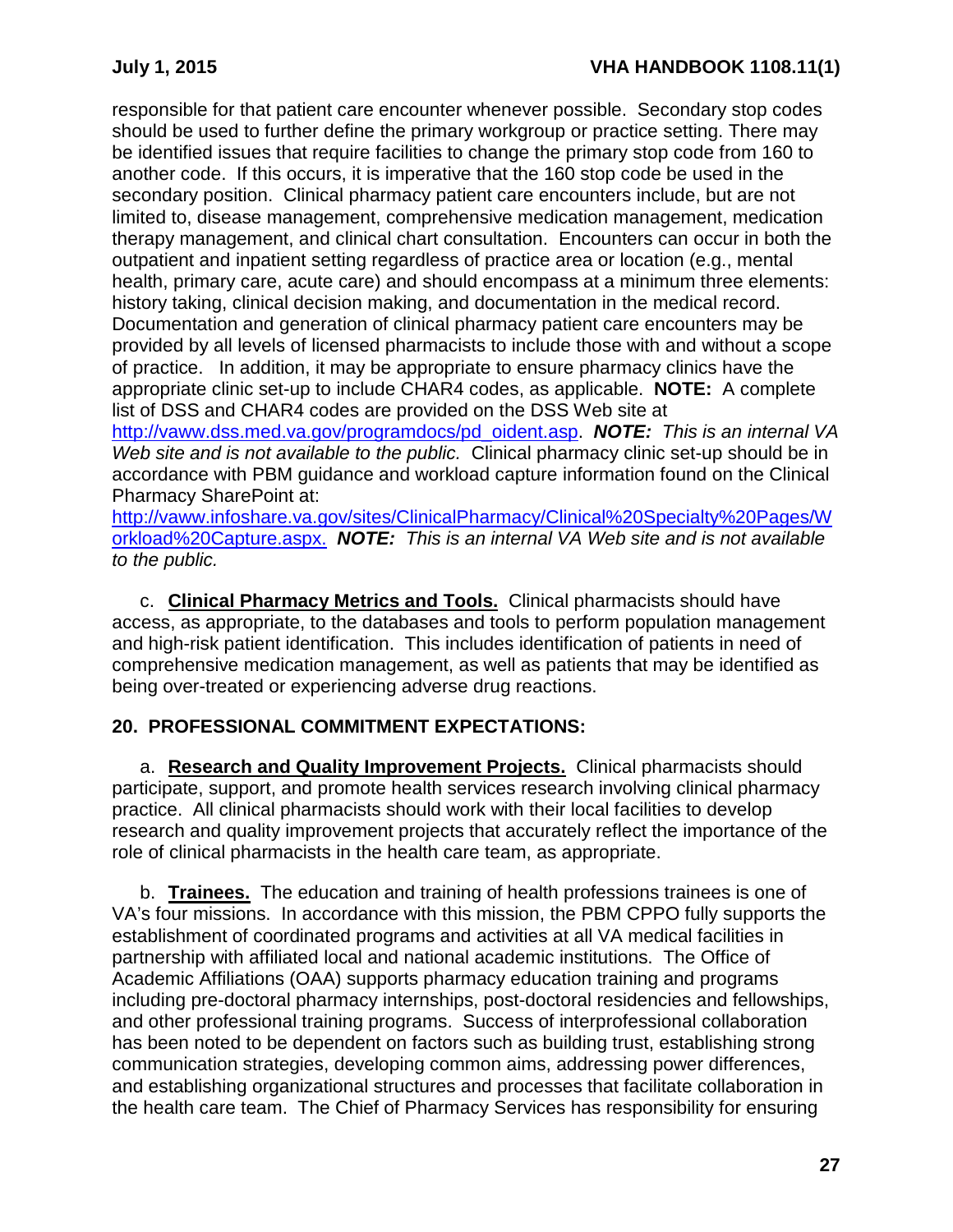educational training programs are integrated into practice for all pharmacy staff. Clinical pharmacists should be integrated into training programs of allied health professionals, as well as other professionals available at the local VA medical facility level, as appropriate.

c. **Publications.** Clinical pharmacists are often involved at multiple levels with quality improvement projects, research, as well as providing valuable information regarding medication use, medication management, monitoring, and safety. It is important to the profession of clinical pharmacy practice that VA clinical pharmacists contribute to publications in peer-reviewed journals. Time permitting, all clinical pharmacists should work to assure that VHA leads the practice of clinical pharmacy in publishing clinical pharmacy research and its unique role in the pharmacy practice model.

d. **Professional Organization Involvement and Affiliations.** Professional organization involvement is essential to developing the role of the individual pharmacy professional as well as improving collaboration on issues facing the future of clinical pharmacy practice. It is the responsibility of each individual in the profession to lead the future of clinical pharmacy towards a role of practicing at the top of the licensure and scope for all clinical pharmacists. This includes involvement at leadership levels in professional organizations and societies at the national and local levels. The Chief of Pharmacy Services should promote clinical pharmacist involvement with key stakeholders and professional organizations both within pharmacy and the broader healthcare team. Each clinical pharmacist must be an advocate for the profession and seek to develop new and innovative roles for clinical pharmacy practice that will sustain the profession in the future.

## <span id="page-31-0"></span>**21. NATIONAL PHARMACY BENEFITS MANAGEMENT (PBM) SUPPORT:**

a. **Clinical Pharmacy Practice Office.** The CPPO was established by PBM in 2010. Its initiatives and efforts are led by the Deputy Chief Consultant for PBM Professional Practice and the Assistant Chief Consultant for Clinical Pharmacy Services and Healthcare Delivery Services Research. The CPPO, PBM key stakeholders, and its advisory committees seek to streamline VHA's clinical pharmacy program while developing standardized pharmacy practice models, educational initiatives, developing projects that assess the impact of clinical pharmacy interventions and penetration, as well as providing guidance on issues related to clinical pharmacy practice. The CPPO can be reached in the global address list in Outlook at [VHAPBH Clinical Pharmacy](mailto:ClinicalPharmacyPracticeOfficeCPPO@va.gov)  [Practice Office \(CPPO\).](mailto:ClinicalPharmacyPracticeOfficeCPPO@va.gov)

b. **Clinical Pharmacy Advisory Board.** The Clinical Pharmacy Advisory Board (CPAB) serves as a field advisory board for the CPPO. The CPAB was founded in 2010 has made dramatic contributions to the evolution and transformation of clinical pharmacy practice in VA. The CPAB strives to address the challenges that face clinical pharmacy practice. The CPAB is dedicated to developing new and innovative areas of clinical pharmacy outcomes research while continuing to develop the pharmacy operations, technicians, and primary support systems. The CPAB membership consists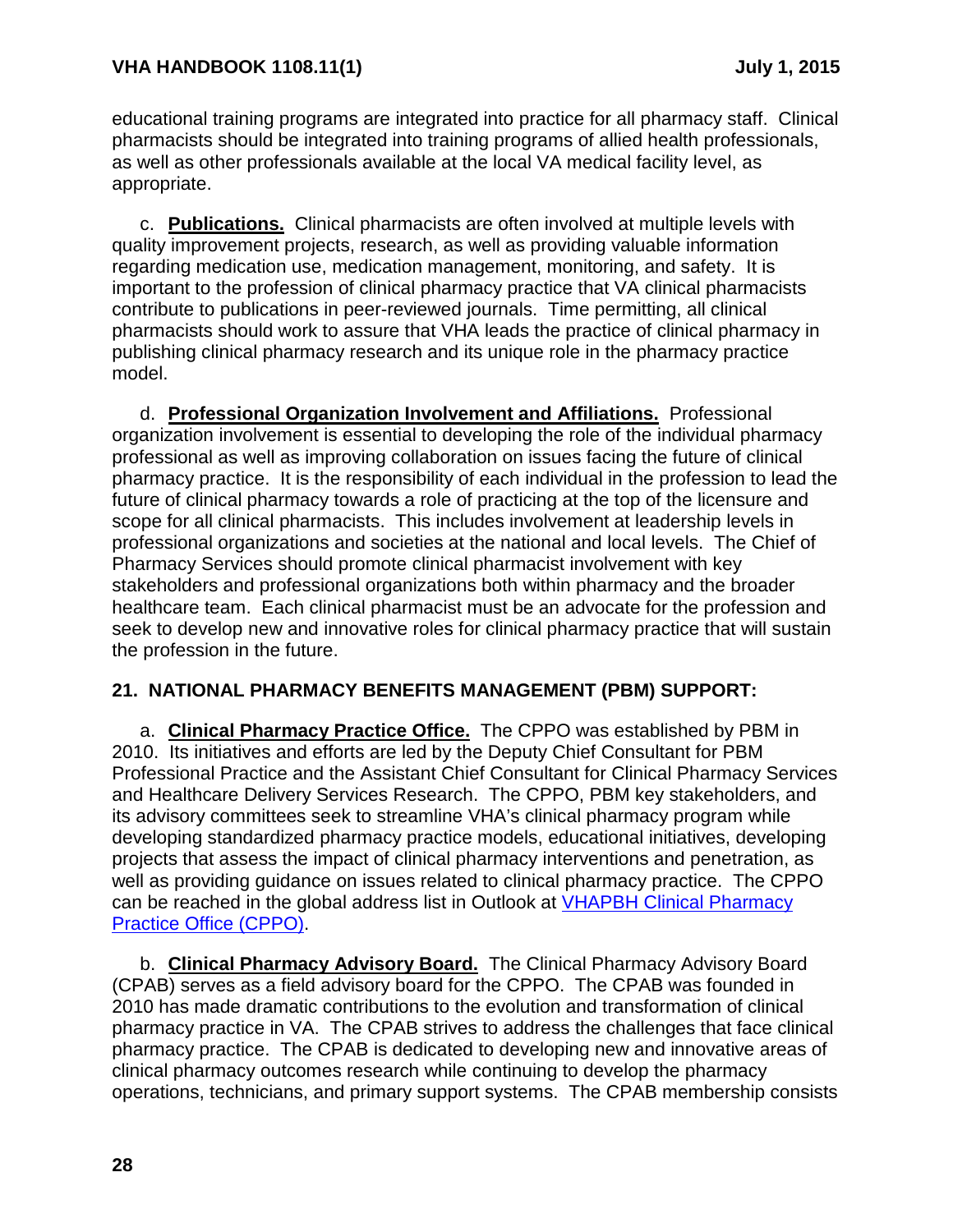of designated VPEs, Chiefs and Associate Chiefs of Pharmacy, clinical pharmacy leaders, and clinical pharmacists. The CPAB goal is to create a transformational plan that will provide the basis for initiatives and the strategic plan for Clinical Pharmacy Practice Office.

c. **Clinical Pharmacy Executive Board.** The Clinical Pharmacy Executive Board (CPEB) serves as a field advisory board for the Clinical Pharmacy Practice Office. The CPEB was founded in 2012 to integrate pharmacy operations and planning with an expanded perspective of physician leaders and key individuals across various sections of PBM and VA. The CPEB focuses on VHA policy needs in the area of clinical pharmacy practice and patient centered care. The CPEB represents an interprofessional approach that will support and sustain transformation in clinical pharmacy practice for VHA.

d. **Clinical Pharmacy Practice SharePoint.** The Clinical Pharmacy Practice SharePoint serves as a centralized location for documents pertinent to clinical pharmacy practice. It is a clearinghouse for shared information related to PBM policy and guidance, local VA medical facility policies and tools, educational tools, and a resource for all clinical pharmacy practice. *NOTE: Information can be accessed at: <http://vaww.infoshare.va.gov/sites/ClinicalPharmacy/default.aspx>*. *NOTE: This is an internal VA Web site and is not available to the public.*

e. **Clinical Pharmacy SharePoint Specialty Sites.** The Clinical Pharmacy SharePoint Specialty Sites were created due to the overwhelming response from facility clinical pharmacists to create specialty sites specific to various clinical pharmacy program areas. These sites are managed by volunteer SharePoint managers from the various subspecialty areas. Information related to clinical pharmacy practice can be found on these specialty sites. For Specialty SharePoint managers, refer to the link found under Useful Links at:

[http://vaww.infoshare.va.gov/sites/ClinicalPharmacy/default.aspx.](http://vaww.infoshare.va.gov/sites/ClinicalPharmacy/default.aspx) *NOTE: This is an internal VA Web site and is not available to the public.*

f. **National Clinical Pharmacy Practice Conference Calls.** The Clinical Pharmacy Practice Office provides clinical pharmacists with educational information on monthly national clinical pharmacy conference calls. Educational topics include clinical pharmacy practice elements in a variety of settings. Information, topic discussions, and resources discussed during monthly calls can be found on the Clinical Pharmacy SharePoint site located at:

[http://vaww.infoshare.va.gov/sites/ClinicalPharmacy/National%20Clinical%20Pharmacy](http://vaww.infoshare.va.gov/sites/ClinicalPharmacy/National%20Clinical%20Pharmacy%20Conference%20Calls/Forms/AllItems.aspx) [%20Conference%20Calls/Forms/AllItems.aspx.](http://vaww.infoshare.va.gov/sites/ClinicalPharmacy/National%20Clinical%20Pharmacy%20Conference%20Calls/Forms/AllItems.aspx) *NOTE: This is an internal VA Web site and is not available to the public.* 

g. **Clinical Pharmacy Practice Highlights.** A Clinical Pharmacy Practice Highlights was created in 2015 by the Clinical Pharmacy Practice Office to encompasse issues related to clinical pharmacy practice. The newsletter can be accessed at http://vaww.infoshare.va.gov/sites/ClinicalPharmacy/The%20SCOPE%20%20PBM%20 National%20Clinical%20Pharmacy%20Newslett/Forms/AllItems.aspx *NOTE: This is an internal VA Web site and is not available to the public.*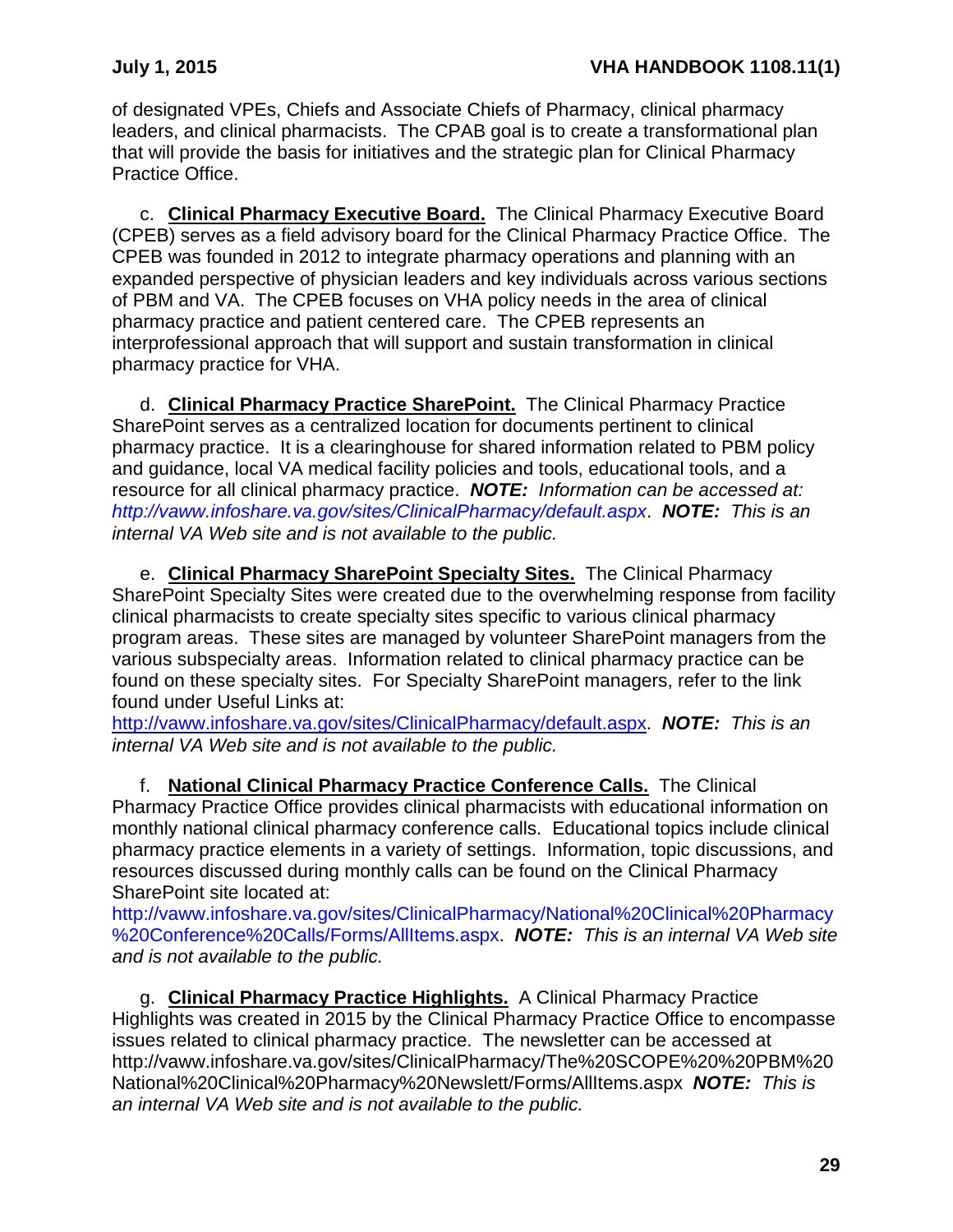*h.* **National Clinical Pharmacy Practice Council.** A National CPPC promotes sharing of information amongst clinical pharmacy services within VA. The National CPPC is aligned with the principles described paragraph 9 of this Handbook. It assists pharmacy leaders in ensuring proper alignment of clinical pharmacy practice components. *NOTE: Resources for the CPPC can be accessed at the following SharePoint link:* 

*[http://vaww.infoshare.va.gov/sites/ClinicalPharmacy/Clinical%20Specialty%20Pages/Cli](http://vaww.infoshare.va.gov/sites/ClinicalPharmacy/Clinical%20Specialty%20Pages/Clinical%20Pharmacy%20Practice%20Council.aspx) [nical%20Pharmacy%20Practice%20Council.aspx](http://vaww.infoshare.va.gov/sites/ClinicalPharmacy/Clinical%20Specialty%20Pages/Clinical%20Pharmacy%20Practice%20Council.aspx)*. *NOTE: This is an internal VA Web site and is not available to the public.* 

## <span id="page-33-0"></span>**22. REFERENCES:**

a. Giberson S, Yoder S, Lee MP. Improving Patient and Health System Outcomes through Advanced Pharmacy Practice. A Report to the U.S. Surgeon General. Office of the Chief Pharmacist. U.S. Public Health Service. Dec 2011. [http://vaww.infoshare.va.gov/sites/ClinicalPharmacy/Miscellaneous%20Documents/USP](http://vaww.infoshare.va.gov/sites/ClinicalPharmacy/Miscellaneous%20Documents/USPHS_Report_USSG.PDF) [HS\\_Report\\_USSG.PDF](http://vaww.infoshare.va.gov/sites/ClinicalPharmacy/Miscellaneous%20Documents/USPHS_Report_USSG.PDF) *NOTE: This is an internal VA Web site and is not available to the public.* 

b. Chisholm-Burns M, Lee J, Spivey C, et al. U.S. Pharmacists' Effect as Team Members on Patient Care. Systematic Review and Meta-Analyses. *Medical Care* 2010; 48(10):923-33.

c. Schumock GT, Butler MG, Meek PD, et al. Evidence of the Economic Benefit of Clinical Pharmacy Services: 1996–2000. *Pharmacotherapy* 2003; 23(1):113–132.

d. Lee AJ, Boro MS, Knapp KK, Meier JL, Korman NE. Clinical and economic outcomes of pharmacist recommendations in a Veterans Affairs medical center. *American Journal of Health-Systems Pharmacy (Am J Health-Syst Pharm)* 2002; 59:2070-2077.

e. Kim Y, Schepers G. Pharmacist intervention documentation in US health care systems. *Hospital Pharmacy* 2003;38:1141-1147.

f. Aldridge VE, Park HK, Bounthavong M, Morreale AP. Implementing a comprehensive, 24-hour emergency department pharmacy program. *Am J Health-Syst Pharm* 2009;66:1943-7.

g. Perez A, Doloresco F, Hoffman JM, et al, Economic Evaluations of Clinical Pharmacy Services: 2001–2005. *Pharmacotherapy* 2008;28: 285e–323e.

h. Finley PR, Bluml BM, Bunting BA, Kiser SN. Clinical and economic outcomes of a pilot project examining pharmacist-focused collaborative care treatment for depression. *Journal of American Pharmacists Association (J Am Pharm Assoc.)* 2011;51:40–49.

i. Isetts BJ, Schondelmeyer SW, Artz MB, Lenarz LA, Heaton AH, Wadd WB, Brown LM, Cipolle RJ. Clinical and economic outcomes of medication therapy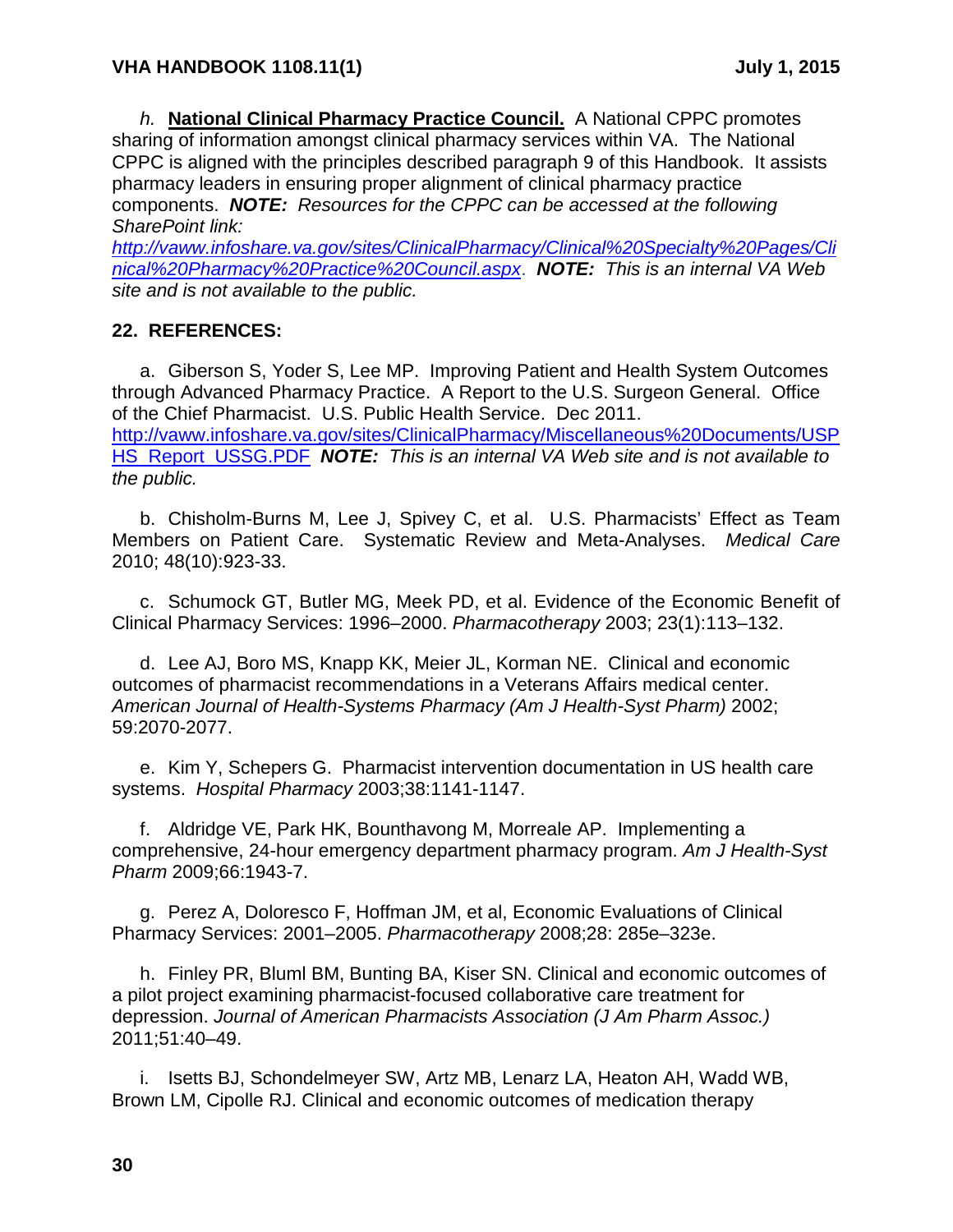management services: the Minnesota experience. (*J Am Pharm Assoc.*) 2011;51:40– 49. .2008;48: 203–211.

j. De Oliveira DR, Brummel AR, Miller DB. Medication therapy management: 10 years of experience in a large integrated health care system. *Journal of Managed Care Pharmacy.* 2010;16(3):185-95.

k. Gallup Poll; [http://www.gallup.com/poll/103123/Lobbyists-Debut-Bottom-Honesty-](http://www.gallup.com/poll/103123/Lobbyists-Debut-Bottom-Honesty-Ethics-List.aspx)[Ethics-List.aspx](http://www.gallup.com/poll/103123/Lobbyists-Debut-Bottom-Honesty-Ethics-List.aspx)

l. VHA Handbook 1004.01, Informed Consent for Clinical Treatments and Procedures, [www.va.gov/vhapublications/viewpublication.asp?pub\\_id=2055](http://www.va.gov/vhapublications/viewpublication.asp?pub_id=2055)

m. VHA Directive 1005, Informed Consent for Long-term Opioid Therapy for Pain, [www.va.gov/vhapublications/viewpublication.asp?pub\\_id=3005](http://www.va.gov/vhapublications/viewpublication.asp?pub_id=3005)

n. VHA Handbook 1100.19, Credentialing and Privileging, [http://vaww.va.gov/vhapublications/publications.cfm?Pub=2.](http://vaww.va.gov/vhapublications/publications.cfm?Pub=2) *NOTE: This is an internal VA Web site and is not available to the public.* 

o. VHA Handbook 1108.05, Outpatient Pharmacy Services, [http://vaww.va.gov/vhapublications/publications.cfm?Pub=2.](http://vaww.va.gov/vhapublications/publications.cfm?Pub=2) *NOTE: This is an internal VA Web site and is not available to the public.* 

p. VHA Directive 1108.06, Inpatient Pharmacy Services. http://vaww.va.gov/vhapublications/ViewPublication.asp?pub\_ID=5333. *NOTE: This is an internal VA Web site and is not available to the public.* 

q. VHA Handbook 1141.01 Home-Based Primary Care Program. [http://vaww.va.gov/vhapublications/publications.cfm?Pub=2.](http://vaww.va.gov/vhapublications/publications.cfm?Pub=2) *NOTE: This is an internal VA Web site and is not available to the public.* 

r. VA Handbook 5005 [Staffing], Part II [Appointments], Chapter 3[Title 38 Appointments], And Appendix II-G15 [Licensed Pharmacist Qualification Standard]. [http://vaww.va.gov/ohrm/Directives-Handbooks/Documents/5005.pdf.](http://vaww.va.gov/ohrm/Directives-Handbooks/Documents/5005.pdf) *NOTE: This is an internal VA Web site and is not available to the public.* 

s. VA Handbook 5013 [Performance Management Systems] [http://vaww.va.gov/OHRM/Directives-Handbooks/Documents/5013.pdf.](http://vaww.va.gov/OHRM/Directives-Handbooks/Documents/5013.pdf) *NOTE: This is an internal VA Web site and is not available to the public.*

t. VA Handbook 5021 [Employee/Management Relations]. http://vaww.va.gov/OHRM/Directives-Handbooks/Documents/5021.pdf *. NOTE: This is an internal VA Web site and is not available to the public.*

u. Ambrose P.J., Saya, F.G., Lovett L.T., Tan S., Adams D. W., Shane R.. Evaluating the Accuracy of Technicians and Pharmacists in Checking Unit Dose Medication Cassettes. *Am J Health-Syst Pharm.* 2002; 59: 1183-1188.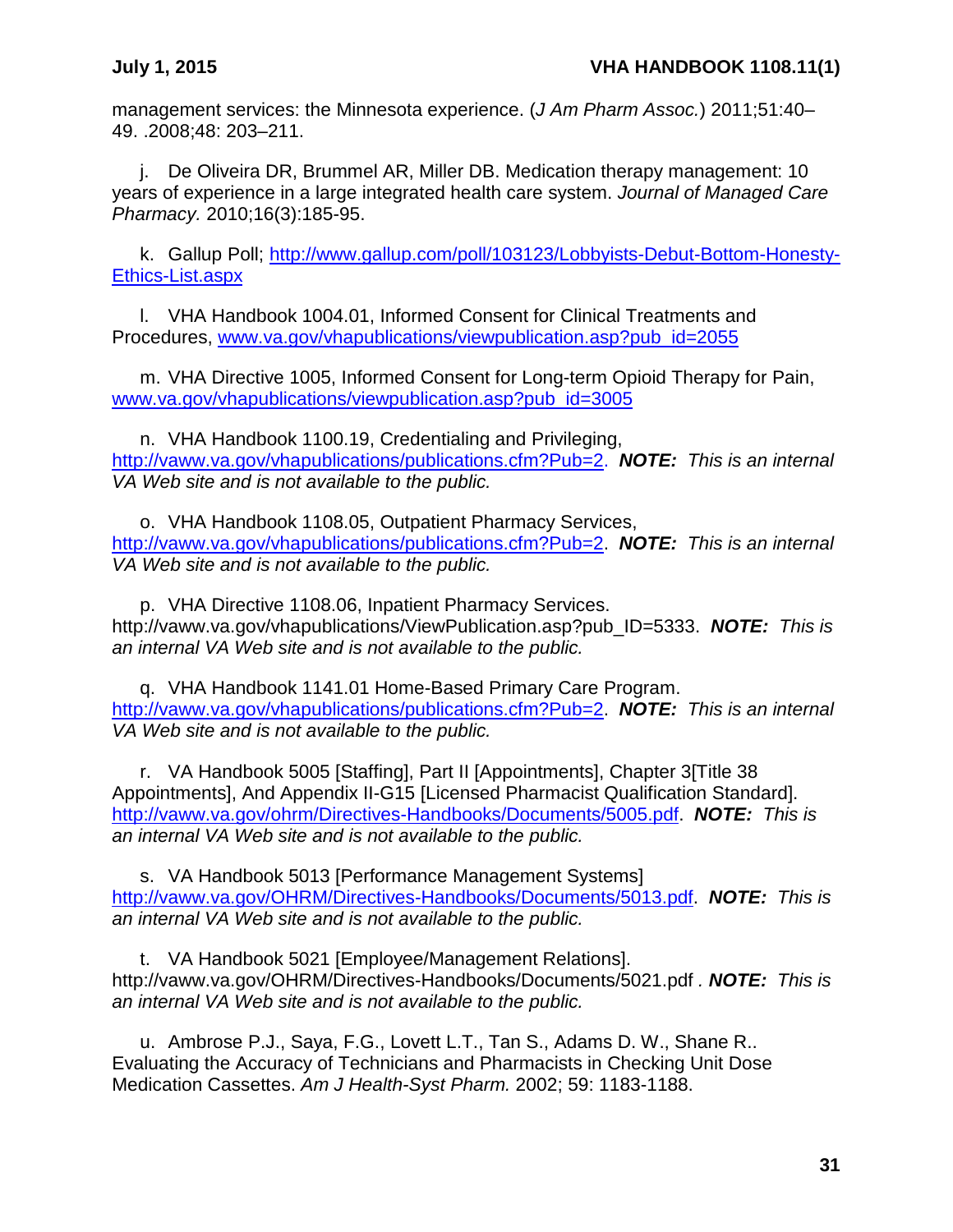r. Adams AJ, Martin SJ, Stolpe SF. "Tech-check-tech": A review of the evidence on its safety and benefits. *Am J Health-Syst Pharm.* 2011; 68:1824-33.

s. H.R. 6353 (110th): Ryan Haight Online Pharmacy Consumer Protection Act of 2008 [http://www.govtrack.us/congress/bills/110/hr6353/text.](http://www.govtrack.us/congress/bills/110/hr6353/text)

t. Federal Register 21 CFR Part 1300, 1301, 1304 et al. Implementation of the H.R. 6353 (110th): Ryan Haight Online Pharmacy Consumer Protection Act of 2008. Final Rule. [http://www.deadiversion.usdoj.gov/fed\\_regs/rules/2009/fr0406.pdf.](http://www.deadiversion.usdoj.gov/fed_regs/rules/2009/fr0406.pdf)

u. VHA Handbook 1100.18, Reporting and Responding to State Licensing Boards. [http://vaww.va.gov/vhapublications/publications.cfm?Pub=2.](http://vaww.va.gov/vhapublications/publications.cfm?Pub=2) *NOTE: This is an internal VA Web site and is not available to the public.* 

v. VHA Handbook 1101.10, Patient Aligned Care Team (PACT) Handbook. [http://vaww.va.gov/vhapublications/publications.cfm?Pub=2.](http://vaww.va.gov/vhapublications/publications.cfm?Pub=2) *NOTE: This is an internal VA Web site and is not available to the public.* 

w. VHA Handbook 1400.04, Supervision of Associated Health Trainees. [http://vaww.va.gov/vhapublications/publications.cfm?Pub=2.](http://vaww.va.gov/vhapublications/publications.cfm?Pub=2) *NOTE: This is an internal VA Web site and is not available to the public.* 

x. VHA Directive 1031, Antimicrobial Stewardship Programs (ASP). [http://vaww.va.gov/vhapublications/publications.cfm?pub=1&order=asc&orderby=pub\\_N](http://vaww.va.gov/vhapublications/publications.cfm?pub=1&order=asc&orderby=pub_Number) [umber](http://vaww.va.gov/vhapublications/publications.cfm?pub=1&order=asc&orderby=pub_Number) *NOTE: This is an internal VA Web site and is not available to the public.*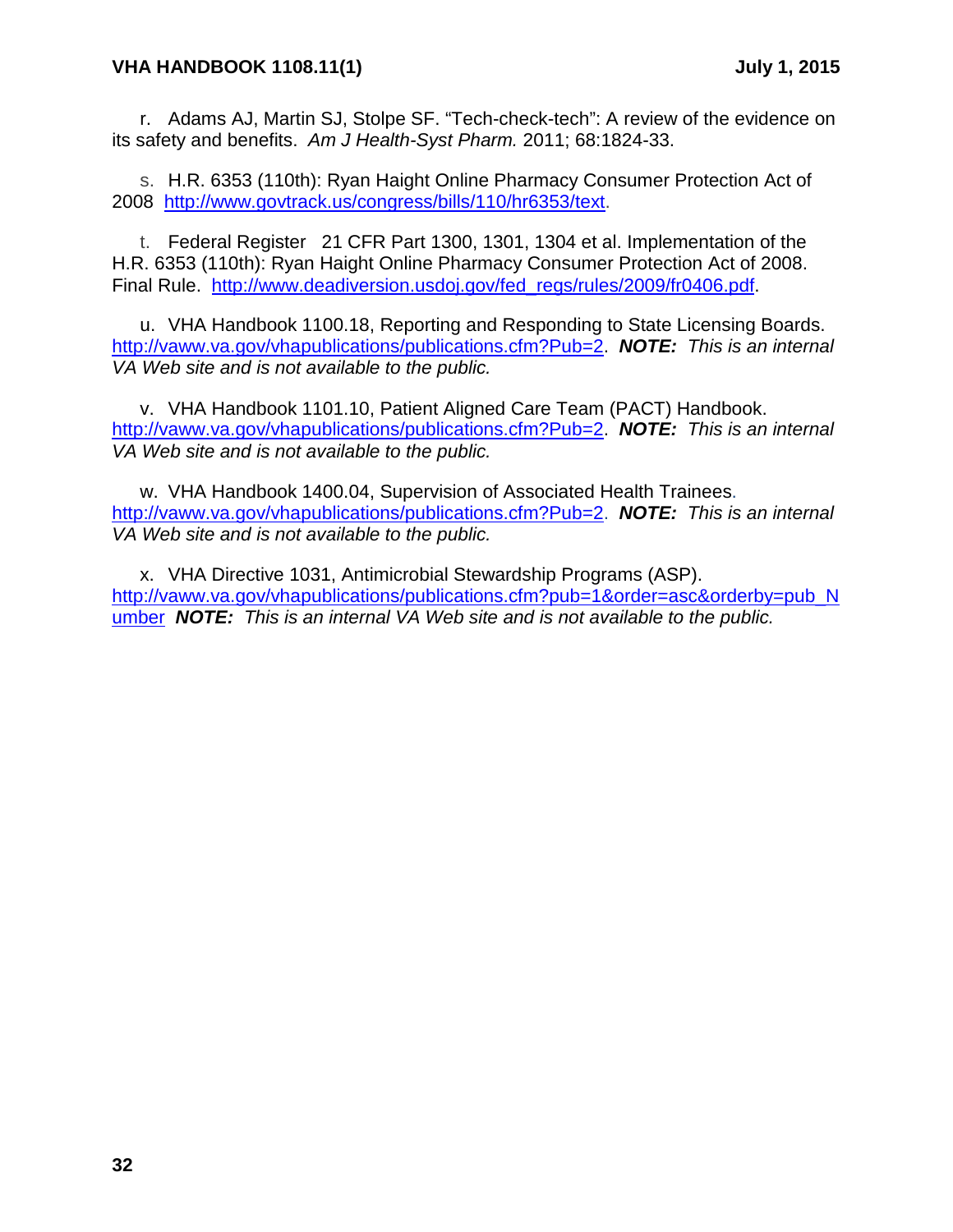# <span id="page-36-0"></span>**ACRONYMS USED IN THIS HANDBOOK**

<span id="page-36-1"></span>

| <b>Acronym</b>   | <b>Term</b>                                                 |
|------------------|-------------------------------------------------------------|
| <b>CBOC</b>      | <b>Community-based Outpatient Clinic</b>                    |
| <b>CFR</b>       | <b>Code of Federal Regulations</b>                          |
| <b>CLC</b>       | <b>Community Living Centers</b>                             |
| <b>CPPC</b>      | <b>Clinical Pharmacy Practice Council</b>                   |
| <b>CPRS</b>      | <b>Computerized Patient Record System</b>                   |
| <b>CPAB</b>      | <b>Clinical Pharmacy Advisory Board</b>                     |
| <b>CPEB</b>      | <b>Clinical Pharmacy Executive Board</b>                    |
| <b>CPPO</b>      | <b>Clinical Pharmacy Practice Office</b>                    |
| <b>CPT</b>       | <b>Current Procedural Terminology</b>                       |
| <b>DEA</b>       | <b>Drug Enforcement Administration</b>                      |
| <b>DSS</b>       | <b>Decision Support System</b>                              |
| <b>ECMS</b>      | <b>Executive Committee of the Medical Staff</b>             |
| <b>FDA</b>       | Food and Drug Administration                                |
| <b>FPPE</b>      | <b>Focused Professional Practice Evaluation</b>             |
| <b>FTE</b>       | Full-time Equivalent (employee)                             |
| <b>HBPC</b>      | Home-based Primary Care                                     |
| <b>HIPAA</b>     | Health Insurance Portability and Accountability Act         |
| <b>KSA</b>       | Knowledge, Skills, and Abilities                            |
| <b>INR</b>       | <b>International Normalized Ratio</b>                       |
| <b>OPPE</b>      | <b>Ongoing Professional Practice Evaluation</b>             |
| P&T              | <b>Pharmacy and Therapeutics Committee</b>                  |
| <b>PACT</b>      | <b>Patient Aligned Care Team</b>                            |
| <b>PBM</b>       | <b>Pharmacy Benefits Management Service</b>                 |
| PGY1             | Post-Graduate Year 1                                        |
| PGY <sub>2</sub> | Post-Graduate Year 2                                        |
| <b>PCC</b>       | <b>Person Class Code</b>                                    |
| <b>OAA</b>       | <b>Office of Academic Affiliations</b>                      |
| VA               | Department of Veterans Affairs                              |
| <b>VHA</b>       | <b>Veterans Health Administration</b>                       |
| <b>VISN</b>      | <b>Veterans Integrated Service Network</b>                  |
| <b>VistA</b>     | Veterans Health Information Systems Technology Architecture |
| <b>VPE</b>       | <b>VISN Pharmacy Executive</b>                              |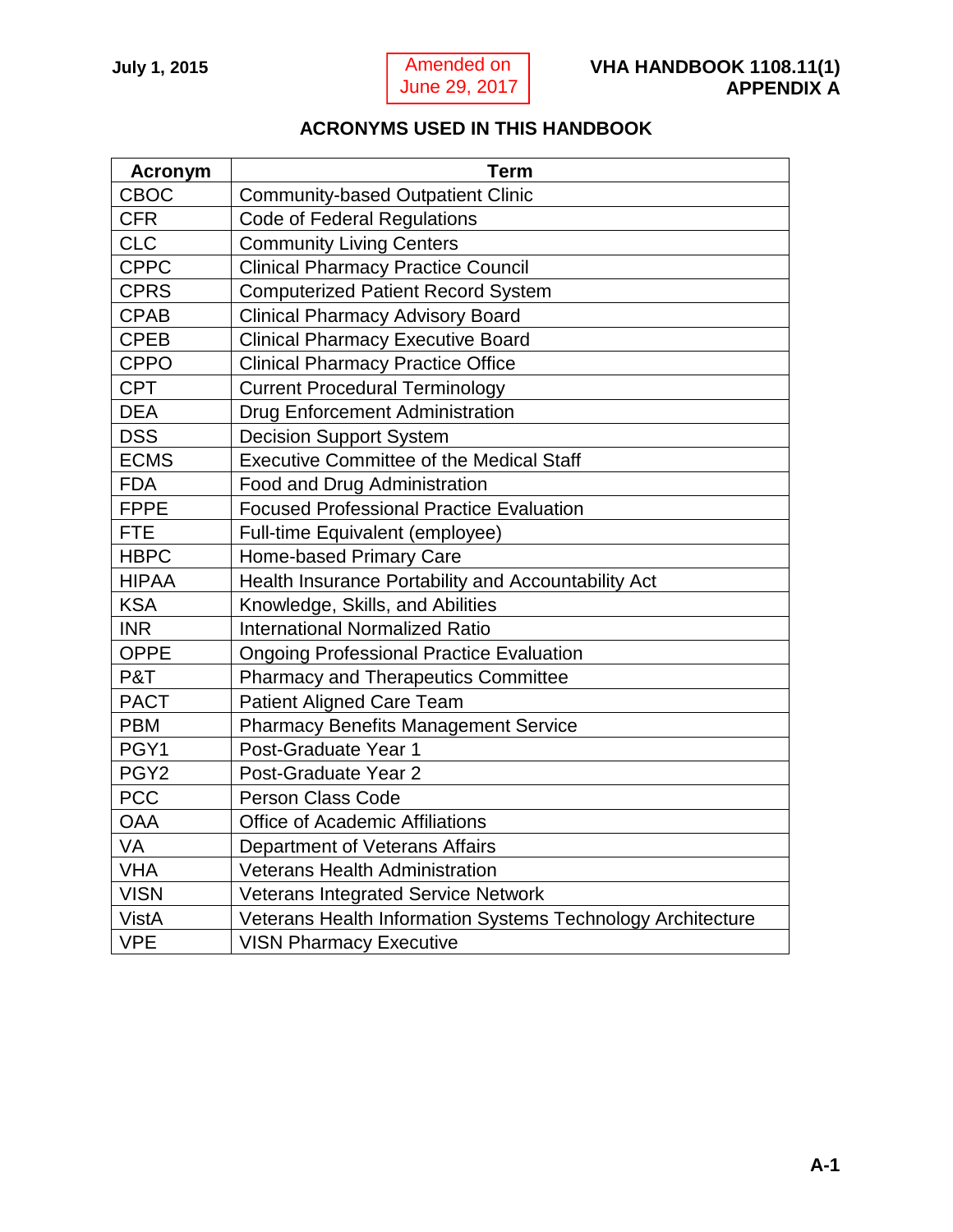<span id="page-37-0"></span> Amended on June 29, 2017

## **CLINICAL PHARMACIST SCOPE OF PRACTICE**

### **Clinical pharmacist Scope of Practice Statement for Comprehensive Medication Management**

<span id="page-37-1"></span>**1. PROFESSIONAL QUALIFICATIONS:** The clinical pharmacist is trained in clinical pharmacy practice and comprehensive medication management to include, but not limited to clinical pharmacokinetics, therapeutics, and clinical pharmacology. A clinical pharmacist has the unique mix of knowledge, skills, and abilities in addition to education, training and experience to function under a scope of practice. The clinical pharmacist has a current unrestricted pharmacist license and is in good standing with the pharmacist's licensing body.

## **2. CLINICAL FUNCTIONS:**

a. The clinical pharmacist with a scope of practice is an individual in a highly specialized practice area in which there is documented evidence of knowledge, skills, and abilities based on the individual clinical pharmacist's education, training, and experience. The scope of practice as part of collaborative medication management, allows the clinical pharmacist to function with a high level of autonomy and independent clinical decision-making for activities included in the scope of practice and collaboratively with the health care team for the overall care of the Veteran. The clinical pharmacist is responsible and accountable for the disease states and conditions managed under the clinical pharmacist's scope of practice. Prescribing, administering or dispensing controlled substances may be included in the scope of practice only if the clinical pharmacist is authorized by their state license to do so and complies with the limitations and restrictions on that authority.

b. The clinical pharmacist is responsible for evaluating medication therapy through direct patient care assessment. Through clinical assessment, the clinical pharmacist relates patient responses to medication therapy, communicates and documents those findings, makes recommendations to appropriate individuals and in appropriate records, and implements and monitors pharmacotherapeutic care plans. It is expected that the minimum Primary Care practice areas encompass the medication management of patients with chronic diseases including, but not limited to, diabetes, hypertension, hyperlipidemia, and anticoagulation. The clinical pharmacist with a scope of practice is responsible for the decisions made under their scope of practice. This includes the selection of the most appropriate medication for disease state management, monitoring of patient outcomes, analysis of adverse drug events and medication reconciliation**.**  The clinical pharmacist's non-direct patient care activities include formulary management, teaching and research (as applicable), quality assurance, medication utilization review and staff development.

c. A clinical pharmacist with a scope of practice can perform all duties that are considered routine of a clinical pharmacist without a scope of practice. The clinical pharmacist with a scope of practice will work in concert with the health care team in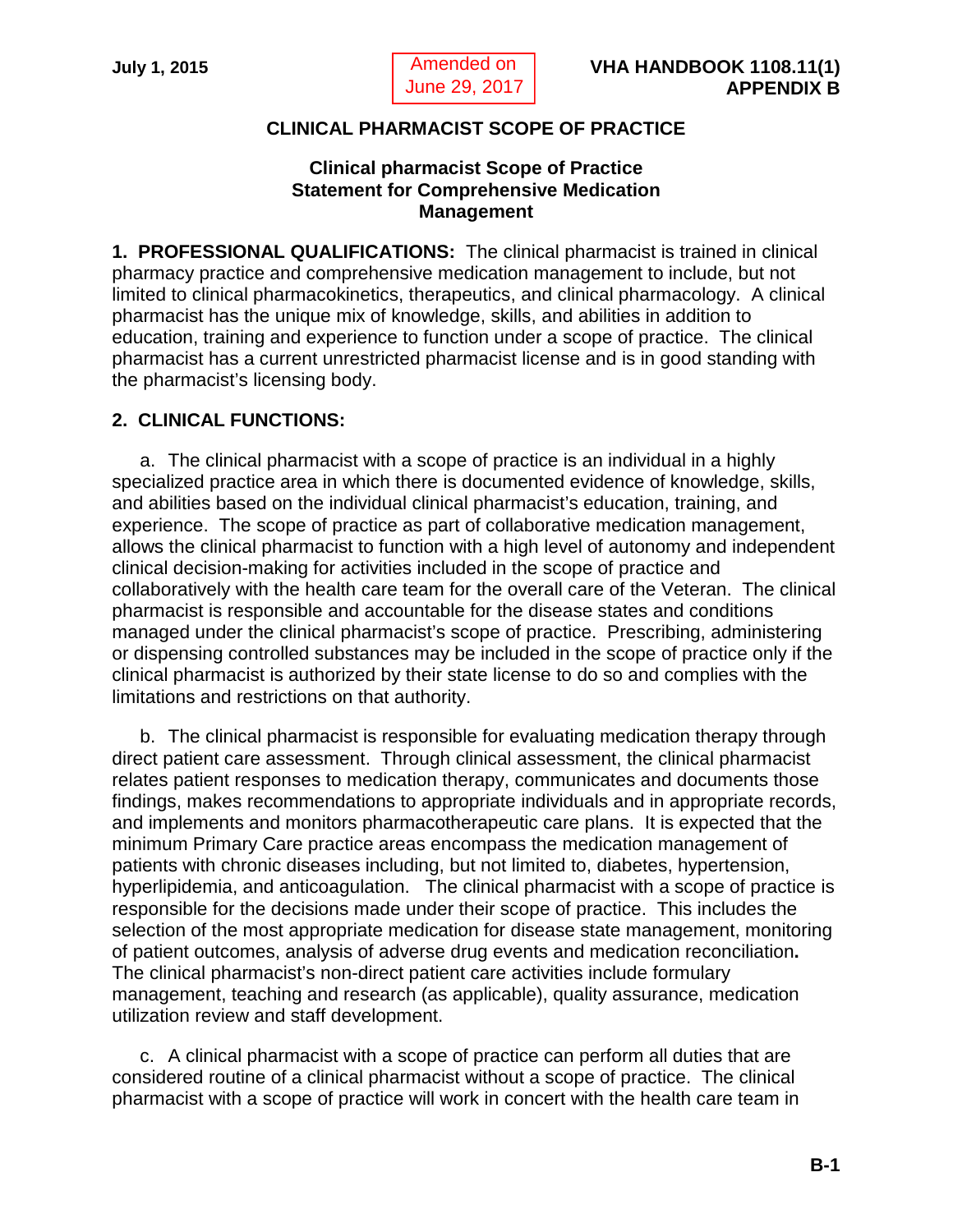#### **VHA HANDBOOK 1108.11(1) July 1, 2015 APPENDIX B**

their assigned practice area. The Chief of Pharmacy Services and clinical service chief of alignment ensure the clinical pharmacist scope of practice aligns with the medical staff process as defined in the facility bylaws. A clinical pharmacist with a scope of practice may carry out functions in their advanced practice role, under an approved scope of practice, to include:

(1) Executing therapeutic plans utilizing the most effective, safest, and most economical medication treatments.

(2) Ordering, subsequent review, and action on appropriate laboratory tests and other diagnostic studies necessary to monitor, support, and modify the patient's drug therapy.

(3) Prescribing medications, devices, and supplies to include: initiation, continuation, discontinuation, monitoring and altering therapy.

(4) Performing the physical measurements and objective assessments necessary to ensure the patients appropriate clinical responses to drug therapy.

(5) Ordering medications, patient care supplies, and vaccines as necessary for the provision of pharmaceutical care.

(6) Identifying and taking specific corrective action for drug-induced problems according to protocol, procedure, guideline or standard of care.

(7) Ordering consults (e.g., dietician, social work, specialty provider), as appropriate, to maximize positive drug therapy outcomes.

(8) Providing clinical pharmacy expertise, comprehensive medication management and monitoring for practice-based areas to include clinics and wards in conjunction with the attending physician or team (e.g., Home-based Primary Care, Internal medicine, critical care, Community Living Centers).

(9) Obtaining and documenting informed consent for treatments and procedures for which the clinical pharmacist is responsible. The clinical pharmacist Scope of Practice authorizes the ability to obtain informed consent for the treatment or procedure being performed including those circumstances in which the clinical pharmacist is the prescriber of a treatment that requires consent or when they are providing medication management services on behalf of the original prescriber. *NOTE: The clinical pharmacist must have sufficient knowledge and training in the treatment or procedure, its indications, risk and benefits, complications, and alternative treatments, to effectively counsel the patient.*

(10) Clinical pharmacists with a scope of practice may prescribe controlled substances only if authorized by the facility and the state of licensure (i.e., the statutes and regulations that defines the terms and conditions of the pharmacist's license) and they perform this function in accordance with Federal law and regulations and VHA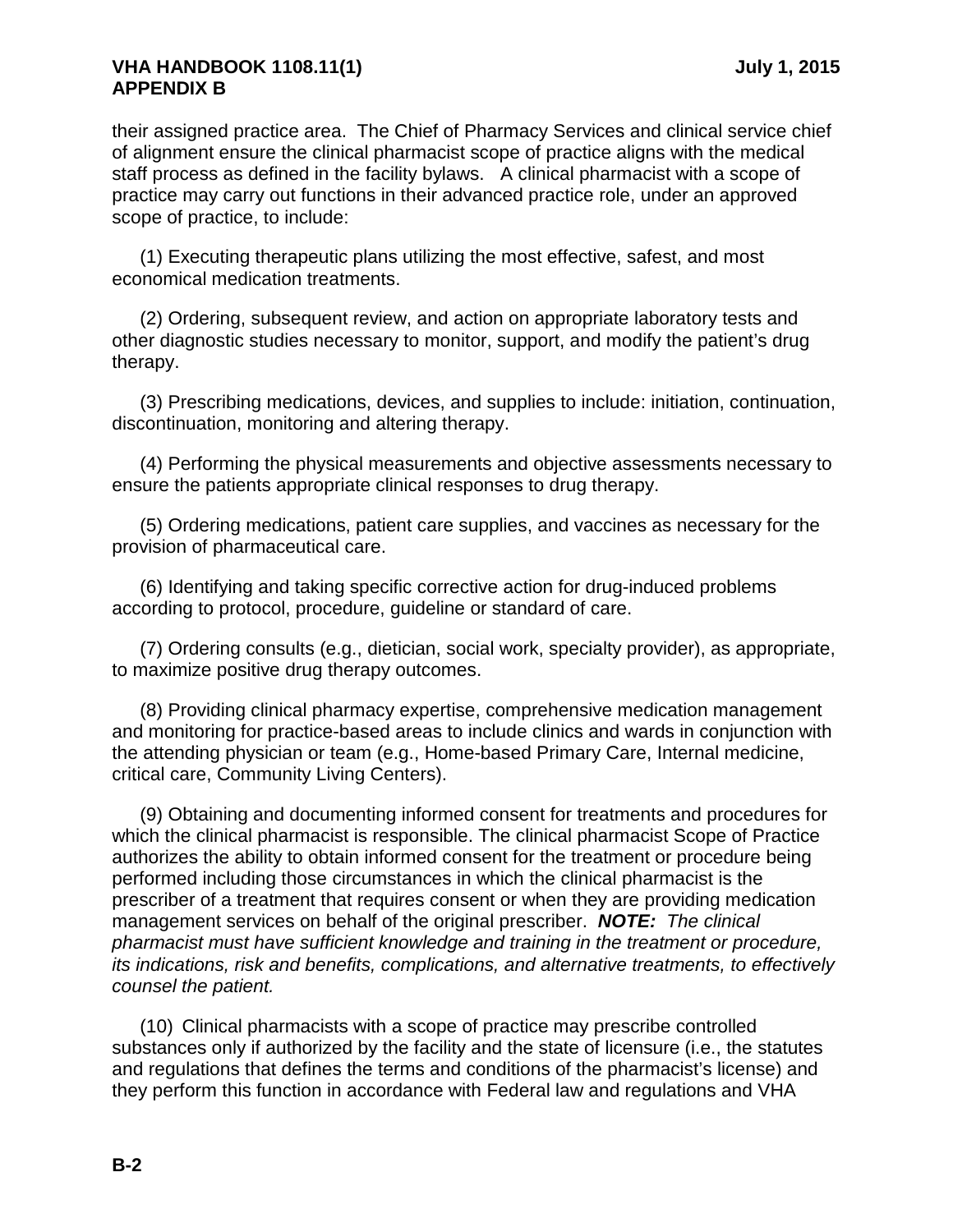Policy. *NOTE: The Ryan Haight Online Pharmacy Consumer Protection Act of 2008 defines requirements for the prescription of controlled substances (Schedules I through V as defined under the Controlled Substances Act*) *via telemedicine. Questions regarding the authority under the Ryan Haight Act should be directed to VHA TeleHealth Services at [http://vaww.telehealth.va.gov/about/contact.asp.](http://vaww.telehealth.va.gov/about/contact.asp) All prescribers of controlled substances must ensure compliance with the regulations of this Act and all applicable Federal law and VHA policy.*

## **3. APPLICANT REQUEST:**

a. In completing an application for the aforementioned scope of practice, I agree to abide by the policies and procedures set forth by the VA medical center and all applicable practice standards within my scope. I will limit my performance to the boundaries described and within the functions requested. I certify that I am qualified and competent to perform the functions as requested.

b. The professional practice evaluation results will be reviewed at least biannually by the ECMS and Chief of Pharmacy Services and amended when necessary to reflect changes in the clinical pharmacist's duties and responsibilities and/or medical center policy.

**4. REFERENCE:** Academy of Managed Care Pharmacy. Sound medication therapy management programs, version 2.0 with validation study (Journal of Managed Care Pharmacy*.*2008; 14:(1 Suppl B):S2-S44).

**5. COLLABORATION:** The clinical pharmacist with a scope of practice functions as a health care provider with a high level of autonomy and exercise independent decision making within their scope of practice. A collegial relationship with mutual consultation and referral exists with the collaborating provider(s) and the clinical pharmacist with a scope of practice. Consultation with a physician or appropriate provider is required for advanced patient care management beyond the applicant's scope of practice, when changes occur in the patient's condition, and when referrals to higher levels of care are required as outlined in medical center policy. A collaborating provider(s) is available at all times by telephone or in person for consultation.

## **6. SCOPE OF PRACTICE:**

**Part 1.** General area of responsibility for activities to be performed under the scope of practice (must choose at least one):

**Nedical center** 

**Community Based Outpatient Clinic** 

□ Contracted locations

 $\Box$  Domiciliary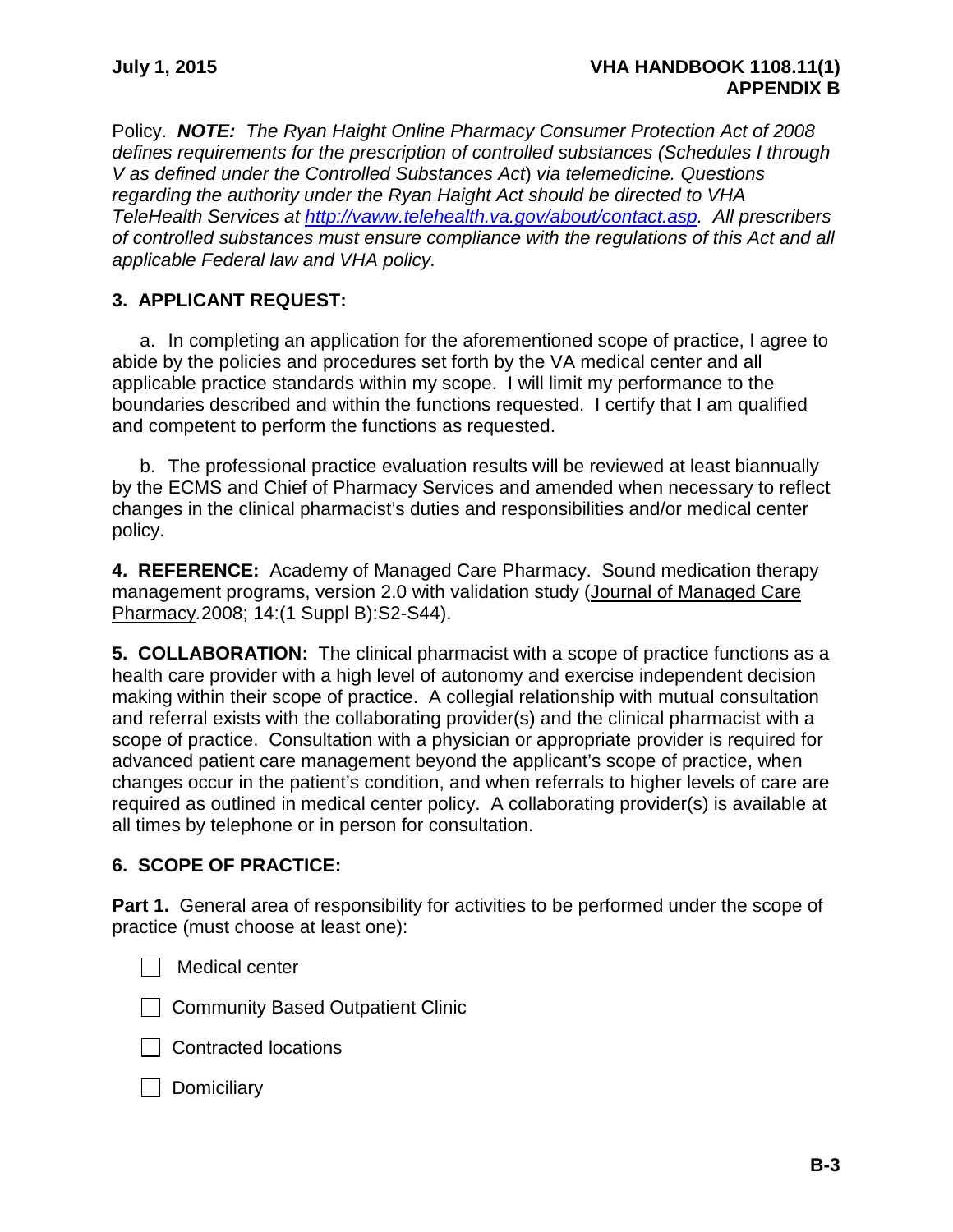#### **VHA HANDBOOK 1108.11(1) July 1, 2015 APPENDIX B**

 $\Box$  Telemedicine (or Teleconsultation) within the HealthCare System and at designated locations in accordance with facility processes (specify any locations outside of the main facility below):

|  | $\Box$ Other location (specify below): |  |  |
|--|----------------------------------------|--|--|
|  |                                        |  |  |

**Part 2.** The clinical pharmacist scope of practice includes the following practice areas or diseases or conditions (must choose at least one)

□ Comprehensive Disease State Management, inpatient

\_\_\_\_\_\_\_\_\_\_\_\_\_\_\_\_\_\_\_\_\_\_\_\_\_\_\_\_\_\_\_\_\_\_\_\_\_\_\_\_\_\_\_\_\_\_\_\_\_\_\_\_\_\_\_

 $\Box$  Internal Medicine

◯ Specialty Care such as surgery, infectious disease, critical care, community living centers, psychiatry, hematology/oncology, etc. (define specialty):

\_\_\_\_\_\_\_\_\_\_\_\_\_\_\_\_\_\_\_\_\_\_\_\_\_\_\_\_\_\_\_\_\_\_\_\_\_\_\_\_\_\_\_\_\_\_\_\_\_\_\_\_\_\_\_

Focused Scope for the following diseases/conditions in the inpatient setting:

\_\_\_\_\_\_\_\_\_\_\_\_\_\_\_\_\_\_\_\_\_\_\_\_\_\_\_\_\_\_\_\_\_\_\_\_\_\_\_\_\_\_\_\_\_\_\_\_\_\_\_\_\_\_\_\_

**Comprehensive Disease State Management, outpatient** 

**Primary Care** 

Specialty Care such as infectious disease, cardiology, mental health, hematology/oncology, etc. (define specialty):

\_\_\_\_\_\_\_\_\_\_\_\_\_\_\_\_\_\_\_\_\_\_\_\_\_\_\_\_\_\_\_\_\_\_\_\_\_\_\_\_\_\_\_\_\_\_\_\_\_\_\_\_\_\_\_\_

\_\_\_\_\_\_\_\_\_\_\_\_\_\_\_\_\_\_\_\_\_\_\_\_\_\_\_\_\_\_\_\_\_\_\_\_\_\_\_\_\_\_\_\_\_\_\_\_\_\_

 $\Box$  Focused Scope for the following diseases/conditions in the outpatient setting: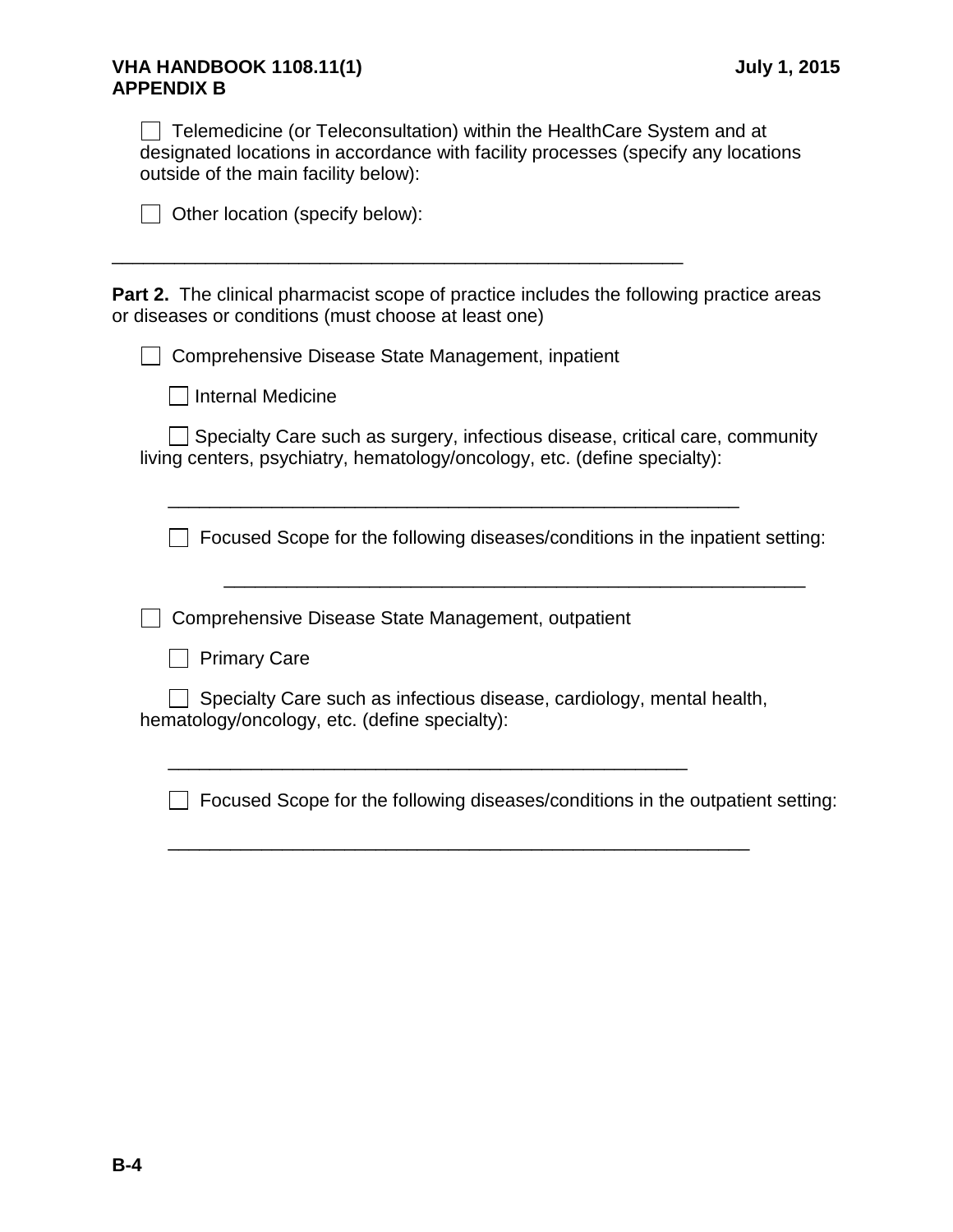<span id="page-41-0"></span> Amended on June 29, 2017

## **CLINICAL PHARMACIST MENTORSHIP**

<span id="page-41-1"></span>a. A clinical pharmacist mentorship is an optional period of training and observation in which a currently employed clinical pharmacist is assigned a "mentor" to provide additional training to obtain necessary competencies for new or expanded clinical functions. A mentorship is not a requirement for all clinical pharmacists to obtain a scope of practice, but is an option that may occur prior to approval of an initial or revised scope of practice. The mentorship will differ based on the individual clinical pharmacist's competency for the activities outlined in their scope of practice and will be individualized based on need.

b. Mentorship of a clinical pharmacist will typically occur in situations where the clinical functions outlined in their functional statement will change. A mentorship may be warranted if there is insufficient evidence the clinical pharmacist's readiness to take on duties outlined in their proposed scope of practice based on the individual clinical pharmacist's competency assessments, education, training, and experience in the practice area.

c. A mentorship is required for:

(1) Any currently-employed clinical pharmacist with less than one year of postgraduate experience (e.g., graduated within the last year) who requests an initial scope of practice; or

(2) Any clinical pharmacist requesting an initial or expanded scope of practice in a specialized practice area in which there is not sufficient evidence of their readiness to perform these activities based on the individual clinical pharmacist's education, training, and experience. *NOTE: An example includes a Clinical pharmacist who has completed a post-graduate year 1 residency and has 2 years of experience with a scope of practice in primary care (collaborative medication management scope of practice for primary care). This individual is applying for a new scope of practice in Hepatitis C and does not have past clinical pharmacy practice experience in this area. In this scenario, a mentorship would be recommended prior to approval of this additional practice area in their scope of practice.*

d. When appropriate, a mentorship must adhere to the following principles:

(1) Every clinical pharmacist participating in a mentorship must be evaluated by an observation of a minimum number of patient care encounters and chart reviews. At a minimum, during the mentorship the clinical pharmacist should be directly observed in the practice setting during patient care encounters for a period of 20 full work days and with a minimum review of at least 50 patient care encounters. The mentorship time frame should be sufficient to assess the competency for the clinical pharmacist to perform at the highest level of clinical practice under a scope of practice and may differ based on the education, training, and competency of the individual clinical pharmacist. The time frame and numbers may be determined locally, as long as the minimums are